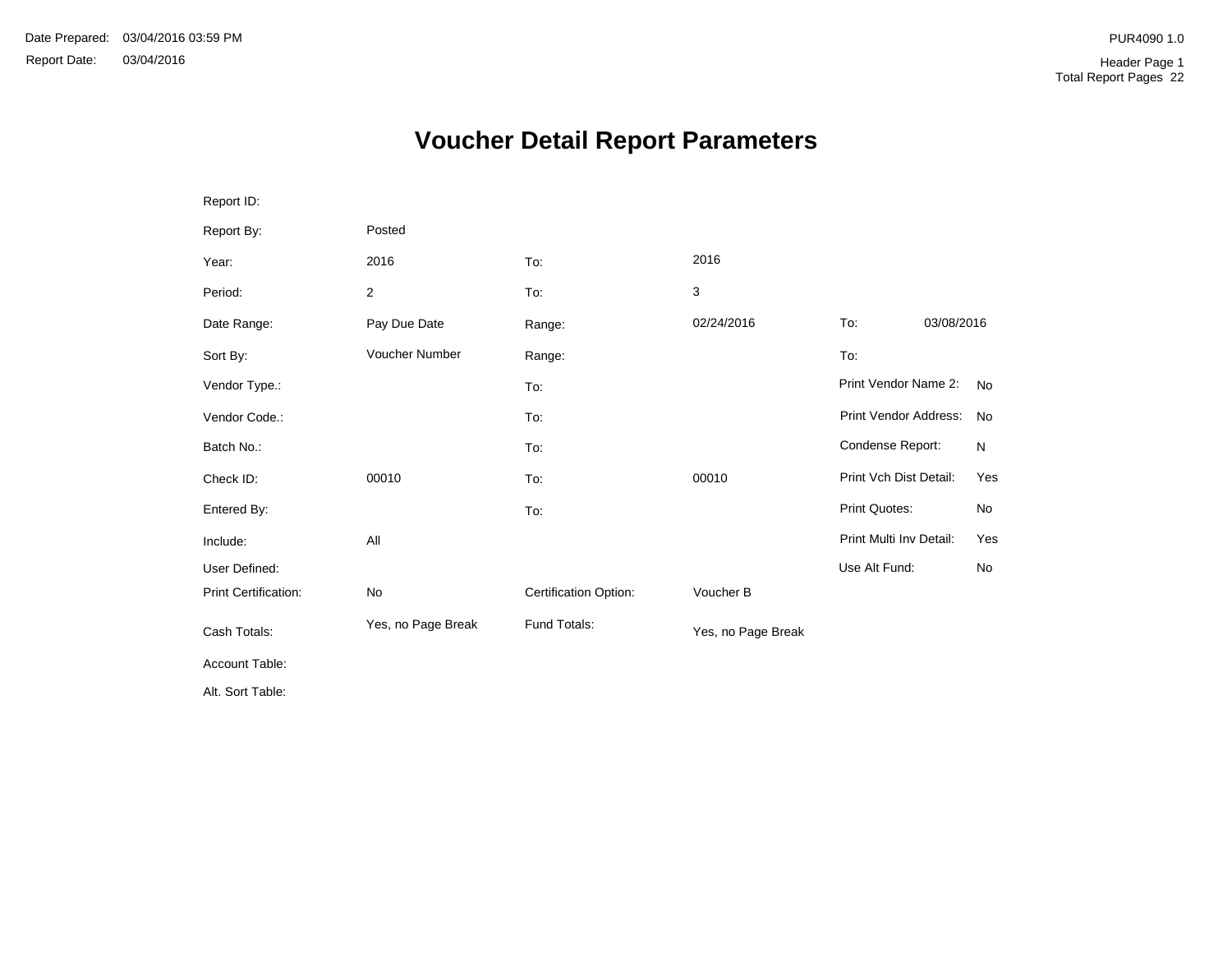Report Date: 03/04/2016

#### **TOWN OF OSSINING**

**Voucher Detail Report**

Prepared By: SHARON Page 1 of 22

| Voucher No.                                | <b>Vendor Code</b><br><b>Stub-Description</b><br>Voucher Amt.<br><b>Vendor Name</b> |                                 | Pay Due                                             | Approved                 |                   |                                         |                                                  |                        |                                        |                   |                                   |
|--------------------------------------------|-------------------------------------------------------------------------------------|---------------------------------|-----------------------------------------------------|--------------------------|-------------------|-----------------------------------------|--------------------------------------------------|------------------------|----------------------------------------|-------------------|-----------------------------------|
| <b>Voucher Date</b><br><b>Invoice Date</b> | <b>Batch</b><br><b>Invoice No.</b>                                                  | Reg. No.<br><b>Recur Months</b> | Req. Date<br><b>Refund Year</b>                     | PO No.<br><b>Taxable</b> | PO Date<br>Ref No | <b>Ordered By</b><br><b>Approved By</b> | <b>Fisc Year Check ID</b><br>Period Contract No. |                        | <b>Check No. Check Date</b><br>Disc. % | Non Disc.         | <b>Cash Account</b><br>Disc. Amt. |
| 20160436                                   |                                                                                     |                                 | JANUARY & FEBRUARY CONTRACTUAL PAYMEN 0000150005    |                          |                   | <b>OSSINING VOLUNTEER</b>               |                                                  | 98,904.88              |                                        | 03/08/2016        |                                   |
| 02/22/2016                                 |                                                                                     |                                 |                                                     |                          |                   |                                         | 2016 00010                                       |                        |                                        |                   | 0200.0000.0000                    |
| 02/22/2016                                 | 2016-1                                                                              |                                 |                                                     |                          |                   |                                         | 3                                                |                        | 0.00                                   | 0.00              | 0.00                              |
|                                            |                                                                                     |                                 |                                                     |                          |                   |                                         |                                                  |                        |                                        |                   |                                   |
| Detail Item<br>1                           | <b>Item Description</b>                                                             |                                 | JANUARY & FEBRUARY CONTRACTUAL PAYMENT              |                          | Taxable           | <b>Quantity Unit</b>                    | <b>Unit Cost</b><br>98,904.8800                  | Ext. Cost<br>98,904.88 | Disc. %<br>0.00                        | Non Disc.<br>0.00 | Disc. Amt.<br>0.00                |
|                                            | <b>Account No.</b>                                                                  |                                 | <b>Account Description</b>                          |                          | <b>Note</b>       |                                         |                                                  |                        | <b>Percent</b>                         |                   | Amount                            |
|                                            | 066.4540.0475                                                                       |                                 | AMBULANCE DISTRICT -<br>CONTRACTUAL                 |                          |                   |                                         |                                                  |                        | 100.00                                 |                   | 98,904.88                         |
| 20160437                                   |                                                                                     | LIFE INSURANCE FEBRUARY 2016    |                                                     | 0000700644               | NY                |                                         | THE STANDARD LIFE INSURANCE CO. OF               | 950.43                 |                                        | 03/08/2016        |                                   |
| 02/22/2016                                 |                                                                                     |                                 |                                                     |                          |                   |                                         | 2016 00010                                       |                        |                                        |                   | 0200.0000.0000                    |
| 03/01/2016                                 | 03012016                                                                            |                                 |                                                     |                          |                   |                                         | 3                                                |                        | 0.00                                   | 0.00              | 0.00                              |
| Detail Item<br>-1                          | <b>Item Description</b>                                                             | LIFE INSURANCE FEBRUARY 2016    |                                                     |                          | Taxable           | <b>Quantity Unit</b>                    | <b>Unit Cost</b><br>950.4300                     | Ext. Cost<br>950.43    | Disc. %<br>0.00                        | Non Disc.<br>0.00 | Disc. Amt.<br>0.00                |
|                                            | <b>Account No.</b>                                                                  |                                 | <b>Account Description</b>                          |                          | <b>Note</b>       |                                         |                                                  |                        | <b>Percent</b>                         |                   | Amount                            |
|                                            | 010.9010.0814                                                                       |                                 | LIFE/DENTAL/VISION                                  |                          |                   |                                         |                                                  |                        |                                        |                   | 587.67                            |
|                                            | 020.9010.0814                                                                       |                                 | LIFE/DENTAL/VISION                                  |                          |                   |                                         |                                                  |                        |                                        |                   | 32.70                             |
|                                            | 031.9010.0814                                                                       |                                 | LIFE/DENTAL/VISION                                  |                          |                   |                                         |                                                  |                        |                                        |                   | 281.06                            |
|                                            | 032.9010.0814                                                                       |                                 | LIFE/DENTAL/VISION                                  |                          |                   |                                         |                                                  |                        |                                        |                   | 49.00                             |
| 20160438                                   | CLERKS COPIER, 2/9-3/8                                                              |                                 |                                                     | 0000240000               |                   | <b>XEROX CORPORATION</b>                |                                                  | 189.38                 |                                        | 03/08/2016        |                                   |
| 02/22/2016                                 |                                                                                     |                                 |                                                     |                          |                   |                                         | 2016 00010                                       |                        |                                        |                   | 0200.0000.0000                    |
| 02/18/2016                                 | 474967                                                                              |                                 |                                                     |                          |                   |                                         | 3                                                |                        | 0.00                                   | 0.00              | 0.00                              |
| Detail Item                                | <b>Item Description</b>                                                             |                                 |                                                     |                          | Taxable           | <b>Quantity Unit</b>                    | <b>Unit Cost</b>                                 | Ext. Cost              | Disc. %                                | Non Disc.         | Disc. Amt.                        |
| 1                                          | CLERKS COPIER, 2/9-3/8                                                              |                                 |                                                     |                          |                   |                                         | 189.3800                                         | 189.38                 | 0.00                                   | 0.00              | 0.00                              |
|                                            | <b>Account No.</b>                                                                  |                                 | <b>Account Description</b>                          |                          | <b>Note</b>       |                                         |                                                  |                        | <b>Percent</b>                         |                   | Amount                            |
|                                            | 010.1410.0201                                                                       |                                 | EQUIPMENT                                           |                          |                   |                                         |                                                  |                        | 100.00                                 |                   | 189.38                            |
| 20160439                                   |                                                                                     |                                 | MATTERS COVERED BY RETAINER, JANUARY 20 0000020103  |                          |                   | BOND, SCHOENECK& KING, PLLC             |                                                  | 2,000.00               |                                        | 03/08/2016        |                                   |
| 02/22/2016                                 |                                                                                     |                                 |                                                     |                          |                   |                                         | 2016 00010                                       |                        |                                        |                   | 0200.0000.0000                    |
| 02/18/2016                                 | 19632964                                                                            |                                 |                                                     | A                        |                   |                                         | 3                                                |                        | 0.00                                   | 0.00              | 0.00                              |
| <b>Detail Item</b>                         | <b>Item Description</b>                                                             |                                 |                                                     |                          | <b>Taxable</b>    | <b>Quantity Unit</b>                    | <b>Unit Cost</b>                                 | Ext. Cost              | Disc. %                                | Non Disc.         | Disc. Amt.                        |
| -1                                         |                                                                                     |                                 | MATTERS COVERED BY RETAINER, JANUARY 2016           |                          | A                 | -1                                      | 2,000.0000                                       | 2,000.00               | 0.00                                   | 0.00              | 0.00                              |
|                                            | <b>Account No.</b>                                                                  |                                 | <b>Account Description</b>                          |                          | <b>Note</b>       |                                         |                                                  |                        | <b>Percent</b>                         |                   | Amount                            |
|                                            | 010.1420.0425                                                                       |                                 | LABOR COUNSEL                                       |                          |                   |                                         |                                                  |                        | 65.00                                  |                   | 1,300.00                          |
|                                            | 020.1930.0425                                                                       |                                 | LABOR COUNSEL                                       |                          |                   |                                         |                                                  |                        | 5.00                                   |                   | 100.00                            |
|                                            | 031.5010.0425                                                                       |                                 | LABOR COUNSEL                                       |                          |                   |                                         |                                                  |                        | 30.00                                  |                   | 600.00                            |
| 20160440                                   |                                                                                     |                                 | HOURLY MATTERS OUTSIDE OF RETAINER, JANI 0000020103 |                          |                   | BOND, SCHOENECK& KING, PLLC             |                                                  | 1,080.80               |                                        | 03/08/2016        |                                   |
| 02/22/2016                                 |                                                                                     |                                 |                                                     |                          |                   |                                         | 2016 00010                                       |                        |                                        |                   | 0200.0000.0000                    |
| 02/18/2016                                 | 19632968                                                                            |                                 |                                                     | Α                        |                   |                                         | 3                                                |                        | 0.00                                   | 0.00              | 0.00                              |
| <b>Detail Item</b>                         | <b>Item Description</b>                                                             |                                 |                                                     |                          | Taxable           | <b>Quantity Unit</b>                    | <b>Unit Cost</b>                                 | Ext. Cost              | Disc. %                                | Non Disc.         | Disc. Amt.                        |
| $\mathbf 1$                                |                                                                                     |                                 | HOURLY MATTERS OUTSIDE OF RETAINER, JANUARY 2016    |                          | A                 |                                         | 1,080.8000                                       | 1,080.80               | 0.00                                   | 0.00              | 0.00                              |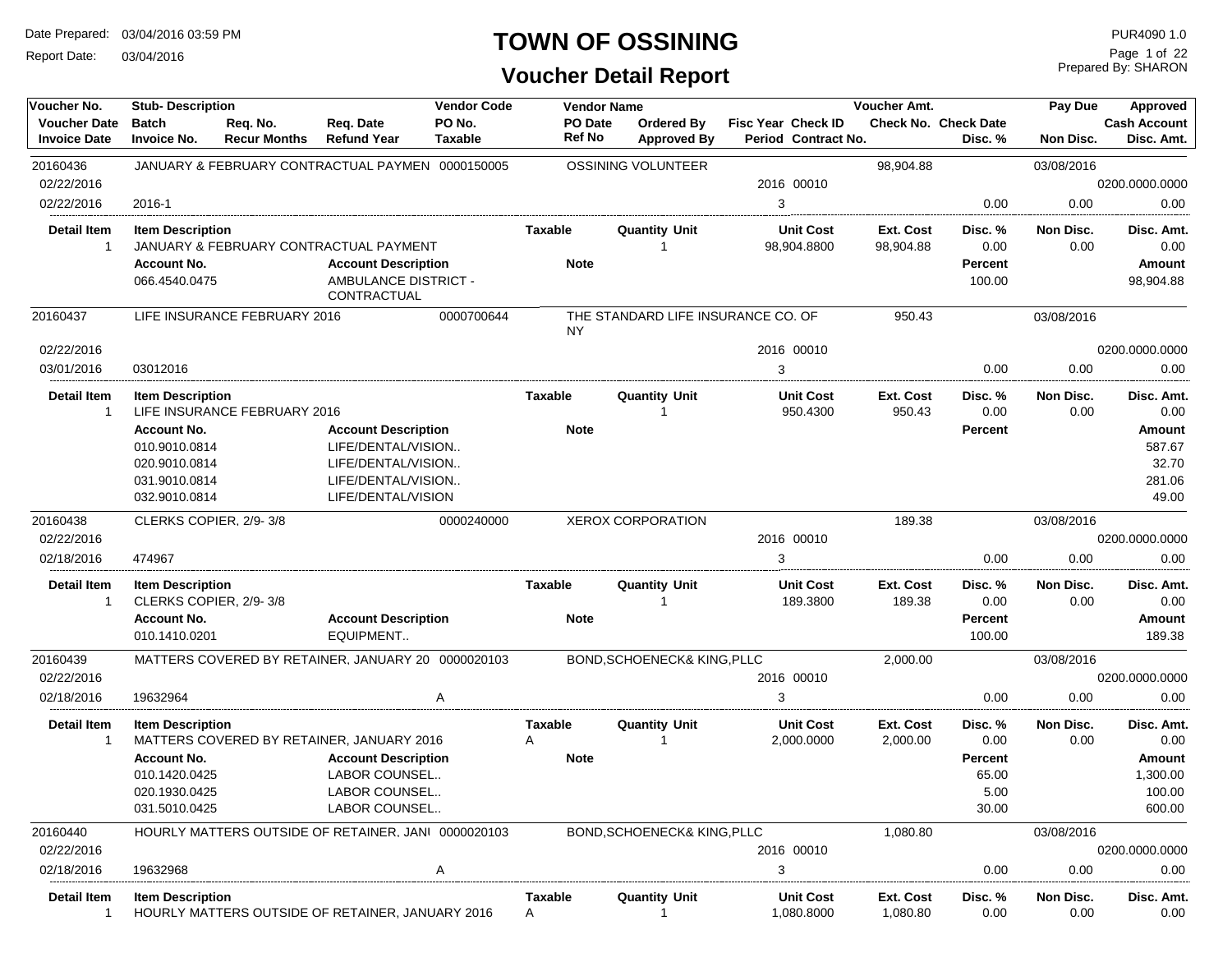Report Date: 03/04/2016

#### **TOWN OF OSSINING**

Prepared By: SHARON Page 2 of 22

| Voucher No.                                | <b>Vendor Code</b><br>Voucher Amt.<br><b>Stub-Description</b><br><b>Vendor Name</b>    |                                       |                                                                                                                                                     |                          |                             | Pay Due           | Approved                               |                           |                            |                            |                                             |                   |                                               |
|--------------------------------------------|----------------------------------------------------------------------------------------|---------------------------------------|-----------------------------------------------------------------------------------------------------------------------------------------------------|--------------------------|-----------------------------|-------------------|----------------------------------------|---------------------------|----------------------------|----------------------------|---------------------------------------------|-------------------|-----------------------------------------------|
| <b>Voucher Date</b><br><b>Invoice Date</b> | <b>Batch</b><br><b>Invoice No.</b>                                                     | Req. No.<br><b>Recur Months</b>       | Req. Date<br><b>Refund Year</b>                                                                                                                     | PO No.<br><b>Taxable</b> |                             | PO Date<br>Ref No | Ordered By<br><b>Approved By</b>       | <b>Fisc Year Check ID</b> | Period Contract No.        |                            | <b>Check No. Check Date</b><br>Disc. %      | Non Disc.         | <b>Cash Account</b><br>Disc. Amt.             |
| 20160440                                   |                                                                                        |                                       | HOURLY MATTERS OUTSIDE OF RETAINER, JANI 0000020103                                                                                                 |                          |                             |                   | <b>BOND, SCHOENECK&amp; KING, PLLC</b> |                           |                            |                            |                                             |                   |                                               |
|                                            | <b>Account No.</b><br>010.1420.0425<br>010.1420.0425<br>020.1930.0425<br>031.5010.0425 |                                       | <b>Account Description</b><br><b>LABOR COUNSEL</b><br>LABOR COUNSEL<br>LABOR COUNSEL<br>LABOR COUNSEL                                               |                          |                             | <b>Note</b>       |                                        |                           |                            |                            | <b>Percent</b>                              |                   | Amount<br>360.80<br>468.00<br>36.00<br>216.00 |
| 20160441                                   |                                                                                        | #104 ROSETTE STAINLESS STEEL DOG TAGS |                                                                                                                                                     | 0000700765               |                             |                   | <b>HASCO TAG COMPANY</b>               |                           |                            | 48.07                      |                                             | 03/08/2016        |                                               |
| 02/22/2016                                 |                                                                                        |                                       |                                                                                                                                                     |                          |                             |                   |                                        |                           | 2016 00010                 |                            |                                             |                   | 0200.0000.0000                                |
| 02/18/2016                                 | 29233                                                                                  |                                       |                                                                                                                                                     | M                        |                             |                   |                                        | 3                         |                            |                            | 0.00                                        | 0.00              | 0.00                                          |
| Detail Item<br>-1                          | <b>Item Description</b><br><b>Account No.</b><br>010.1410.0401                         | #104 ROSETTE STAINLESS STEEL DOG TAGS | <b>Account Description</b><br>SUPPLIES                                                                                                              |                          | Taxable<br>м                | <b>Note</b>       | <b>Quantity Unit</b><br>0              |                           | <b>Unit Cost</b><br>0.0000 | Ext. Cost<br>48.07         | Disc. %<br>0.00<br><b>Percent</b><br>100.00 | Non Disc.<br>0.00 | Disc. Amt.<br>0.00<br>Amount<br>48.07         |
| 20160442                                   |                                                                                        |                                       | PERIOD OF PERFORMANCE 02/01/2016-02/29/201 0000040097                                                                                               |                          |                             |                   | DE LAGE LANDEN FINANCIAL SRVCS         |                           |                            | 117.00                     |                                             | 03/08/2016        |                                               |
| 02/23/2016                                 |                                                                                        |                                       |                                                                                                                                                     |                          |                             |                   |                                        |                           | 2016 00010                 |                            |                                             |                   | 0200.0000.0000                                |
| 02/06/2016                                 | 48983324                                                                               |                                       |                                                                                                                                                     |                          |                             |                   |                                        |                           | 3 24938431                 |                            | 0.00                                        | 0.00              | 0.00                                          |
| Detail Item<br>$\mathbf{1}$                | <b>Item Description</b><br><b>Account No.</b><br>010.1355.0419                         |                                       | PERIOD OF PERFORMANCE 02/01/2016-02/29/2016<br><b>Account Description</b><br>MAINT./REPAIR                                                          |                          | Taxable                     | <b>Note</b>       | <b>Quantity Unit</b><br>$\Omega$       |                           | Unit Cost<br>0.0000        | <b>Ext. Cost</b><br>117.00 | Disc. %<br>0.00<br><b>Percent</b><br>100.00 | Non Disc.<br>0.00 | Disc. Amt.<br>0.00<br>Amount<br>117.00        |
| 20160451                                   |                                                                                        |                                       | ENVIROBRINE LIQUID ROAD AGENT TO APPLY T 0000180035                                                                                                 |                          |                             |                   | REED SYSTEMS, LTD.                     |                           |                            | 2,091.24                   |                                             | 03/08/2016        |                                               |
| 02/23/2016                                 |                                                                                        |                                       |                                                                                                                                                     |                          |                             |                   |                                        |                           | 2016 00010                 |                            |                                             |                   | 0200.0000.0000                                |
| 02/15/2016                                 | 13878A                                                                                 |                                       |                                                                                                                                                     | м                        |                             |                   |                                        | 3                         |                            |                            | 0.00                                        | 0.00              | 0.00                                          |
| <b>Detail Item</b><br>1                    | <b>Item Description</b><br>WHEN IT SNOWS<br><b>Account No.</b><br>031.5142.0452        |                                       | ENVIROBRINE LIQUID ROAD AGENT TO APPLY TO ROAD<br><b>Account Description</b><br>LIQUID CALCIUM                                                      |                          | Taxable<br>м<br><b>Note</b> |                   | <b>Quantity Unit</b><br>2,201.3        |                           | <b>Unit Cost</b><br>0.9500 | Ext. Cost<br>2,091.24      | Disc. %<br>0.00<br><b>Percent</b><br>100.00 | Non Disc.<br>0.00 | Disc. Amt.<br>0.00<br>Amount<br>2,091.24      |
| 20160452                                   |                                                                                        |                                       | POSTAGE NECESSARY TO MAIL 2015 "SOLID WA 0000150100                                                                                                 |                          |                             |                   | O'CONNOR, MICHAEL G                    |                           |                            | 7.89                       |                                             | 03/08/2016        |                                               |
| 02/23/2016                                 |                                                                                        |                                       |                                                                                                                                                     |                          |                             |                   |                                        |                           | 2016 00010                 |                            |                                             |                   | 0200.0000.0000                                |
| 02/23/2016                                 | 02/23/2016                                                                             |                                       |                                                                                                                                                     |                          |                             |                   |                                        | 3                         |                            |                            | 0.00                                        | 0.00              | 0.00                                          |
| Detail Item<br>-1                          | <b>Item Description</b><br>REPLENISH PETTY CASH                                        |                                       | POSTAGE NECESSARY TO MAIL 2015 "SOLID WASTE"<br>REPORT TO WESTCHESTER COUNTY DEPT. OF ENV.<br><b>FACILITIES - PLEASE RETURN CHECK TO HIGHWAY TO</b> |                          | Taxable                     |                   | <b>Quantity Unit</b><br>0              |                           | <b>Unit Cost</b><br>0.0000 | Ext. Cost<br>7.89          | Disc. %<br>0.00                             | Non Disc.<br>0.00 | Disc. Amt.<br>0.00                            |
|                                            | <b>Account No.</b>                                                                     |                                       | <b>Account Description</b>                                                                                                                          |                          |                             | <b>Note</b>       |                                        |                           |                            |                            | Percent                                     |                   | Amount                                        |
|                                            | 031.5010.0419                                                                          |                                       | MAINT./REPAIR                                                                                                                                       |                          |                             |                   |                                        |                           |                            |                            | 100.00                                      |                   | 7.89                                          |
| 20160453<br>02/24/2016                     |                                                                                        |                                       | AEROSOL OPEN & SHUT NUT & BOLT LOOSENEF 0000700304                                                                                                  |                          |                             |                   | LAWSON PRODUCTS, INC.                  |                           | 2016 00010                 | 332.10                     |                                             | 03/08/2016        | 0200.0000.0000                                |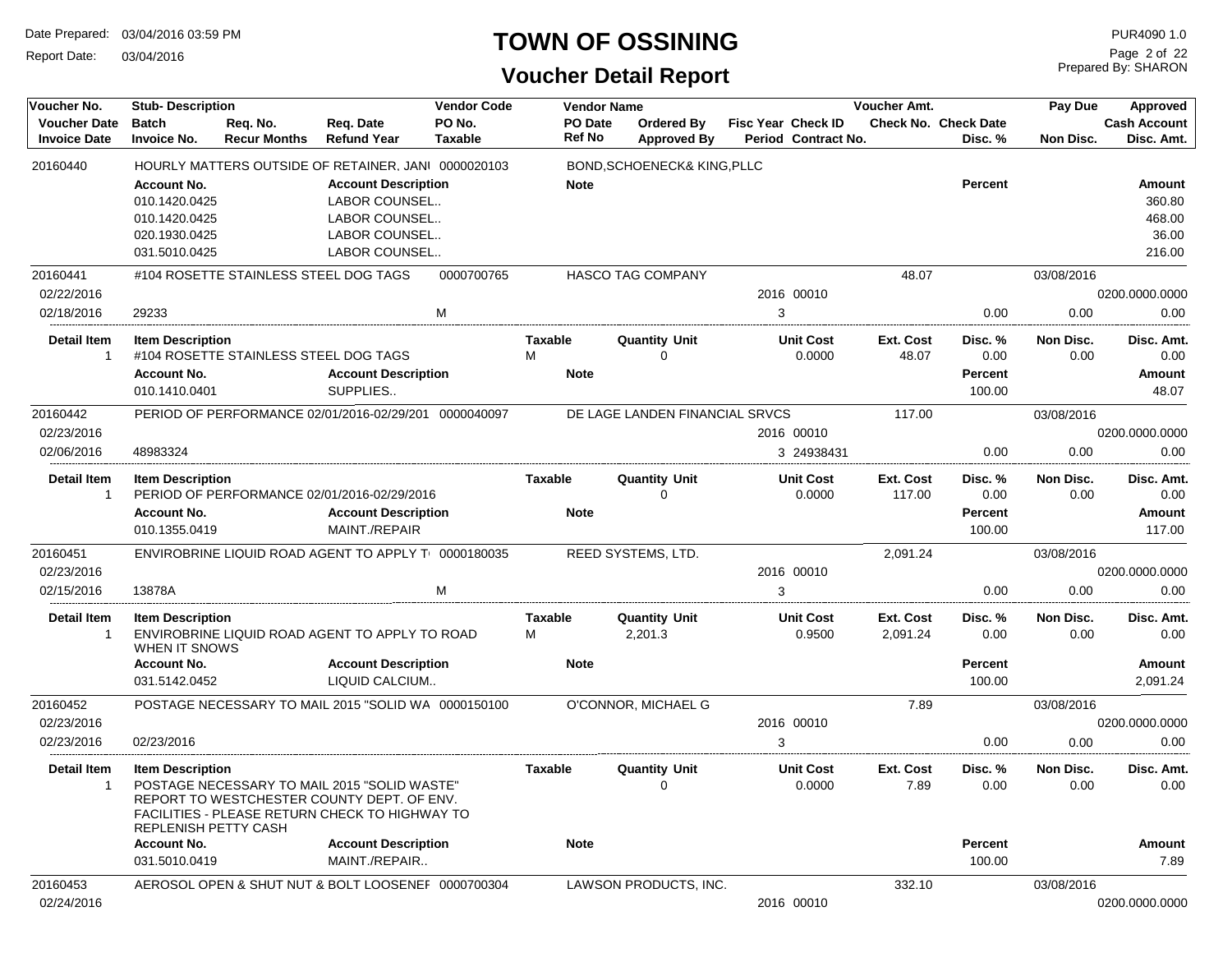Report Date: 03/04/2016

### **TOWN OF OSSINING**

Prepared By: SHARON Page 3 of 22

| Voucher No.                                | <b>Stub-Description</b>             |                                      |                                                      | <b>Vendor Code</b>       | <b>Vendor Name</b>       |                                  |                                                  | Voucher Amt.           |                                 | Pay Due           | Approved                          |
|--------------------------------------------|-------------------------------------|--------------------------------------|------------------------------------------------------|--------------------------|--------------------------|----------------------------------|--------------------------------------------------|------------------------|---------------------------------|-------------------|-----------------------------------|
| <b>Voucher Date</b><br><b>Invoice Date</b> | <b>Batch</b><br><b>Invoice No.</b>  | Reg. No.<br><b>Recur Months</b>      | Reg. Date<br><b>Refund Year</b>                      | PO No.<br><b>Taxable</b> | PO Date<br><b>Ref No</b> | Ordered By<br><b>Approved By</b> | <b>Fisc Year Check ID</b><br>Period Contract No. |                        | Check No. Check Date<br>Disc. % | Non Disc.         | <b>Cash Account</b><br>Disc. Amt. |
| 20160453                                   |                                     |                                      | AEROSOL OPEN & SHUT NUT & BOLT LOOSENEF 0000700304   |                          |                          | LAWSON PRODUCTS, INC.            |                                                  |                        |                                 |                   |                                   |
| 02/18/2016                                 | 9303898106                          |                                      |                                                      |                          |                          |                                  | 3                                                |                        | 0.00                            | 0.00              | 0.00                              |
| <b>Detail Item</b>                         | <b>Item Description</b>             |                                      |                                                      |                          | <b>Taxable</b>           | <b>Quantity Unit</b>             | <b>Unit Cost</b>                                 | Ext. Cost              | Disc. %                         | Non Disc.         | Disc. Amt.                        |
| -1                                         |                                     |                                      | AEROSOL OPEN & SHUT NUT & BOLT LOOSENER - SHOP       |                          |                          | $\Omega$                         | 0.0000                                           | 332.10                 | 0.00                            | 0.00              | 0.00                              |
|                                            | <b>Account No.</b>                  |                                      | <b>Account Description</b>                           |                          | <b>Note</b>              |                                  |                                                  |                        | Percent                         |                   | Amount                            |
|                                            | 031.5130.0449                       |                                      | PARTS/LABOR                                          |                          |                          |                                  |                                                  |                        | 100.00                          |                   | 332.10                            |
| 20160454                                   |                                     |                                      | TOOL FOR BALANCING BEADS (SHOP TOOL), HI( 0000230039 |                          |                          | WURTH USA, INC                   |                                                  | 404.27                 |                                 | 03/08/2016        |                                   |
| 02/24/2016                                 |                                     |                                      |                                                      |                          |                          |                                  | 2016 00010                                       |                        |                                 |                   | 0200.0000.0000                    |
| 01/28/2016                                 | 95260094                            |                                      |                                                      |                          |                          |                                  | 3                                                |                        | 0.00                            | 0.00              | 0.00                              |
| <b>Detail Item</b>                         | <b>Item Description</b>             |                                      |                                                      |                          | <b>Taxable</b>           | <b>Quantity Unit</b>             | <b>Unit Cost</b>                                 | Ext. Cost              | Disc. %                         | Non Disc.         | Disc. Amt.                        |
| $\mathbf{1}$                               |                                     | UNDER SEAL (UNDERCOATING)            | TOOL FOR BALANCING BEADS (SHOP TOOL), HIGH BUILD     |                          |                          | $\Omega$                         | 0.0000                                           | 404.27                 | 0.00                            | 0.00              | 0.00                              |
|                                            | <b>Account No.</b>                  |                                      | <b>Account Description</b>                           |                          | <b>Note</b>              |                                  |                                                  |                        | <b>Percent</b>                  |                   | <b>Amount</b>                     |
|                                            | 031.5130.0449                       |                                      | PARTS/LABOR                                          |                          |                          |                                  |                                                  |                        | 100.00                          |                   | 404.27                            |
| 20160455                                   |                                     | BULK SALT DELIVERED 2/10 & 2/11/2016 |                                                      | 0000010125               |                          | ATLANTIC SALT, INC.              |                                                  | 12,938.94              |                                 | 03/08/2016        |                                   |
| 02/24/2016                                 |                                     |                                      |                                                      |                          |                          |                                  | 2016 00010                                       |                        |                                 |                   | 0200.0000.0000                    |
| 02/16/2016                                 | 060869                              |                                      |                                                      |                          |                          |                                  | 3                                                |                        | 0.00                            | 0.00              | 0.00                              |
| <b>Detail Item</b><br>$\overline{1}$       | <b>Item Description</b>             | BULK SALT DELIVERED 2/10 & 2/11/2016 |                                                      |                          | <b>Taxable</b>           | <b>Quantity Unit</b><br>185.08   | <b>Unit Cost</b><br>69.9100                      | Ext. Cost<br>12,938.94 | Disc. %<br>0.00                 | Non Disc.<br>0.00 | Disc. Amt.<br>0.00                |
|                                            | <b>Account No.</b>                  |                                      | <b>Account Description</b>                           |                          | <b>Note</b>              |                                  |                                                  |                        | Percent                         |                   | Amount                            |
|                                            | 031.5142.0450                       |                                      | SALT                                                 |                          |                          |                                  |                                                  |                        | 100.00                          |                   | 12,938.94                         |
| 20160456                                   |                                     |                                      | DIGITAL ENERGY SD/MICRO SD CARD READER - 0000150100  |                          |                          | O'CONNOR, MICHAEL G              |                                                  | 14.99                  |                                 | 03/08/2016        |                                   |
| 02/24/2016                                 |                                     |                                      |                                                      |                          |                          |                                  | 2016 00010                                       |                        |                                 |                   | 0200.0000.0000                    |
| 02/22/2016                                 | 033556                              |                                      |                                                      |                          |                          |                                  | 3                                                |                        | 0.00                            | 0.00              | 0.00                              |
| <b>Detail Item</b><br>$\overline{1}$       | <b>Item Description</b>             |                                      | DIGITAL ENERGY SD/MICRO SD CARD READER               |                          | <b>Taxable</b>           | <b>Quantity Unit</b><br>$\Omega$ | <b>Unit Cost</b><br>0.0000                       | Ext. Cost<br>14.99     | Disc. %<br>0.00                 | Non Disc.<br>0.00 | Disc. Amt.<br>0.00                |
|                                            | <b>Account No.</b>                  |                                      | <b>Account Description</b>                           |                          | <b>Note</b>              |                                  |                                                  |                        | Percent                         |                   | Amount                            |
|                                            | 031.5010.0201                       |                                      | EQUIPMENT                                            |                          |                          |                                  |                                                  |                        | 100.00                          |                   | 14.99                             |
| 20160457                                   |                                     |                                      | #2 HEATING FUEL FOR THE HIGHWAY GARAGE               | 0000701212               |                          | UNITED METRO ENERGY CORP         |                                                  | 379.11                 |                                 | 03/08/2016        |                                   |
| 02/24/2016                                 |                                     |                                      |                                                      |                          |                          |                                  | 2016 00010                                       |                        |                                 |                   | 0200.0000.0000                    |
| 02/11/2016                                 | 209679                              |                                      |                                                      | M                        |                          |                                  | 3                                                |                        | 0.00                            | 0.00              | 0.00                              |
| <b>Detail Item</b><br>$\mathbf{1}$         | <b>Item Description</b>             |                                      | #2 HEATING FUEL FOR THE HIGHWAY GARAGE               |                          | <b>Taxable</b><br>M      | <b>Quantity Unit</b><br>$\Omega$ | <b>Unit Cost</b><br>0.0000                       | Ext. Cost<br>379.11    | Disc. %<br>0.00                 | Non Disc.<br>0.00 | Disc. Amt.<br>0.00                |
|                                            | <b>Account No.</b><br>031.5132.0474 |                                      | <b>Account Description</b><br>FUEL OIL               |                          | <b>Note</b>              |                                  |                                                  |                        | <b>Percent</b><br>100.00        |                   | <b>Amount</b><br>379.11           |
| 20160458                                   |                                     |                                      | ALARM PHONE FOR CEDAR LANE PARK LIFT ST/ 0000220156  |                          | <b>VERIZON</b>           |                                  |                                                  | 25.63                  |                                 | 03/08/2016        |                                   |
| 02/24/2016                                 |                                     |                                      |                                                      |                          |                          |                                  | 2016 00010                                       |                        |                                 |                   | 0200.0000.0000                    |
| 02/13/2016                                 | 9149418214                          |                                      |                                                      |                          |                          |                                  | 3                                                |                        | 0.00                            | 0.00              | 0.00                              |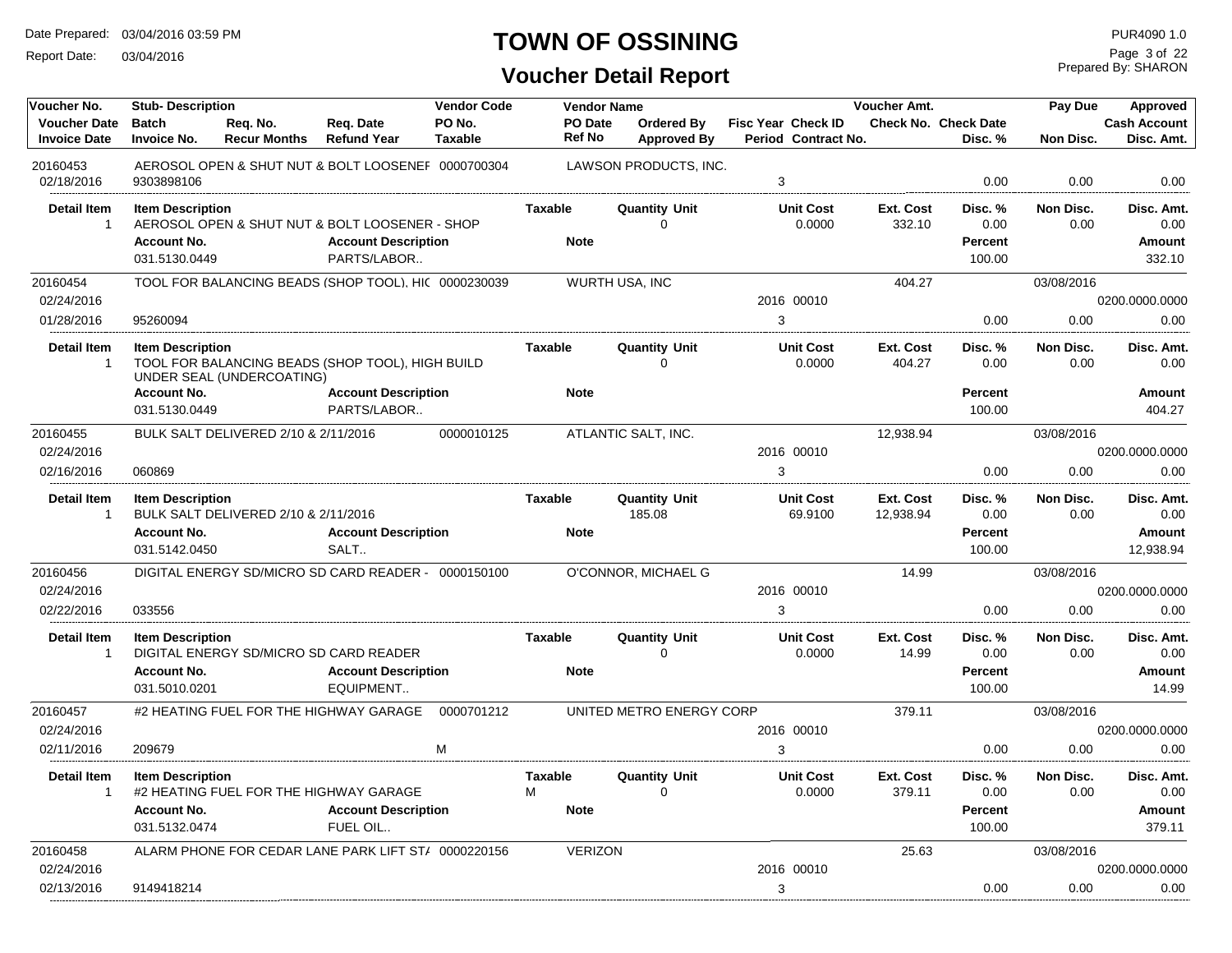Report Date: 03/04/2016

### **TOWN OF OSSINING**

| Voucher No.                                                                                                                                       | <b>Stub-Description</b>                                        |                                                   |                                                                                                                                                                                                          | <b>Vendor Code</b>                 |                                    | <b>Vendor Name</b>                     |                                                              |                                                  | <b>Voucher Amt.</b>   |                                      | Pay Due            | Approved                                 |
|---------------------------------------------------------------------------------------------------------------------------------------------------|----------------------------------------------------------------|---------------------------------------------------|----------------------------------------------------------------------------------------------------------------------------------------------------------------------------------------------------------|------------------------------------|------------------------------------|----------------------------------------|--------------------------------------------------------------|--------------------------------------------------|-----------------------|--------------------------------------|--------------------|------------------------------------------|
| <b>Voucher Date</b><br><b>Invoice Date</b>                                                                                                        | <b>Batch</b><br><b>Invoice No.</b>                             | Req. No.<br><b>Recur Months</b>                   | Req. Date<br><b>Refund Year</b>                                                                                                                                                                          | PO No.<br><b>Taxable</b>           | PO Date<br><b>Ref No</b>           |                                        | <b>Ordered By</b><br><b>Approved By</b>                      | Fisc Year Check ID<br><b>Period Contract No.</b> |                       | Check No. Check Date<br>Disc. %      | Non Disc.          | <b>Cash Account</b><br>Disc. Amt.        |
| 20160458                                                                                                                                          |                                                                |                                                   | ALARM PHONE FOR CEDAR LANE PARK LIFT ST/ 0000220156                                                                                                                                                      |                                    |                                    | <b>VERIZON</b>                         |                                                              |                                                  |                       |                                      |                    |                                          |
| <b>Detail Item</b><br>$\overline{1}$                                                                                                              | <b>Item Description</b><br><b>Account No.</b><br>010.7112.0406 |                                                   | ALARM PHONE FOR CEDAR LANE PARK LIFT STATION<br><b>Account Description</b><br><b>TELEPHONE</b>                                                                                                           |                                    | <b>Taxable</b><br><b>Note</b>      |                                        | <b>Quantity Unit</b><br>$\Omega$                             | <b>Unit Cost</b><br>0.0000                       | Ext. Cost<br>25.63    | Disc. %<br>0.00<br>Percent<br>100.00 | Non Disc.<br>0.00  | Disc. Amt.<br>0.00<br>Amount<br>25.63    |
| 20160459                                                                                                                                          |                                                                |                                                   | IMA WITH THE COUNTY OF WESTCHESTER FOR 0000230011                                                                                                                                                        |                                    |                                    |                                        | WESTCHESTER COUNTY DEPARTMENT<br>OF ENVIRONMENTAL FACILITIES |                                                  | 4,844.95              |                                      | 03/08/2016         |                                          |
| 02/24/2016                                                                                                                                        |                                                                |                                                   |                                                                                                                                                                                                          |                                    |                                    |                                        |                                                              | 2016 00010                                       |                       |                                      |                    | 0200.0000.0000                           |
| 02/18/2016                                                                                                                                        | 003-010600                                                     |                                                   |                                                                                                                                                                                                          |                                    |                                    |                                        |                                                              | 3                                                |                       | 0.00                                 | 0.00               | 0.00                                     |
| <b>Detail Item</b><br>-1                                                                                                                          | <b>Item Description</b><br><b>Account No.</b><br>065.8160.0471 |                                                   | IMA WITH THE COUNTY OF WESTCHESTER FOR SOLID<br>WASTE, (REFUSE, COMMINGLES, ETC.) PER SUBURBAN<br>CARTING FOR THE MONTH OF JANUARY 1-31, 2016<br><b>Account Description</b><br><b>REFUSE CTY OF WEST</b> |                                    | <b>Taxable</b><br><b>Note</b>      |                                        | <b>Quantity Unit</b><br>176.5                                | <b>Unit Cost</b><br>27.4501                      | Ext. Cost<br>4,844.95 | Disc. %<br>0.00<br>Percent<br>100.00 | Non Disc.<br>0.00  | Disc. Amt.<br>0.00<br>Amount<br>4,844.95 |
| 20160460                                                                                                                                          |                                                                |                                                   | STAR 1000 HR DECK 8X1 1/4 BOX, ADHESIVE ALL 0000130027                                                                                                                                                   |                                    |                                    |                                        | MELROSE LUMBER CO., INC.                                     |                                                  | 12.28                 |                                      | 03/08/2016         |                                          |
| 02/24/2016                                                                                                                                        |                                                                |                                                   |                                                                                                                                                                                                          |                                    |                                    |                                        |                                                              | 2016 00010                                       |                       |                                      |                    | 0200.0000.0000                           |
| 02/24/2016                                                                                                                                        | D207545                                                        |                                                   |                                                                                                                                                                                                          |                                    |                                    |                                        |                                                              | 3                                                |                       | 0.00                                 | 0.00               | 0.00                                     |
| <b>Detail Item</b><br><b>Item Description</b><br>STAR 1000 HR DECK 8X1 1/4 BOX, ADHESIVE ALL PURPOSE -<br>$\overline{1}$<br><b>MAILBOX REPAIR</b> |                                                                |                                                   |                                                                                                                                                                                                          | Taxable                            |                                    | <b>Quantity Unit</b><br>$\Omega$       | <b>Unit Cost</b><br>0.0000                                   | Ext. Cost<br>12.28                               | Disc. %<br>0.00       | Non Disc.<br>0.00                    | Disc. Amt.<br>0.00 |                                          |
|                                                                                                                                                   | <b>Account No.</b><br>031.5110.0419                            |                                                   | <b>Account Description</b><br>MAINT./REPAIR                                                                                                                                                              |                                    | <b>Note</b>                        |                                        |                                                              |                                                  |                       | <b>Percent</b><br>100.00             |                    | Amount<br>12.28                          |
| 20160461                                                                                                                                          |                                                                |                                                   | 235/85R16 FS TRANSFORCE A/T LRE - TRUCK 71                                                                                                                                                               | 0000701359                         |                                    |                                        | ZELLER TIRE OF NEWBURGH, LLC.                                |                                                  | 788.06                |                                      | 03/08/2016         |                                          |
| 02/24/2016                                                                                                                                        |                                                                |                                                   |                                                                                                                                                                                                          |                                    |                                    |                                        |                                                              | 2016 00010                                       |                       |                                      |                    | 0200.0000.0000                           |
|                                                                                                                                                   |                                                                |                                                   |                                                                                                                                                                                                          | M                                  |                                    |                                        |                                                              | 3                                                |                       | 0.00                                 | 0.00               | 0.00                                     |
| <b>Multi Inv Num</b><br>605445<br>605401                                                                                                          |                                                                | <b>Multi Inv Date</b><br>01/11/2016<br>01/08/2016 |                                                                                                                                                                                                          | Multi Inv Amt.<br>668.10<br>119.96 |                                    | <b>TRANSFORCE</b><br><b>TRANSFORCE</b> | <b>Multi Inv Stub Desc</b>                                   |                                                  |                       |                                      |                    |                                          |
| <b>Detail Item</b><br>$\overline{1}$                                                                                                              | <b>Item Description</b>                                        |                                                   | 235/85R16 FS TRANSFORCE A/T LRE - TRUCK 71 TIRES                                                                                                                                                         |                                    | <b>Taxable</b><br>M                |                                        | <b>Quantity Unit</b><br>$\mathbf 0$                          | <b>Unit Cost</b><br>0.0000                       | Ext. Cost<br>119.96   | Disc. %<br>0.00                      | Non Disc.<br>0.00  | Disc. Amt.<br>0.00                       |
|                                                                                                                                                   | <b>Account No.</b><br>031.5130.0449                            |                                                   | <b>Account Description</b><br>PARTS/LABOR                                                                                                                                                                |                                    | <b>Note</b>                        |                                        |                                                              |                                                  |                       | Percent<br>100.00                    |                    | Amount<br>119.96                         |
| <b>Detail Item</b><br>$\overline{2}$                                                                                                              | <b>Item Description</b><br><b>Account No.</b><br>031.5130.0449 |                                                   | 225/75R17 FS TRANSFORCE AT LRE BW - TRUCK 67<br><b>Account Description</b><br>PARTS/LABOR                                                                                                                |                                    | <b>Taxable</b><br>M<br><b>Note</b> |                                        | <b>Quantity Unit</b><br>$\Omega$                             | <b>Unit Cost</b><br>0.0000                       | Ext. Cost<br>668.10   | Disc.%<br>0.00<br>Percent<br>100.00  | Non Disc.<br>0.00  | Disc. Amt.<br>0.00<br>Amount<br>668.10   |
| 20160462                                                                                                                                          |                                                                |                                                   | TRUCK #503 TOWED FROM BANK STREET GARA 0000120318                                                                                                                                                        |                                    |                                    |                                        | LUPOSELLO'S INC.                                             |                                                  | 100.00                |                                      | 03/08/2016         |                                          |
| 02/26/2016<br>01/15/2016                                                                                                                          | 1985                                                           |                                                   |                                                                                                                                                                                                          |                                    |                                    |                                        |                                                              | 2016 00010<br>$\overline{2}$                     |                       | 0.00                                 | 0.00               | 0200.0000.0000<br>0.00                   |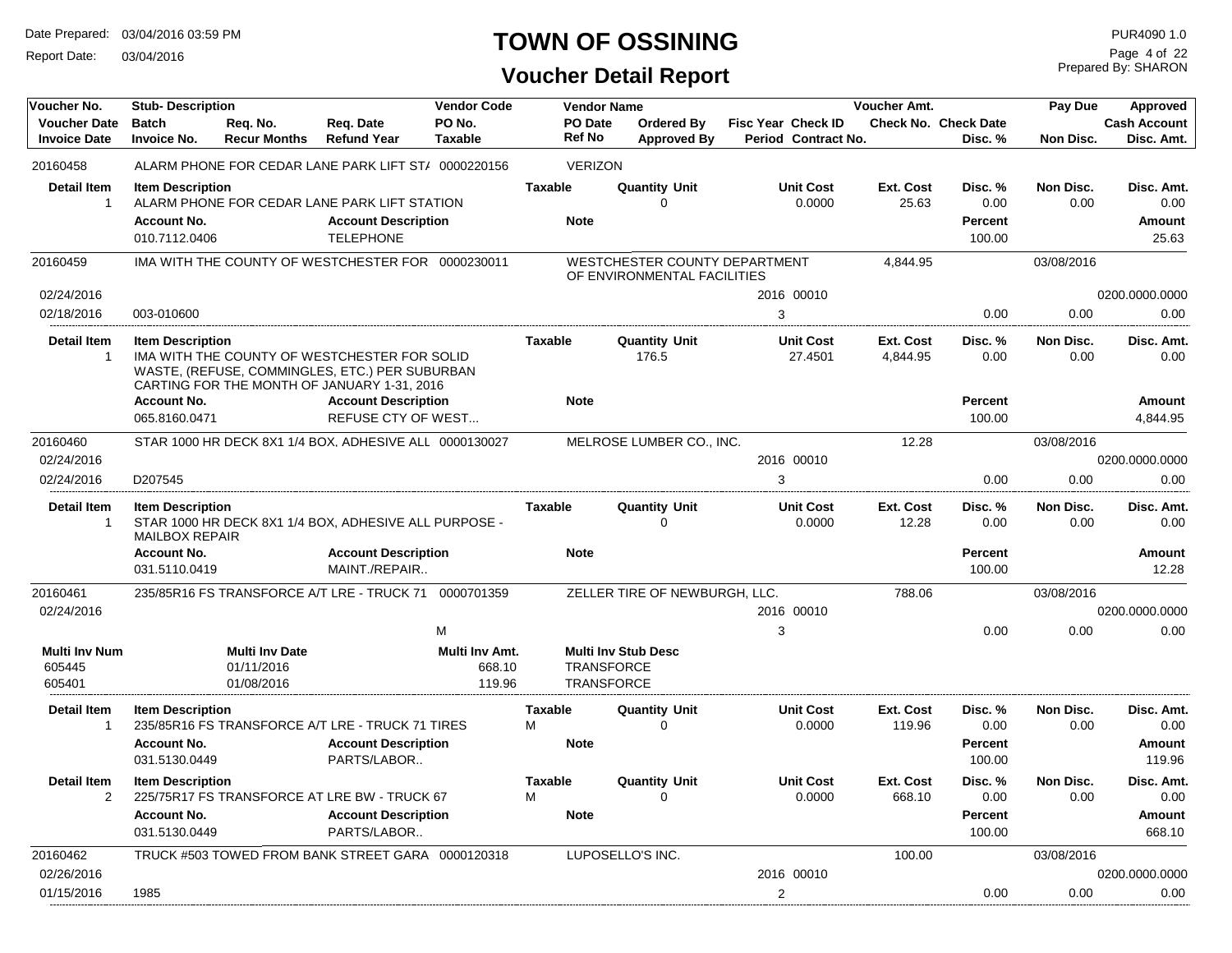Report Date: 03/04/2016

### **TOWN OF OSSINING** PURA090 1.0

| Voucher No.                                | <b>Stub-Description</b>                                                                                                                        |                                 |                                                    | <b>Vendor Code</b>       |                | <b>Vendor Name</b>              |                                  |                                                                     | Voucher Amt.          |                                        | Pay Due           | <b>Approved</b>                   |
|--------------------------------------------|------------------------------------------------------------------------------------------------------------------------------------------------|---------------------------------|----------------------------------------------------|--------------------------|----------------|---------------------------------|----------------------------------|---------------------------------------------------------------------|-----------------------|----------------------------------------|-------------------|-----------------------------------|
| <b>Voucher Date</b><br><b>Invoice Date</b> | <b>Batch</b><br><b>Invoice No.</b>                                                                                                             | Req. No.<br><b>Recur Months</b> | Req. Date<br><b>Refund Year</b>                    | PO No.<br><b>Taxable</b> |                | <b>PO</b> Date<br><b>Ref No</b> | Ordered By<br><b>Approved By</b> | <b>Fisc Year Check ID</b><br>Period Contract No.                    |                       | <b>Check No. Check Date</b><br>Disc. % | Non Disc.         | <b>Cash Account</b><br>Disc. Amt. |
| 20160462                                   |                                                                                                                                                |                                 | TRUCK #503 TOWED FROM BANK STREET GARA 0000120318  |                          |                |                                 | LUPOSELLO'S INC.                 |                                                                     |                       |                                        |                   |                                   |
| <b>Detail Item</b><br>-1                   | <b>Item Description</b><br>STATE ROAD GARAGE                                                                                                   |                                 | TRUCK #503 TOWED FROM BANK STREET GARAGE TO NO.    |                          | <b>Taxable</b> |                                 | <b>Quantity Unit</b>             | <b>Unit Cost</b><br>100.0000                                        | Ext. Cost<br>100.00   | Disc. %<br>0.00                        | Non Disc.<br>0.00 | Disc. Amt.<br>0.00                |
|                                            | <b>Account No.</b><br>032.8810.0419                                                                                                            |                                 | <b>Account Description</b><br>MAINT./REPAIR        |                          |                | <b>Note</b>                     |                                  |                                                                     |                       | <b>Percent</b><br>100.00               |                   | Amount<br>100.00                  |
| 20160463                                   |                                                                                                                                                |                                 | SUPPLIES FOR PARKS DEPARTMENT AND SHINE 0000130027 |                          |                |                                 | MELROSE LUMBER CO., INC.         |                                                                     | 631.56                |                                        | 03/08/2016        |                                   |
| 02/26/2016                                 |                                                                                                                                                |                                 |                                                    |                          |                |                                 |                                  | 2016 00010                                                          |                       |                                        |                   | 0200.0000.0000                    |
|                                            |                                                                                                                                                |                                 |                                                    |                          |                |                                 |                                  | 2                                                                   |                       | 0.00                                   | 0.00              | 0.00                              |
| Multi Inv Num                              |                                                                                                                                                | <b>Multi Inv Date</b>           |                                                    | Multi Inv Amt.           |                |                                 | <b>Multi Inv Stub Desc</b>       |                                                                     |                       |                                        |                   |                                   |
| B24606                                     |                                                                                                                                                | 02/25/2016                      |                                                    | 116.29                   |                |                                 |                                  | SKYLIGHT TRIM AND BLADES FOR DREMEL TOOL - SHINEHOUSE               |                       |                                        |                   |                                   |
| D207431                                    |                                                                                                                                                | 02/22/2016                      |                                                    | 87.50                    |                |                                 |                                  | 5 X HARDI BACKER TO FINISH BATHROOM WALLS - SHINEHOUSE              |                       |                                        |                   |                                   |
| B24347                                     |                                                                                                                                                | 02/19/2016                      |                                                    | 133.49                   |                | <b>SHOP</b>                     |                                  | HEATER TANK TOP AND 2 X PROPANE EXCHANGE FOR PROPANE HEATER - PARKS |                       |                                        |                   |                                   |
| D207005                                    |                                                                                                                                                | 02/17/2016                      |                                                    | 64.49                    |                |                                 |                                  | WATERPROOFING HYDRAULIC CEMENT FOR BATHROOM FLOOR - SHINE HOUSE     |                       |                                        |                   |                                   |
| B24269                                     |                                                                                                                                                | 02/17/2016                      |                                                    | 162.90                   |                |                                 |                                  | 10 X WONDERBOARD FOR BATHROOM - SHINE HOUSE                         |                       |                                        |                   |                                   |
| A160921                                    |                                                                                                                                                | 02/18/2016                      |                                                    | 58.19                    |                |                                 |                                  | BI METAL HOLE SAW AND LUMBER FOR SMALL BATHROOM WALL - SHINE HOUSE  |                       |                                        |                   |                                   |
| A160931                                    |                                                                                                                                                | 02/18/2016                      |                                                    | 8.70                     |                |                                 |                                  | 6 X COPPER COUPLING W/ STOP FOR BATHROOMS - SHINE HOUSE             |                       |                                        |                   |                                   |
| <b>Detail Item</b><br>$\overline{1}$       | <b>Item Description</b><br>SUPPLIES FOR PARKS DEPARTMENT AND SHINE HOUSE<br><b>PROJECT</b><br><b>Account No.</b><br><b>Account Description</b> |                                 |                                                    |                          | <b>Taxable</b> |                                 | <b>Quantity Unit</b>             | <b>Unit Cost</b><br>631.5600                                        | Ext. Cost<br>631.56   | Disc. %<br>0.00                        | Non Disc.<br>0.00 | Disc. Amt.<br>0.00                |
|                                            |                                                                                                                                                |                                 |                                                    |                          |                | <b>Note</b>                     |                                  |                                                                     |                       | <b>Percent</b>                         |                   | Amount                            |
|                                            | 010.7110.0419                                                                                                                                  |                                 | MAINT./REPAIR                                      |                          |                |                                 |                                  |                                                                     |                       |                                        |                   | 133.49                            |
|                                            | 037.7110.2183                                                                                                                                  |                                 | SHINEHOUSE RESTORATION                             |                          |                |                                 |                                  |                                                                     |                       |                                        |                   | 498.07                            |
| 20160464                                   |                                                                                                                                                |                                 | REIMBURSEMENT FROM SLEEPY HOLLOW, 3/1-: 0000150005 |                          |                |                                 | OSSINING VOLUNTEER               |                                                                     | 7,086.60              |                                        | 03/08/2016        |                                   |
| 02/26/2016                                 |                                                                                                                                                |                                 |                                                    |                          |                |                                 |                                  | 2016 00010                                                          |                       |                                        |                   | 0200.0000.0000                    |
|                                            |                                                                                                                                                |                                 |                                                    |                          |                |                                 |                                  | 3                                                                   |                       | 0.00                                   | 0.00              | 0.00                              |
| <b>Multi Inv Num</b>                       |                                                                                                                                                | <b>Multi Inv Date</b>           |                                                    | Multi Inv Amt.           |                |                                 | <b>Multi Inv Stub Desc</b>       |                                                                     |                       |                                        |                   |                                   |
| 2016-3SH<br>2016-3SH                       |                                                                                                                                                | 01/28/2016<br>01/28/2016        |                                                    | 0.00<br>7,086.60         |                | $3/1 - 3/31$                    |                                  |                                                                     |                       |                                        |                   |                                   |
|                                            |                                                                                                                                                |                                 |                                                    |                          |                |                                 |                                  |                                                                     |                       |                                        |                   |                                   |
| <b>Detail Item</b><br>$\overline{1}$       | <b>Item Description</b><br><b>BACKBILLING FOR Q4</b>                                                                                           |                                 | REIMBURSEMENT FROM SLEEPY HOLLOW, 3/1-3/31 &       |                          | <b>Taxable</b> |                                 | <b>Quantity Unit</b>             | <b>Unit Cost</b><br>7,086.6000                                      | Ext. Cost<br>7,086.60 | Disc. %<br>0.00                        | Non Disc.<br>0.00 | Disc. Amt.<br>0.00                |
|                                            | <b>Account No.</b>                                                                                                                             |                                 | <b>Account Description</b>                         |                          |                | <b>Note</b>                     |                                  |                                                                     |                       | <b>Percent</b>                         |                   | Amount                            |
|                                            | 066.4540.0475                                                                                                                                  |                                 | AMBULANCE DISTRICT -<br>CONTRACTUAL                |                          |                |                                 |                                  |                                                                     |                       | 100.00                                 |                   | 7,086.60                          |
| 20160467                                   | VERZON WIRELESS 12/24-1/23                                                                                                                     |                                 |                                                    | 0000220156               |                | <b>VERIZON</b>                  |                                  |                                                                     | 369.00                |                                        | 03/08/2016        |                                   |
| 02/29/2016                                 |                                                                                                                                                |                                 |                                                    |                          |                |                                 |                                  | 2016 00010                                                          |                       |                                        |                   | 0200.0000.0000                    |
| 01/23/2016                                 | 9759445838                                                                                                                                     |                                 |                                                    |                          |                |                                 |                                  | 3                                                                   |                       | 0.00                                   | 0.00              | 0.00                              |
| Detail Item<br>$\overline{1}$              | <b>Item Description</b><br>VERZON WIRELESS 12/24-1/23                                                                                          |                                 |                                                    |                          | Taxable        |                                 | <b>Quantity Unit</b>             | <b>Unit Cost</b><br>369.0000                                        | Ext. Cost<br>369.00   | Disc. %<br>0.00                        | Non Disc.<br>0.00 | Disc. Amt.<br>0.00                |
|                                            | <b>Account No.</b>                                                                                                                             |                                 | <b>Account Description</b>                         |                          |                | <b>Note</b>                     |                                  |                                                                     |                       | Percent                                |                   | Amount                            |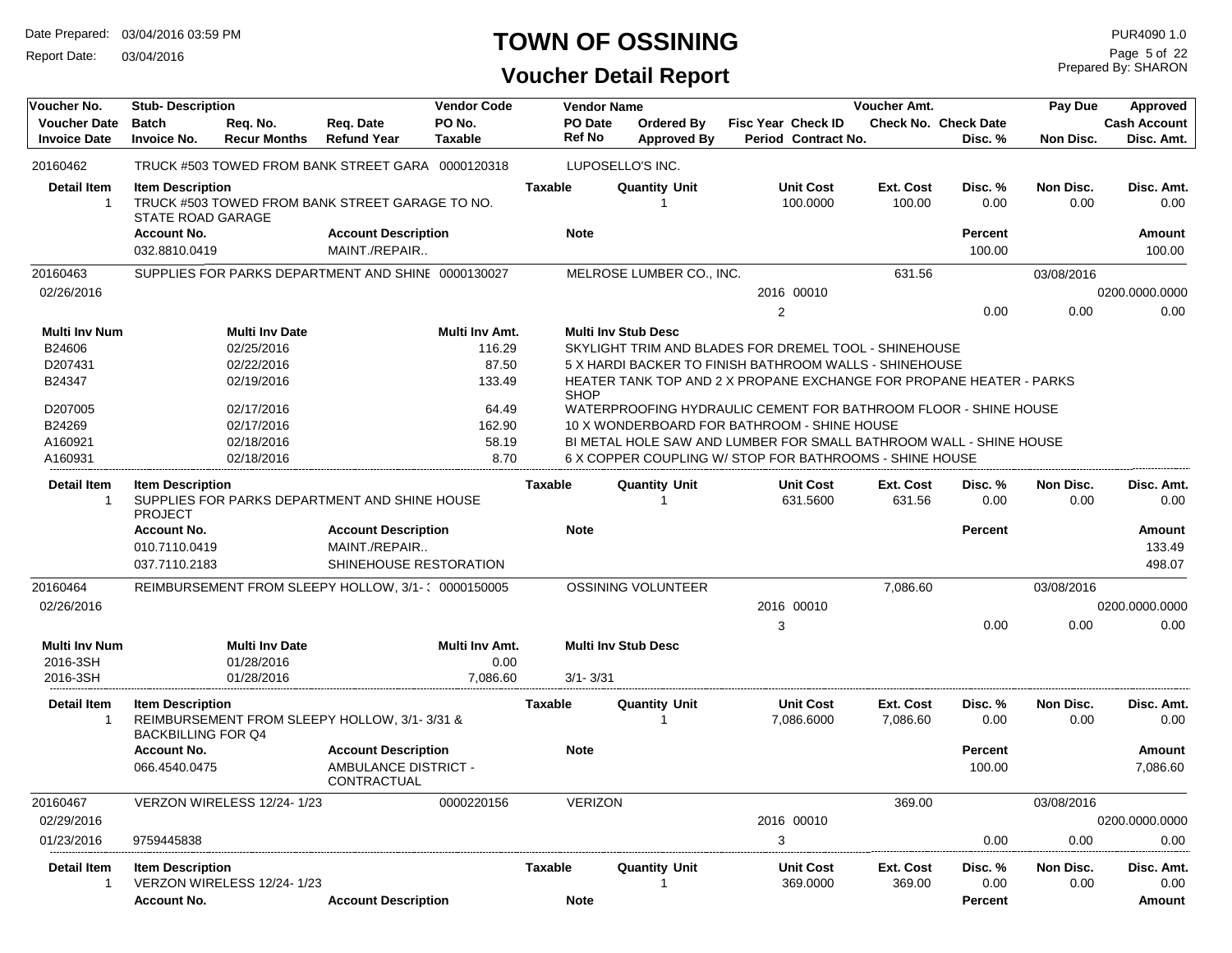Report Date: 03/04/2016

### **TOWN OF OSSINING**

| Voucher No.                                | <b>Stub-Description</b>                                                                                                                                                                                                                                           |                                   |                                                                          | <b>Vendor Code</b> |                           | <b>Vendor Name</b>        |                                  |                            |                                                         | Voucher Amt.       |                                        | Pay Due            | <b>Approved</b>                    |
|--------------------------------------------|-------------------------------------------------------------------------------------------------------------------------------------------------------------------------------------------------------------------------------------------------------------------|-----------------------------------|--------------------------------------------------------------------------|--------------------|---------------------------|---------------------------|----------------------------------|----------------------------|---------------------------------------------------------|--------------------|----------------------------------------|--------------------|------------------------------------|
| <b>Voucher Date</b><br><b>Invoice Date</b> | <b>Batch</b><br><b>Invoice No.</b>                                                                                                                                                                                                                                | Req. No.<br><b>Recur Months</b>   | Req. Date<br><b>Refund Year</b>                                          | PO No.<br>Taxable  | PO Date<br><b>Ref No</b>  |                           | Ordered By<br><b>Approved By</b> |                            | <b>Fisc Year Check ID</b><br><b>Period Contract No.</b> |                    | <b>Check No. Check Date</b><br>Disc. % | Non Disc.          | <b>Cash Account</b><br>Disc. Amt.  |
| 20160467                                   |                                                                                                                                                                                                                                                                   | VERZON WIRELESS 12/24-1/23        |                                                                          | 0000220156         |                           | <b>VERIZON</b>            |                                  |                            |                                                         |                    |                                        |                    |                                    |
|                                            | <b>Account No.</b><br>031.5110.0406<br>010.7110.0406<br>010.6772.0406                                                                                                                                                                                             |                                   | <b>Account Description</b><br><b>TELEPHONE</b><br>TELEPHONE<br>TELEPHONE |                    | <b>Note</b>               |                           |                                  |                            |                                                         |                    | Percent                                |                    | Amount<br>202.95<br>73.80<br>92.25 |
|                                            |                                                                                                                                                                                                                                                                   | ALARM PHONE FOR OUR LIFT STATIONS |                                                                          | 0000220156         |                           | <b>VERIZON</b>            |                                  |                            |                                                         | 176.09             |                                        | 03/08/2016         |                                    |
| 20160469<br>03/01/2016                     |                                                                                                                                                                                                                                                                   |                                   |                                                                          |                    |                           |                           |                                  |                            | 2016 00010                                              |                    |                                        |                    | 0200.0000.0000                     |
|                                            |                                                                                                                                                                                                                                                                   |                                   |                                                                          |                    |                           |                           |                                  |                            |                                                         |                    |                                        |                    |                                    |
|                                            |                                                                                                                                                                                                                                                                   |                                   |                                                                          |                    |                           |                           |                                  | 3                          |                                                         |                    | 0.00                                   | 0.00               | 0.00                               |
| <b>Multi Inv Num</b>                       |                                                                                                                                                                                                                                                                   | <b>Multi Inv Date</b>             |                                                                          | Multi Inv Amt.     |                           |                           | <b>Multi Inv Stub Desc</b>       |                            |                                                         |                    |                                        |                    |                                    |
| 9149238472                                 |                                                                                                                                                                                                                                                                   | 02/22/2016                        |                                                                          | 24.59              |                           | MYSTIC PT.                |                                  |                            |                                                         |                    |                                        |                    |                                    |
| 9149230831                                 |                                                                                                                                                                                                                                                                   | 02/22/2016                        |                                                                          | 24.59              | OBCC                      |                           |                                  |                            |                                                         |                    |                                        |                    |                                    |
| 9149239676                                 |                                                                                                                                                                                                                                                                   | 02/22/2016                        |                                                                          | 24.90              |                           | <b>WHITETAIL CIR.</b>     |                                  |                            |                                                         |                    |                                        |                    |                                    |
| 9149238252                                 |                                                                                                                                                                                                                                                                   | 02/22/2016                        |                                                                          | 25.70              | <b>FOXHILL</b>            |                           |                                  |                            |                                                         |                    |                                        |                    |                                    |
| 9149238065                                 |                                                                                                                                                                                                                                                                   | 02/22/2016                        |                                                                          | 25.68              |                           | FAWN CT.                  |                                  |                            |                                                         |                    |                                        |                    |                                    |
| 9149239718<br>9149233926                   |                                                                                                                                                                                                                                                                   | 02/22/2016<br>02/22/2016          |                                                                          | 25.70<br>24.93     | S-TURN                    | <b>PARKER BALE</b>        |                                  |                            |                                                         |                    |                                        |                    |                                    |
|                                            |                                                                                                                                                                                                                                                                   |                                   |                                                                          |                    |                           |                           |                                  |                            |                                                         |                    |                                        |                    |                                    |
| <b>Detail Item</b><br>$\mathbf{1}$         | <b>Item Description</b><br>CT., FOXHILL CONDOS                                                                                                                                                                                                                    |                                   | ALARM PHONE FOR OUR LIFT STATIONS - WHITETAIL, FAWN                      |                    | Taxable                   |                           | <b>Quantity Unit</b><br>U        |                            | <b>Unit Cost</b><br>0.0000                              | Ext. Cost<br>76.28 | Disc. %<br>0.00                        | Non Disc.<br>0.00  | Disc. Amt.<br>0.00                 |
|                                            | <b>Account No.</b>                                                                                                                                                                                                                                                |                                   | <b>Account Description</b><br><b>TELEPHONE</b>                           |                    | <b>Note</b>               |                           |                                  |                            |                                                         |                    | <b>Percent</b><br>100.00               |                    | <b>Amount</b><br>76.28             |
| <b>Detail Item</b><br>2                    | 045.8120.0406<br><b>Item Description</b><br>ALARM PHONE FOR OUR LIFT STATIONS - PARKER BALE, S-<br>TURN, MYSTIC PT.                                                                                                                                               |                                   |                                                                          | <b>Taxable</b>     |                           | <b>Quantity Unit</b><br>0 |                                  | <b>Unit Cost</b><br>0.0000 | Ext. Cost<br>75.22                                      | Disc. %<br>0.00    | Non Disc.<br>0.00                      | Disc. Amt.<br>0.00 |                                    |
|                                            | <b>Account No.</b><br>045.8120.0406                                                                                                                                                                                                                               |                                   | <b>Account Description</b><br><b>TELEPHONE</b>                           |                    | <b>Note</b>               |                           |                                  |                            |                                                         |                    | <b>Percent</b><br>100.00               |                    | Amount<br>75.22                    |
| <b>Detail Item</b><br>3                    | <b>Item Description</b>                                                                                                                                                                                                                                           |                                   | ALARM PHONE FOR OUR LIFT STATIONS-OBCC                                   |                    | Taxable                   |                           | <b>Quantity Unit</b><br>O        |                            | <b>Unit Cost</b><br>0.0000                              | Ext. Cost<br>24.59 | Disc. %<br>0.00                        | Non Disc.<br>0.00  | Disc. Amt.<br>0.00                 |
|                                            | <b>Account No.</b><br>010.7112.0406                                                                                                                                                                                                                               |                                   | <b>Account Description</b><br><b>TELEPHONE</b>                           |                    | <b>Note</b>               |                           |                                  |                            |                                                         |                    | Percent<br>100.00                      |                    | <b>Amount</b><br>24.59             |
| 20160470                                   |                                                                                                                                                                                                                                                                   |                                   | HIGHWAY GARAGE ROOF REPAIR IN TWO PROB 0000701297                        |                    |                           |                           | M + M CONTRACTING INC.           |                            |                                                         | 960.00             |                                        | 03/08/2016         |                                    |
| 03/01/2016                                 |                                                                                                                                                                                                                                                                   |                                   |                                                                          |                    |                           |                           |                                  |                            | 2016 00010                                              |                    |                                        |                    | 0200.0000.0000                     |
| 02/23/2016                                 | 5350                                                                                                                                                                                                                                                              |                                   |                                                                          | м                  |                           |                           |                                  | 3                          |                                                         |                    | 0.00                                   | 0.00               | 0.00                               |
| <b>Detail Item</b><br>-1                   | <b>Item Description</b><br>HIGHWAY GARAGE ROOF REPAIR IN TWO PROBLEM AREAS<br>INSTALLED 3' X 3' RUBBER MEMBRANE PATCH OVER HOLE IN<br>ROOF AND REMOVED ALL DEBRIS AND SUPPLIED/INSTALLED<br>VARIOUS LIQUID CEMENT AND POLY-MAT FIBER MATTING<br>OVER DBL COVERAGE |                                   | <b>Taxable</b><br>м                                                      |                    | <b>Quantity Unit</b><br>0 |                           | <b>Unit Cost</b><br>0.0000       | Ext. Cost<br>960.00        | Disc. %<br>0.00                                         | Non Disc.<br>0.00  | Disc. Amt.<br>0.00                     |                    |                                    |
|                                            | <b>Account No.</b><br>031.5132.0419                                                                                                                                                                                                                               |                                   | <b>Account Description</b><br>MAINT./REPAIR                              |                    | <b>Note</b>               |                           |                                  |                            |                                                         |                    | Percent<br>100.00                      |                    | Amount<br>960.00                   |
| 20160471<br>03/01/2016                     |                                                                                                                                                                                                                                                                   |                                   | #2 HEATING FUEL FOR THE HIGHWAY GARAGE 2 0000701212                      |                    |                           |                           | UNITED METRO ENERGY CORP         |                            | 2016 00010                                              | 464.80             |                                        | 03/08/2016         | 0200.0000.0000                     |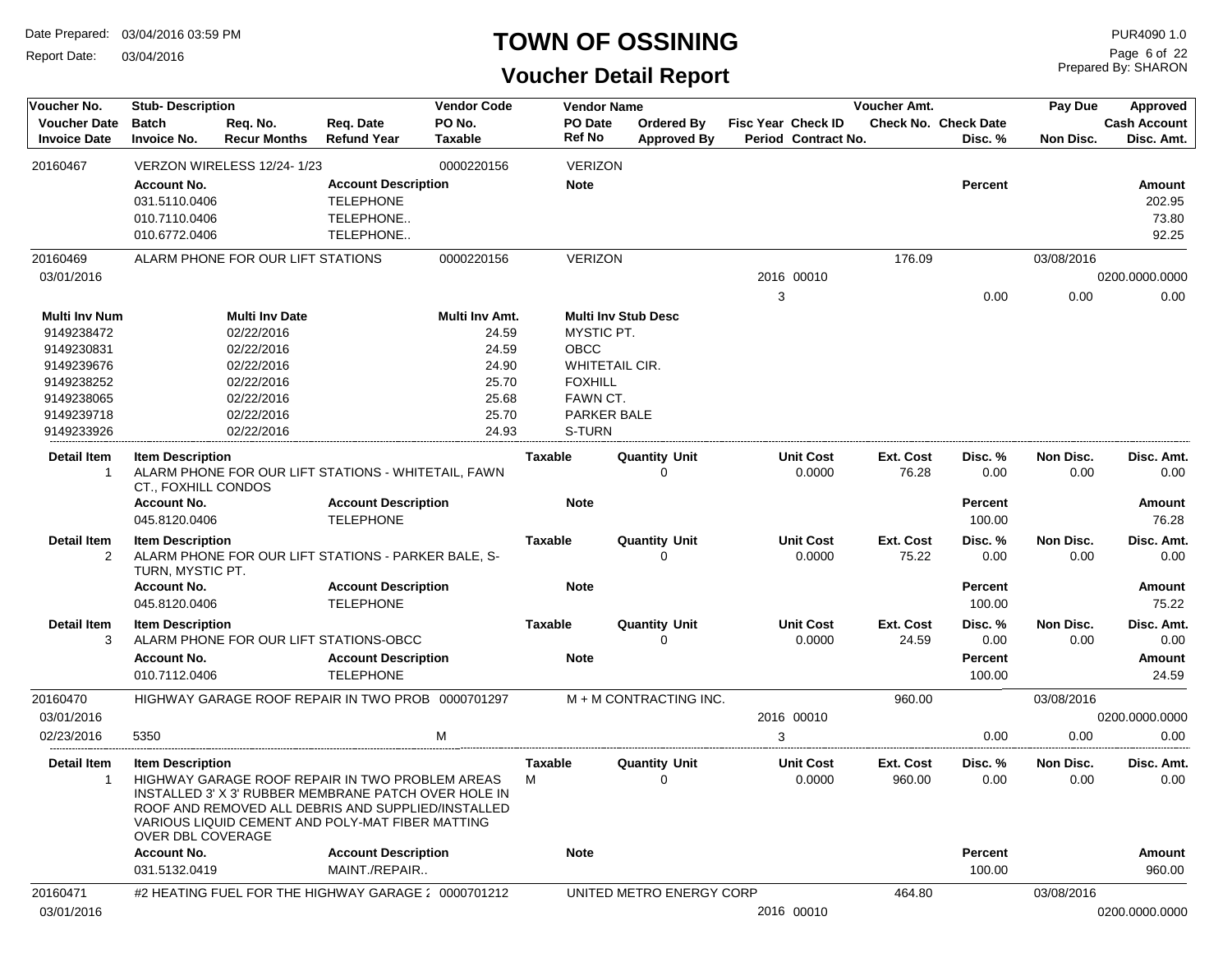Report Date: 03/04/2016

### **TOWN OF OSSINING** PURA090 1.0

Prepared By: SHARON Page 7 of 22

| Voucher No.                                | <b>Stub-Description</b>             |                                 |                                                                                                       | <b>Vendor Code</b>       |                | <b>Vendor Name</b>       |                                         |                                                  | Voucher Amt. |                                        | Pay Due    | Approved                          |
|--------------------------------------------|-------------------------------------|---------------------------------|-------------------------------------------------------------------------------------------------------|--------------------------|----------------|--------------------------|-----------------------------------------|--------------------------------------------------|--------------|----------------------------------------|------------|-----------------------------------|
| <b>Voucher Date</b><br><b>Invoice Date</b> | <b>Batch</b><br><b>Invoice No.</b>  | Req. No.<br><b>Recur Months</b> | Req. Date<br><b>Refund Year</b>                                                                       | PO No.<br><b>Taxable</b> |                | PO Date<br><b>Ref No</b> | <b>Ordered By</b><br><b>Approved By</b> | <b>Fisc Year Check ID</b><br>Period Contract No. |              | <b>Check No. Check Date</b><br>Disc. % | Non Disc.  | <b>Cash Account</b><br>Disc. Amt. |
| 20160471                                   |                                     |                                 | #2 HEATING FUEL FOR THE HIGHWAY GARAGE 2 0000701212                                                   |                          |                |                          | UNITED METRO ENERGY CORP                |                                                  |              |                                        |            |                                   |
| 02/18/2016                                 | 213205                              |                                 |                                                                                                       | м                        |                |                          |                                         | 3                                                |              | 0.00                                   | 0.00       | 0.00                              |
| <b>Detail Item</b>                         | <b>Item Description</b>             |                                 |                                                                                                       |                          | <b>Taxable</b> |                          | <b>Quantity Unit</b>                    | <b>Unit Cost</b>                                 | Ext. Cost    | Disc. %                                | Non Disc.  | Disc. Amt.                        |
| $\mathbf{1}$                               |                                     |                                 | #2 HEATING FUEL FOR THE HIGHWAY GARAGE 2/18/2016                                                      |                          | м              |                          | $\Omega$                                | 0.0000                                           | 464.80       | 0.00                                   | 0.00       | 0.00                              |
|                                            | <b>Account No.</b>                  |                                 | <b>Account Description</b>                                                                            |                          |                | <b>Note</b>              |                                         |                                                  |              | <b>Percent</b>                         |            | Amount                            |
|                                            | 031.5132.0474                       |                                 | FUEL OIL                                                                                              |                          |                |                          |                                         |                                                  |              | 100.00                                 |            | 464.80                            |
| 20160472                                   |                                     |                                 | TWENTY-S 2/5 GL - FLOOR CLEANER FOR THE S 0000700875                                                  |                          |                |                          | <b>MOMAR INCORPORATED</b>               |                                                  | 452.15       |                                        | 03/08/2016 |                                   |
| 03/01/2016<br>02/22/2016                   | PSI112422                           |                                 |                                                                                                       |                          |                |                          |                                         | 2016 00010<br>3                                  |              | 0.00                                   | 0.00       | 0200.0000.0000<br>0.00            |
|                                            |                                     |                                 |                                                                                                       |                          |                |                          |                                         |                                                  |              |                                        |            |                                   |
| Detail Item                                | <b>Item Description</b>             |                                 |                                                                                                       |                          | <b>Taxable</b> |                          | <b>Quantity Unit</b>                    | <b>Unit Cost</b>                                 | Ext. Cost    | Disc. %                                | Non Disc.  | Disc. Amt.                        |
| $\mathbf{1}$                               |                                     |                                 | TWENTY-S 2/5 GL - FLOOR CLEANER FOR THE SHOP                                                          |                          |                |                          | $\Omega$                                | 0.0000                                           | 452.15       | 0.00                                   | 0.00       | 0.00                              |
|                                            | <b>Account No.</b>                  |                                 | <b>Account Description</b>                                                                            |                          |                | <b>Note</b>              |                                         |                                                  |              | <b>Percent</b>                         |            | Amount                            |
|                                            | 031.5130.0449                       |                                 | PARTS/LABOR                                                                                           |                          |                |                          |                                         |                                                  |              | 100.00                                 |            | 452.15                            |
| 20160473<br>03/01/2016                     |                                     |                                 | 1 GALLON BAR CHAIN OIL FOR THE CHAINSAWS 0000150022                                                   |                          |                |                          | <b>OSSINING LAWN MOWER</b>              |                                                  | 33.00        |                                        | 03/08/2016 |                                   |
| 02/29/2016                                 |                                     |                                 |                                                                                                       | M                        |                |                          |                                         | 2016 00010<br>3                                  |              | 0.00                                   | 0.00       | 0200.0000.0000                    |
|                                            | 0504289                             |                                 |                                                                                                       |                          |                |                          |                                         |                                                  |              |                                        |            | 0.00                              |
| <b>Detail Item</b><br>$\mathbf{1}$         | <b>Item Description</b>             |                                 |                                                                                                       |                          | <b>Taxable</b> |                          | <b>Quantity Unit</b>                    | <b>Unit Cost</b>                                 | Ext. Cost    | Disc. %                                | Non Disc.  | Disc. Amt.                        |
|                                            |                                     |                                 | 1 GALLON BAR CHAIN OIL FOR THE CHAINSAWS                                                              |                          | M              |                          | $\Omega$                                | 0.0000                                           | 33.00        | 0.00                                   | 0.00       | 0.00                              |
|                                            | <b>Account No.</b><br>031.5140.0419 |                                 | <b>Account Description</b><br>MAINT./REPAIR                                                           |                          |                | <b>Note</b>              |                                         |                                                  |              | <b>Percent</b><br>100.00               |            | Amount<br>33.00                   |
| 20160474                                   |                                     |                                 | MONTHLY MAINTENANCE OF ALL LIFT STATIONS 0000010019                                                   |                          |                |                          | ALL-MAKES PUMP & MOTOR REPAIR           |                                                  | 2,920.00     |                                        | 03/08/2016 |                                   |
| 03/01/2016                                 |                                     |                                 |                                                                                                       |                          |                |                          |                                         | 2016 00010                                       |              |                                        |            | 0200.0000.0000                    |
| 02/24/2016                                 | 4789                                |                                 |                                                                                                       | M                        |                |                          |                                         | 3                                                |              | 0.00                                   | 0.00       | 0.00                              |
| Detail Item                                | <b>Item Description</b>             |                                 |                                                                                                       |                          | <b>Taxable</b> |                          | <b>Quantity Unit</b>                    | <b>Unit Cost</b>                                 | Ext. Cost    | Disc. %                                | Non Disc.  | Disc. Amt.                        |
| $\mathbf{1}$                               |                                     |                                 | MONTHLY MAINTENANCE OF ALL LIFT STATIONS FOR THE                                                      |                          | М              |                          | $\Omega$                                | 0.0000                                           | 1,120.46     | 0.00                                   | 0.00       | 0.00                              |
|                                            |                                     | WHITETAIL CIR., NORTH STATE RD. | MONTH OF FEB. 23, 24, 2016 - FOXHILL, FAWN CT.,                                                       |                          |                |                          |                                         |                                                  |              |                                        |            |                                   |
|                                            | <b>Account No.</b>                  |                                 | <b>Account Description</b>                                                                            |                          |                | <b>Note</b>              |                                         |                                                  |              | <b>Percent</b>                         |            | <b>Amount</b>                     |
|                                            | 045.8120.0419                       |                                 | MAINT./REPAIR                                                                                         |                          |                |                          |                                         |                                                  |              | 100.00                                 |            | 1,120.46                          |
| Detail Item                                | <b>Item Description</b>             |                                 |                                                                                                       |                          | <b>Taxable</b> |                          | <b>Quantity Unit</b>                    | <b>Unit Cost</b>                                 | Ext. Cost    | Disc.%                                 | Non Disc.  | Disc. Amt.                        |
| 2                                          | NORTH STATE ROAD                    |                                 | GA 4 INCH LEVER & SPRING WAFER CHECK VALVE FOR                                                        |                          | м              |                          | $\Omega$                                | 0.0000                                           | 420.00       | 0.00                                   | 0.00       | 0.00                              |
|                                            | <b>Account No.</b>                  |                                 | <b>Account Description</b>                                                                            |                          |                | <b>Note</b>              |                                         |                                                  |              | <b>Percent</b>                         |            | Amount                            |
|                                            | 045.8120.0419                       |                                 | MAINT./REPAIR                                                                                         |                          |                |                          |                                         |                                                  |              | 100.00                                 |            | 420.00                            |
| <b>Detail Item</b>                         | <b>Item Description</b>             |                                 |                                                                                                       |                          | <b>Taxable</b> |                          | <b>Quantity Unit</b>                    | <b>Unit Cost</b>                                 | Ext. Cost    | Disc. %                                | Non Disc.  | Disc. Amt.                        |
| 3                                          | MYSTIC PT.                          |                                 | MONTHLY MAINTENANCE OF ALL LIFT STATIONS FOR THE<br>MONTH OF FEB. 23, 24, 2016 - PARKER BALE, S-TURN, |                          | M              |                          | $\Omega$                                | 0.0000                                           | 879.54       | 0.00                                   | 0.00       | 0.00                              |
|                                            | <b>Account No.</b>                  |                                 | <b>Account Description</b>                                                                            |                          |                | <b>Note</b>              |                                         |                                                  |              | <b>Percent</b>                         |            | Amount                            |
|                                            | 045.8120.0419                       |                                 | MAINT./REPAIR                                                                                         |                          |                |                          |                                         |                                                  |              | 100.00                                 |            | 879.54                            |
|                                            |                                     |                                 |                                                                                                       |                          |                |                          |                                         |                                                  |              |                                        |            |                                   |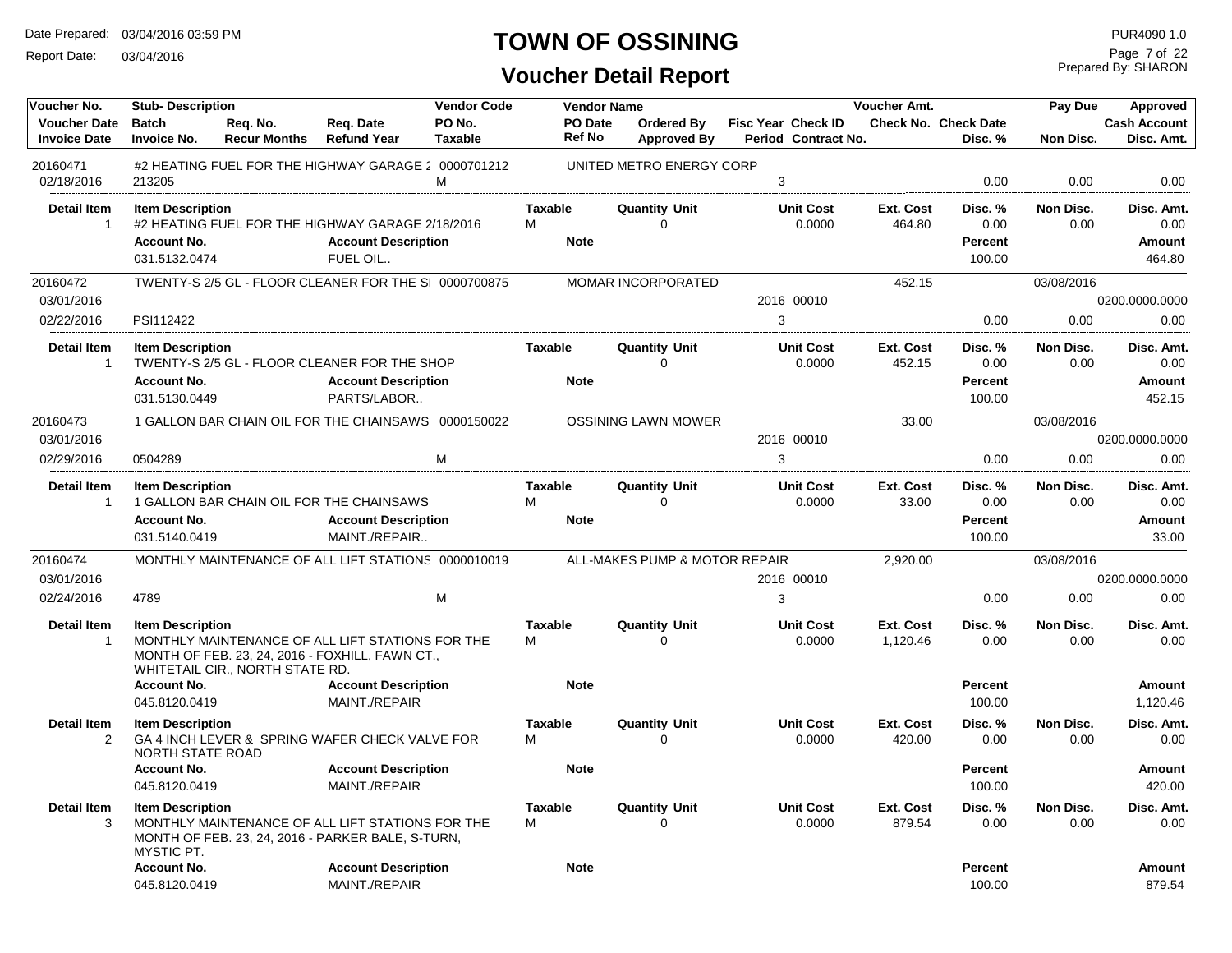Report Date: 03/04/2016

### **TOWN OF OSSINING**

Prepared By: SHARON Page 8 of 22

| Voucher No.                                   | <b>Stub-Description</b>                       |                                                   |                                                                                                 | <b>Vendor Code</b>                  |                          | <b>Vendor Name</b>               |                                                  | Voucher Amt.           |                                        | Pay Due           | Approved                          |
|-----------------------------------------------|-----------------------------------------------|---------------------------------------------------|-------------------------------------------------------------------------------------------------|-------------------------------------|--------------------------|----------------------------------|--------------------------------------------------|------------------------|----------------------------------------|-------------------|-----------------------------------|
| <b>Voucher Date</b><br><b>Invoice Date</b>    | <b>Batch</b><br><b>Invoice No.</b>            | Reg. No.<br><b>Recur Months</b>                   | Reg. Date<br><b>Refund Year</b>                                                                 | PO No.<br><b>Taxable</b>            | PO Date<br><b>Ref No</b> | Ordered By<br><b>Approved By</b> | <b>Fisc Year Check ID</b><br>Period Contract No. |                        | <b>Check No. Check Date</b><br>Disc. % | Non Disc.         | <b>Cash Account</b><br>Disc. Amt. |
| 20160474                                      |                                               |                                                   | MONTHLY MAINTENANCE OF ALL LIFT STATIONS 0000010019                                             |                                     |                          | ALL-MAKES PUMP & MOTOR REPAIR    |                                                  |                        |                                        |                   |                                   |
| <b>Detail Item</b><br>$\overline{\mathbf{4}}$ | <b>Item Description</b>                       |                                                   | MONTHLY MAINTENANCE OF ALL LIFT STATIONS FOR THE<br>MONTH OF FEB. 23, 24, 2016 - OBCC, CEDAR LN |                                     | <b>Taxable</b><br>М      | <b>Quantity Unit</b><br>$\Omega$ | <b>Unit Cost</b><br>0.0000                       | Ext. Cost<br>500.00    | Disc. %<br>0.00                        | Non Disc.<br>0.00 | Disc. Amt.<br>0.00                |
|                                               | <b>Account No.</b><br>010.7112.0419           |                                                   | <b>Account Description</b><br>MAINT./REPAIR                                                     |                                     | <b>Note</b>              |                                  |                                                  |                        | <b>Percent</b><br>100.00               |                   | Amount<br>500.00                  |
| 20160475                                      |                                               | REIMBURSEMENT FROM CROTON, 3/1-3/31               |                                                                                                 | 0000150005                          |                          | <b>OSSINING VOLUNTEER</b>        |                                                  | 14,173.20              |                                        | 03/08/2016        |                                   |
| 03/01/2016                                    |                                               |                                                   |                                                                                                 |                                     |                          |                                  | 2016 00010<br>3                                  |                        | 0.00                                   | 0.00              | 0200.0000.0000<br>0.00            |
| <b>Multi Inv Num</b><br>2016-3C<br>2016-3C    |                                               | <b>Multi Inv Date</b><br>01/28/2016<br>01/28/2016 |                                                                                                 | Multi Inv Amt.<br>14,173.20<br>0.00 | $3/1 - 3/31$             | <b>Multi Inv Stub Desc</b>       |                                                  |                        |                                        |                   |                                   |
| <b>Detail Item</b><br>$\overline{1}$          | <b>Item Description</b><br>FOR Q4             |                                                   | REIMBURSEMENT FROM CROTON, 3/1-3/31 & BACKBILLING                                               |                                     | <b>Taxable</b>           | <b>Quantity Unit</b><br>-1       | <b>Unit Cost</b><br>14,173.2000                  | Ext. Cost<br>14,173.20 | Disc. %<br>0.00                        | Non Disc.<br>0.00 | Disc. Amt.<br>0.00                |
|                                               | <b>Account No.</b><br>066.4540.0475           |                                                   | <b>Account Description</b><br>AMBULANCE DISTRICT -<br>CONTRACTUAL                               |                                     | <b>Note</b>              |                                  |                                                  |                        | Percent<br>100.00                      |                   | Amount<br>14,173.20               |
| 20160476                                      | PARTS FOR #2 (BUS)                            |                                                   |                                                                                                 | 0000130045                          |                          | MT. KISCO TRUCK & AUTO PA        |                                                  | 124.50                 |                                        | 03/08/2016        |                                   |
| 03/01/2016<br>02/03/2016                      | 321900                                        |                                                   |                                                                                                 |                                     |                          |                                  | 2016 00010<br>3                                  |                        | 0.00                                   | 0.00              | 0200.0000.0000<br>0.00            |
| <b>Detail Item</b><br>$\overline{1}$          | <b>Item Description</b><br>PARTS FOR #2 (BUS) |                                                   |                                                                                                 |                                     | <b>Taxable</b>           | <b>Quantity Unit</b><br>1        | <b>Unit Cost</b><br>124.5000                     | Ext. Cost<br>124.50    | Disc. %<br>0.00                        | Non Disc.<br>0.00 | Disc. Amt.<br>0.00                |
|                                               | <b>Account No.</b><br>010.6772.0449           |                                                   | <b>Account Description</b><br>PARTS/LABOR                                                       |                                     | <b>Note</b>              |                                  |                                                  |                        | <b>Percent</b><br>100.00               |                   | <b>Amount</b><br>124.50           |
| 20160477                                      |                                               | DOLLAR WORLD (TABLECLOTHS CI)                     |                                                                                                 | 0000010064                          |                          | ASARO, KATHY                     |                                                  | 20.86                  |                                        | 03/08/2016        |                                   |
| 03/01/2016                                    |                                               |                                                   |                                                                                                 |                                     |                          |                                  | 2016 00010                                       |                        |                                        |                   | 0200.0000.0000                    |
| 02/23/2016                                    | 6869                                          |                                                   |                                                                                                 |                                     |                          |                                  | 3                                                |                        | 0.00                                   | 0.00              | 0.00                              |
| <b>Detail Item</b><br>$\overline{1}$          | <b>Item Description</b>                       | DOLLAR WORLD (TABLECLOTHS CI)                     |                                                                                                 |                                     | <b>Taxable</b>           | <b>Quantity Unit</b><br>-1       | <b>Unit Cost</b><br>20.8600                      | Ext. Cost<br>20.86     | Disc. %<br>0.00                        | Non Disc.<br>0.00 | Disc. Amt.<br>0.00                |
|                                               | <b>Account No.</b><br>010.6770.0201           |                                                   | <b>Account Description</b><br>EQUIPMENT                                                         |                                     | <b>Note</b>              |                                  |                                                  |                        | <b>Percent</b><br>100.00               |                   | <b>Amount</b><br>20.86            |
| 20160478                                      | <b>ART CLASSES</b>                            |                                                   |                                                                                                 | 0000100003                          |                          | JEFFRIES, PAUL                   |                                                  | 300.00                 |                                        | 03/08/2016        |                                   |
| 03/01/2016                                    |                                               |                                                   |                                                                                                 | M                                   |                          |                                  | 2016 00010<br>3                                  |                        | 0.00                                   | 0.00              | 0200.0000.0000<br>0.00            |
| <b>Multi Inv Num</b>                          |                                               | <b>Multi Inv Date</b>                             |                                                                                                 | Multi Inv Amt.                      |                          | <b>Multi Inv Stub Desc</b>       |                                                  |                        |                                        |                   |                                   |
| 02252016                                      |                                               | 02/25/2016                                        |                                                                                                 | 75.00                               |                          | <b>ART CLASS</b>                 |                                                  |                        |                                        |                   |                                   |
| 02042016                                      |                                               | 02/04/2016                                        |                                                                                                 | 75.00                               |                          | <b>ART CLASS</b>                 |                                                  |                        |                                        |                   |                                   |
| 02112016                                      |                                               | 02/11/2016                                        |                                                                                                 | 75.00                               |                          | <b>ART CLASS</b>                 |                                                  |                        |                                        |                   |                                   |
| 02182016                                      |                                               | 02/18/2016                                        |                                                                                                 | 75.00                               |                          | <b>ART CLASS</b>                 |                                                  |                        |                                        |                   |                                   |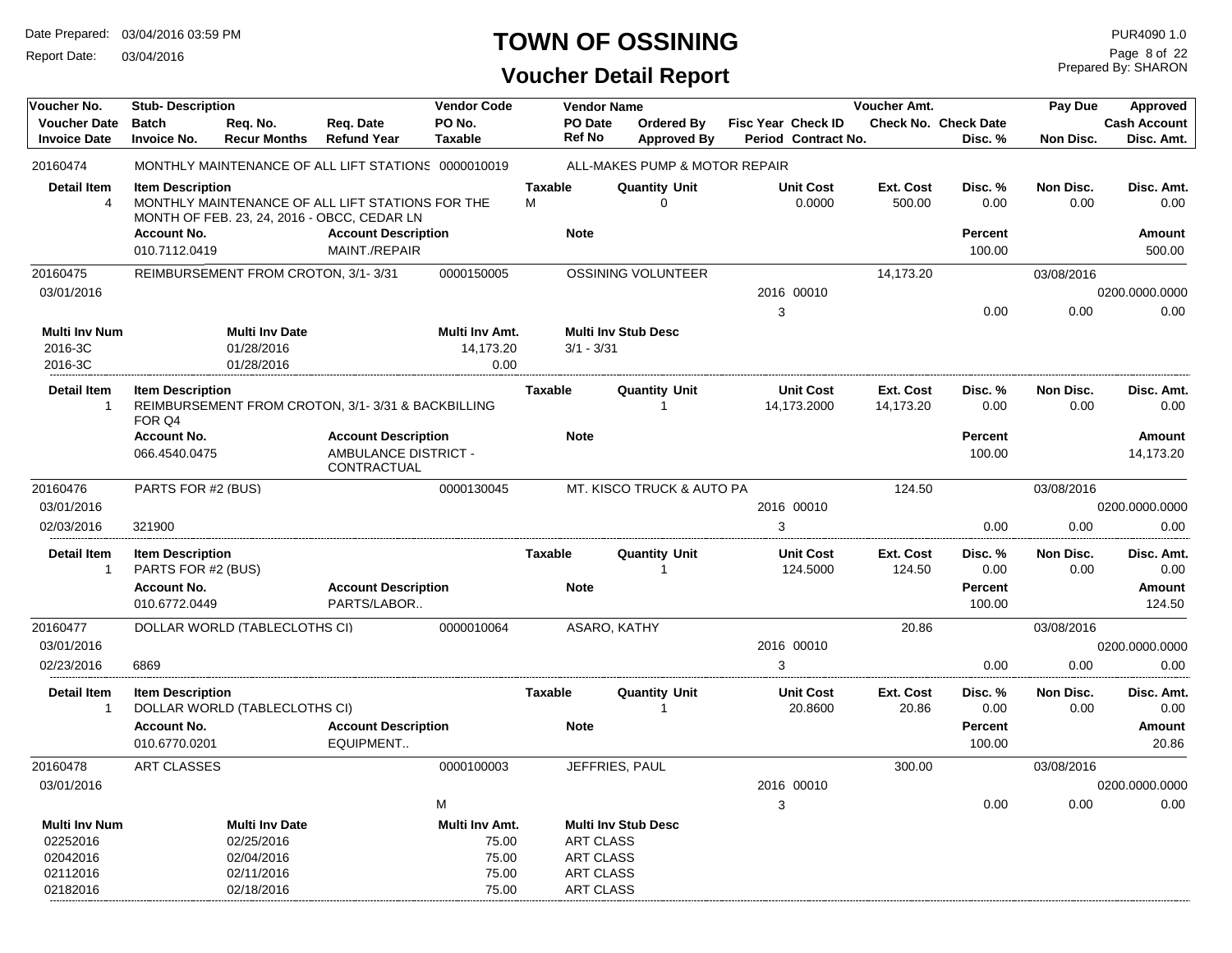Report Date: 03/04/2016

### **TOWN OF OSSINING**

### **Voucher Detail Report**

Prepared By: SHARON Page 9 of 22

| Voucher No.             | <b>Stub-Description</b>     |                       |                                                      | <b>Vendor Code</b> |                | <b>Vendor Name</b> |                                    |                                                        | Voucher Amt.               |                      | Pay Due           | Approved            |
|-------------------------|-----------------------------|-----------------------|------------------------------------------------------|--------------------|----------------|--------------------|------------------------------------|--------------------------------------------------------|----------------------------|----------------------|-------------------|---------------------|
| <b>Voucher Date</b>     | <b>Batch</b>                | Req. No.              | Req. Date                                            | PO No.             |                | PO Date            | <b>Ordered By</b>                  | Fisc Year Check ID                                     |                            | Check No. Check Date |                   | <b>Cash Account</b> |
| <b>Invoice Date</b>     | <b>Invoice No.</b>          | <b>Recur Months</b>   | <b>Refund Year</b>                                   | <b>Taxable</b>     |                | <b>Ref No</b>      | <b>Approved By</b>                 | Period Contract No.                                    |                            | Disc. %              | Non Disc.         | Disc. Amt.          |
| 20160478                | <b>ART CLASSES</b>          |                       |                                                      | 0000100003         |                | JEFFRIES, PAUL     |                                    |                                                        |                            |                      |                   |                     |
| <b>Detail Item</b>      | <b>Item Description</b>     |                       |                                                      |                    | <b>Taxable</b> |                    | <b>Quantity Unit</b>               | <b>Unit Cost</b>                                       | Ext. Cost                  | Disc. %              | Non Disc.         | Disc. Amt.          |
| -1                      | ART CLASSES                 |                       |                                                      |                    | М              |                    | -1                                 | 300.0000                                               | 300.00                     | 0.00                 | 0.00              | 0.00                |
|                         | <b>Account No.</b>          |                       | <b>Account Description</b>                           |                    |                | <b>Note</b>        |                                    |                                                        |                            | <b>Percent</b>       |                   | Amount              |
|                         | 010.6772.0437               |                       | PROFESSIONAL FEES                                    |                    |                |                    |                                    |                                                        |                            | 100.00               |                   | 300.00              |
| 20160479                | <b>SENIOR SOCIAL WORKER</b> |                       |                                                      | 0000110040         |                | KLEIN, DEBORAH     |                                    |                                                        | 1,140.00                   |                      | 03/08/2016        |                     |
| 03/01/2016              |                             |                       |                                                      |                    |                |                    |                                    | 2016 00010                                             |                            |                      |                   | 0200.0000.0000      |
|                         |                             |                       |                                                      | M                  |                |                    |                                    | 3                                                      |                            | 0.00                 | 0.00              | 0.00                |
| <b>Multi Inv Num</b>    |                             | <b>Multi Inv Date</b> |                                                      | Multi Inv Amt.     |                |                    | <b>Multi Inv Stub Desc</b>         |                                                        |                            |                      |                   |                     |
| 02012016                |                             | 02/01/2016            |                                                      | 190.00             |                |                    | 10HRS @ \$19/HR (2/1, 2/3)         |                                                        |                            |                      |                   |                     |
| 02082016                |                             | 02/08/2016            |                                                      | 285.00             |                |                    | 15HRS @ \$19/HR (2/8, 2/10, 2/11)  |                                                        |                            |                      |                   |                     |
| 02172016                |                             | 02/17/2016            |                                                      | 285.00             |                |                    | 15HRS @ \$19/HR (2/17, 2/18, 2/19) |                                                        |                            |                      |                   |                     |
| 02222016                |                             | 02/22/2016            |                                                      | 285.00             |                |                    | 15HRS @ \$19/HR (2/22, 2/24, 2/26) |                                                        |                            |                      |                   |                     |
| 02292016                |                             | 02/29/2016            |                                                      | 95.00              |                |                    | 5HRS @ \$19/HR (2/29)              |                                                        |                            |                      |                   |                     |
| <b>Detail Item</b>      | <b>Item Description</b>     |                       |                                                      |                    | <b>Taxable</b> |                    | <b>Quantity Unit</b>               | <b>Unit Cost</b>                                       | Ext. Cost                  | Disc. %              | Non Disc.         | Disc. Amt.          |
| $\overline{1}$          | <b>SENIOR SOCIAL WORKER</b> |                       |                                                      |                    | M              |                    | -1                                 | 1,140.0000                                             | 1,140.00                   | 0.00                 | 0.00              | 0.00                |
|                         | <b>Account No.</b>          |                       | <b>Account Description</b>                           |                    |                | <b>Note</b>        |                                    |                                                        |                            | Percent              |                   | Amount              |
|                         | 010.6772.0437               |                       | PROFESSIONAL FEES                                    |                    |                |                    |                                    |                                                        |                            | 100.00               |                   | 1,140.00            |
|                         |                             |                       |                                                      |                    |                |                    |                                    |                                                        |                            |                      |                   |                     |
| 20160480                | <b>TRUCK 66 - STUD KITS</b> |                       |                                                      | 0000701336         |                |                    | ARROWAY CHEVROLET INC.             |                                                        | 979.72                     |                      | 03/08/2016        |                     |
| 03/02/2016              |                             |                       |                                                      |                    |                |                    |                                    | 2016 00010                                             |                            |                      |                   | 0200.0000.0000      |
|                         |                             |                       |                                                      |                    |                |                    |                                    | 3                                                      |                            | 0.00                 | 0.00              | 0.00                |
| <b>Multi Inv Num</b>    |                             | <b>Multi Inv Date</b> |                                                      | Multi Inv Amt.     |                |                    | <b>Multi Inv Stub Desc</b>         |                                                        |                            |                      |                   |                     |
| 366863                  |                             | 02/26/2016            |                                                      | 297.46             |                | <b>STUD KITS</b>   |                                    |                                                        |                            |                      |                   |                     |
| 366969                  |                             | 03/01/2016            |                                                      | 682.26             |                |                    |                                    | EXTENSION, MUFFLER, TAIL PIPE, CONVERTER, GASKET, PIPE |                            |                      |                   |                     |
| <b>Detail Item</b>      | <b>Item Description</b>     |                       |                                                      |                    | <b>Taxable</b> |                    | <b>Quantity Unit</b>               | <b>Unit Cost</b>                                       | Ext. Cost                  | Disc. %              | Non Disc.         | Disc. Amt.          |
| $\overline{1}$          | <b>TRUCK 66 - STUD KITS</b> |                       |                                                      |                    |                |                    | $\Omega$                           | 0.0000                                                 | 297.46                     | 0.00                 | 0.00              | 0.00                |
|                         | <b>Account No.</b>          |                       | <b>Account Description</b>                           |                    |                | <b>Note</b>        |                                    |                                                        |                            | <b>Percent</b>       |                   | Amount              |
|                         | 031.5130.0449               |                       | PARTS/LABOR                                          |                    |                |                    |                                    |                                                        |                            | 100.00               |                   | 297.46              |
| <b>Detail Item</b><br>2 | <b>Item Description</b>     |                       | TRUCK 61 - EXTENSION, MUFFLER, TAIL PIPE, CONVERTER, |                    | <b>Taxable</b> |                    | <b>Quantity Unit</b><br>0          | <b>Unit Cost</b><br>0.0000                             | <b>Ext. Cost</b><br>682.26 | Disc. %<br>0.00      | Non Disc.<br>0.00 | Disc. Amt.<br>0.00  |
|                         | PIPE, AND GASKET            |                       |                                                      |                    |                |                    |                                    |                                                        |                            |                      |                   |                     |
|                         | <b>Account No.</b>          |                       | <b>Account Description</b>                           |                    |                | <b>Note</b>        |                                    |                                                        |                            | Percent              |                   | Amount              |
|                         | 031.5130.0449               |                       | PARTS/LABOR                                          |                    |                |                    |                                    |                                                        |                            | 100.00               |                   | 682.26              |
| 20160481                |                             |                       | RAGS FOR THE HIGHWAY GARAGE FEBRUARY 4 0000210001    |                    |                |                    | UNIFIRST CORPORATION               |                                                        | 214.20                     |                      | 03/08/2016        |                     |
| 03/02/2016              |                             |                       |                                                      |                    |                |                    |                                    | 2016 00010                                             |                            |                      |                   | 0200.0000.0000      |
|                         |                             |                       |                                                      |                    |                |                    |                                    | 3                                                      |                            | 0.00                 | 0.00              | 0.00                |
| <b>Multi Inv Num</b>    |                             | <b>Multi Inv Date</b> |                                                      | Multi Inv Amt.     |                |                    | <b>Multi Inv Stub Desc</b>         |                                                        |                            |                      |                   |                     |
| 3288478                 |                             | 02/11/2016            |                                                      | 53.30              |                | <b>RAGS</b>        |                                    |                                                        |                            |                      |                   |                     |
| 3290593                 |                             | 02/18/2016            |                                                      | 53.30              |                | <b>RAGS</b>        |                                    |                                                        |                            |                      |                   |                     |
| 3292682                 |                             | 02/25/2016            |                                                      | 54.30              |                | <b>RAGS</b>        |                                    |                                                        |                            |                      |                   |                     |
| 3286375                 |                             | 02/04/2016            |                                                      | 53.30              |                | <b>RAGS</b>        |                                    |                                                        |                            |                      |                   |                     |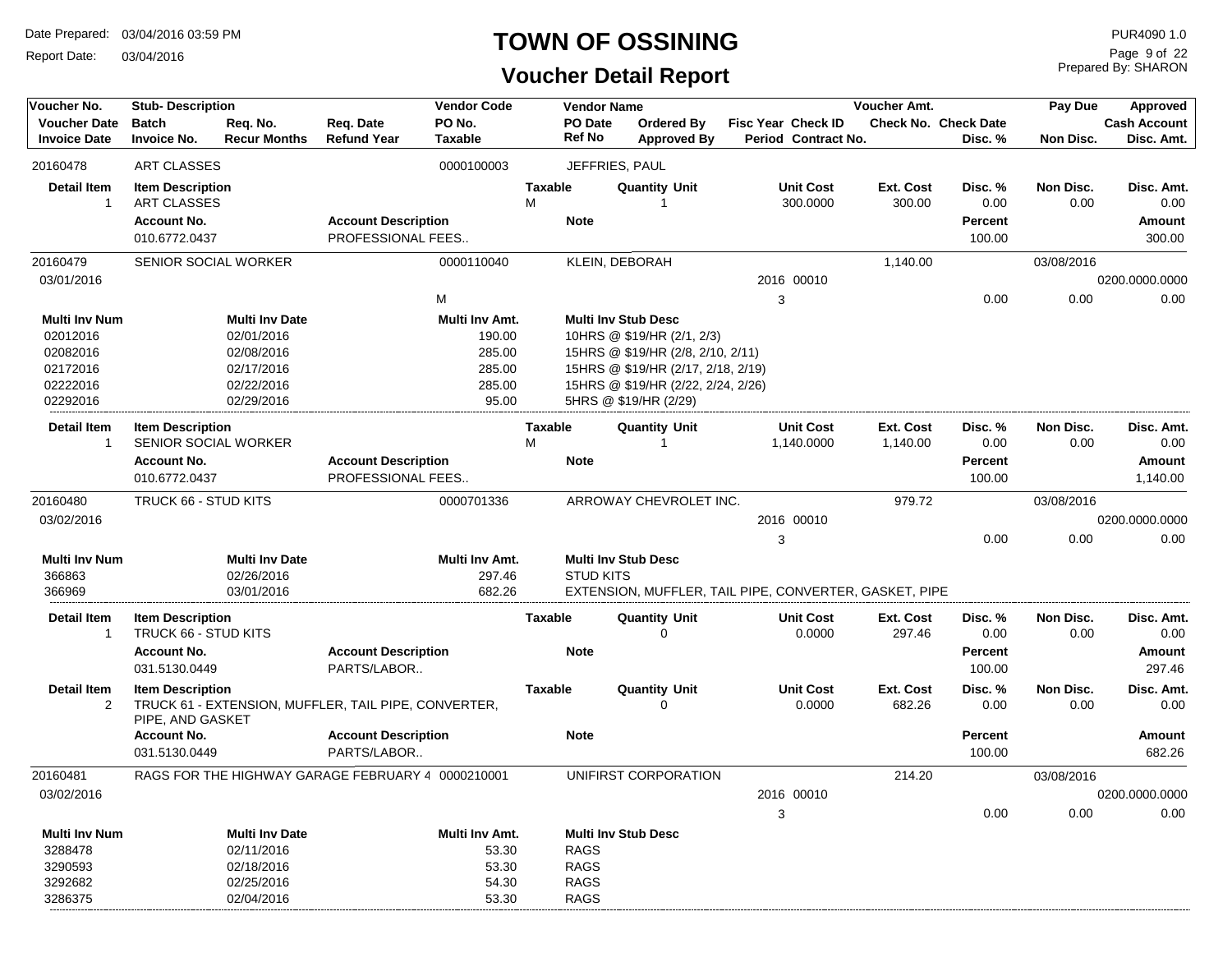Report Date: 03/04/2016

### **TOWN OF OSSINING**

### **Voucher Detail Report**

Prepared By: SHARON Page 10 of 22

| Voucher No.                                | <b>Stub-Description</b>                       |                                 |                                                                                                                                                  | <b>Vendor Code</b>       | <b>Vendor Name</b>       |                                                 |                                           | Voucher Amt.               |                                        | Pay Due           | Approved                   |
|--------------------------------------------|-----------------------------------------------|---------------------------------|--------------------------------------------------------------------------------------------------------------------------------------------------|--------------------------|--------------------------|-------------------------------------------------|-------------------------------------------|----------------------------|----------------------------------------|-------------------|----------------------------|
| <b>Voucher Date</b><br><b>Invoice Date</b> | <b>Batch</b><br><b>Invoice No.</b>            | Req. No.<br><b>Recur Months</b> | Req. Date<br><b>Refund Year</b>                                                                                                                  | PO No.<br><b>Taxable</b> | PO Date<br><b>Ref No</b> | <b>Ordered By</b><br><b>Approved By</b>         | Fisc Year Check ID<br>Period Contract No. |                            | <b>Check No. Check Date</b><br>Disc. % | Non Disc.         | Cash Account<br>Disc. Amt. |
| 20160481                                   |                                               |                                 | RAGS FOR THE HIGHWAY GARAGE FEBRUARY 4 0000210001                                                                                                |                          |                          | UNIFIRST CORPORATION                            |                                           |                            |                                        |                   |                            |
| <b>Detail Item</b><br>$\mathbf{1}$         | <b>Item Description</b><br>(\$53.30 PER WEEK) |                                 | RAGS FOR THE HIGHWAY GARAGE FEBRUARY 4, 11, 18, 2016                                                                                             |                          | Taxable                  | <b>Quantity Unit</b><br>3                       | <b>Unit Cost</b><br>53.3000               | <b>Ext. Cost</b><br>159.90 | Disc. %<br>0.00                        | Non Disc.<br>0.00 | Disc. Amt.<br>0.00         |
|                                            | <b>Account No.</b><br>031.5132.0419           |                                 | <b>Account Description</b><br>MAINT./REPAIR                                                                                                      |                          | <b>Note</b>              |                                                 |                                           |                            | <b>Percent</b><br>100.00               |                   | Amount<br>159.90           |
| <b>Detail Item</b><br>2                    | <b>Item Description</b><br>RAGS 02/25/2016    |                                 |                                                                                                                                                  |                          | <b>Taxable</b>           | <b>Quantity Unit</b><br>0                       | <b>Unit Cost</b><br>0.0000                | <b>Ext. Cost</b><br>54.30  | Disc. %<br>0.00                        | Non Disc.<br>0.00 | Disc. Amt.<br>0.00         |
|                                            | <b>Account No.</b><br>031.5132.0419           |                                 | <b>Account Description</b><br>MAINT./REPAIR                                                                                                      |                          | <b>Note</b>              |                                                 |                                           |                            | <b>Percent</b><br>100.00               |                   | Amount<br>54.30            |
| 20160482                                   |                                               |                                 | TR-600HP PREMIUM VALVE - VALVE STEMS HIGH 0000700544                                                                                             |                          |                          | NYTECH SUPPLY CO.                               |                                           | 122.00                     |                                        | 03/08/2016        |                            |
| 03/02/2016                                 |                                               |                                 |                                                                                                                                                  |                          |                          |                                                 | 2016 00010                                |                            |                                        |                   | 0200.0000.0000             |
| 02/12/2016                                 | C40309959                                     |                                 |                                                                                                                                                  |                          |                          |                                                 | 3                                         |                            | 0.00                                   | 0.00              | 0.00                       |
| <b>Detail Item</b><br>$\mathbf 1$          | <b>Item Description</b>                       |                                 | TR-600HP PREMIUM VALVE - VALVE STEMS HIGH PRESSURE                                                                                               |                          | <b>Taxable</b>           | <b>Quantity Unit</b><br>0                       | <b>Unit Cost</b><br>0.0000                | Ext. Cost<br>122.00        | Disc. %<br>0.00                        | Non Disc.<br>0.00 | Disc. Amt.<br>0.00         |
|                                            | <b>Account No.</b><br>031.5130.0449           |                                 | <b>Account Description</b><br>PARTS/LABOR                                                                                                        |                          | <b>Note</b>              |                                                 |                                           |                            | <b>Percent</b><br>100.00               |                   | Amount<br>122.00           |
| 20160483                                   |                                               |                                 | CASE OF BLACK STRIPING PAINT FOR THE ROAI 0000020017                                                                                             |                          |                          | BEN ROMEO CO., INC.                             |                                           | 75.00                      |                                        | 03/08/2016        |                            |
| 03/02/2016                                 |                                               |                                 |                                                                                                                                                  |                          |                          |                                                 | 2016 00010                                |                            |                                        |                   | 0200.0000.0000             |
| 03/01/2016                                 | 59076                                         |                                 |                                                                                                                                                  |                          |                          |                                                 | 3                                         |                            | 0.00                                   | 0.00              | 0.00                       |
| <b>Detail Item</b><br>$\mathbf{1}$         | <b>Item Description</b>                       |                                 | CASE OF BLACK STRIPING PAINT FOR THE ROADS                                                                                                       |                          | Taxable                  | <b>Quantity Unit</b><br>$\Omega$                | <b>Unit Cost</b><br>0.0000                | Ext. Cost<br>75.00         | Disc. %<br>0.00                        | Non Disc.<br>0.00 | Disc. Amt.<br>0.00         |
|                                            | <b>Account No.</b><br>031.5110.0419           |                                 | <b>Account Description</b><br>MAINT./REPAIR                                                                                                      |                          | <b>Note</b>              |                                                 |                                           |                            | <b>Percent</b><br>100.00               |                   | Amount<br>75.00            |
| 20160484                                   |                                               |                                 | BRUSH PAINT POLYES, YELLOW, HUNTER GREE 0000130027                                                                                               |                          |                          | MELROSE LUMBER CO., INC.                        |                                           | 19.72                      |                                        | 03/08/2016        |                            |
| 03/02/2016                                 |                                               |                                 |                                                                                                                                                  |                          |                          |                                                 | 2016 00010                                |                            |                                        |                   | 0200.0000.0000             |
| 03/01/2016                                 | D208000                                       |                                 |                                                                                                                                                  |                          |                          |                                                 | 3                                         |                            | 0.00                                   | 0.00              | 0.00                       |
| <b>Detail Item</b><br>$\mathbf{1}$         | <b>Item Description</b>                       | FOXHILL AND DEERFIELD CONDOS    | BRUSH PAINT POLYES, YELLOW, HUNTER GREEN, CLEAR<br>SATIN PAINT. PLASTIC CONTAINER - TO CONSTRUCT<br>PERMANENT SEWER MAIN MARKERS IN WOODS BEHIND |                          | <b>Taxable</b>           | <b>Quantity Unit</b><br>0                       | <b>Unit Cost</b><br>0.0000                | Ext. Cost<br>19.72         | Disc. %<br>0.00                        | Non Disc.<br>0.00 | Disc. Amt.<br>0.00         |
|                                            | <b>Account No.</b>                            |                                 | <b>Account Description</b>                                                                                                                       |                          | <b>Note</b>              |                                                 |                                           |                            | <b>Percent</b>                         |                   | Amount                     |
|                                            | 045.8120.0419                                 |                                 | MAINT./REPAIR                                                                                                                                    |                          |                          |                                                 |                                           |                            | 100.00                                 |                   | 19.72                      |
| 20160485                                   |                                               |                                 | RECOVERED USED WASTE OIL REMOVED FOR F 0000050022                                                                                                |                          |                          | ENVIRO WASTE OIL RECOVERY<br><b>SPECIALISTS</b> |                                           | 168.75                     |                                        | 03/08/2016        |                            |
| 03/02/2016                                 |                                               |                                 |                                                                                                                                                  |                          |                          |                                                 | 2016 00010                                |                            |                                        |                   | 0200.0000.0000             |
| 02/29/2016                                 | 423854                                        |                                 |                                                                                                                                                  | M                        |                          |                                                 | 3                                         |                            | 0.00                                   | 0.00              | 0.00                       |
| Detail Item<br>$\mathbf{1}$                | <b>Item Description</b><br><b>PURPOSES</b>    |                                 | RECOVERED USED WASTE OIL REMOVED FOR RECYCLING                                                                                                   |                          | <b>Taxable</b><br>М      | <b>Quantity Unit</b><br>0                       | <b>Unit Cost</b><br>0.0000                | Ext. Cost<br>168.75        | Disc. %<br>0.00                        | Non Disc.<br>0.00 | Disc. Amt.<br>$0.00\,$     |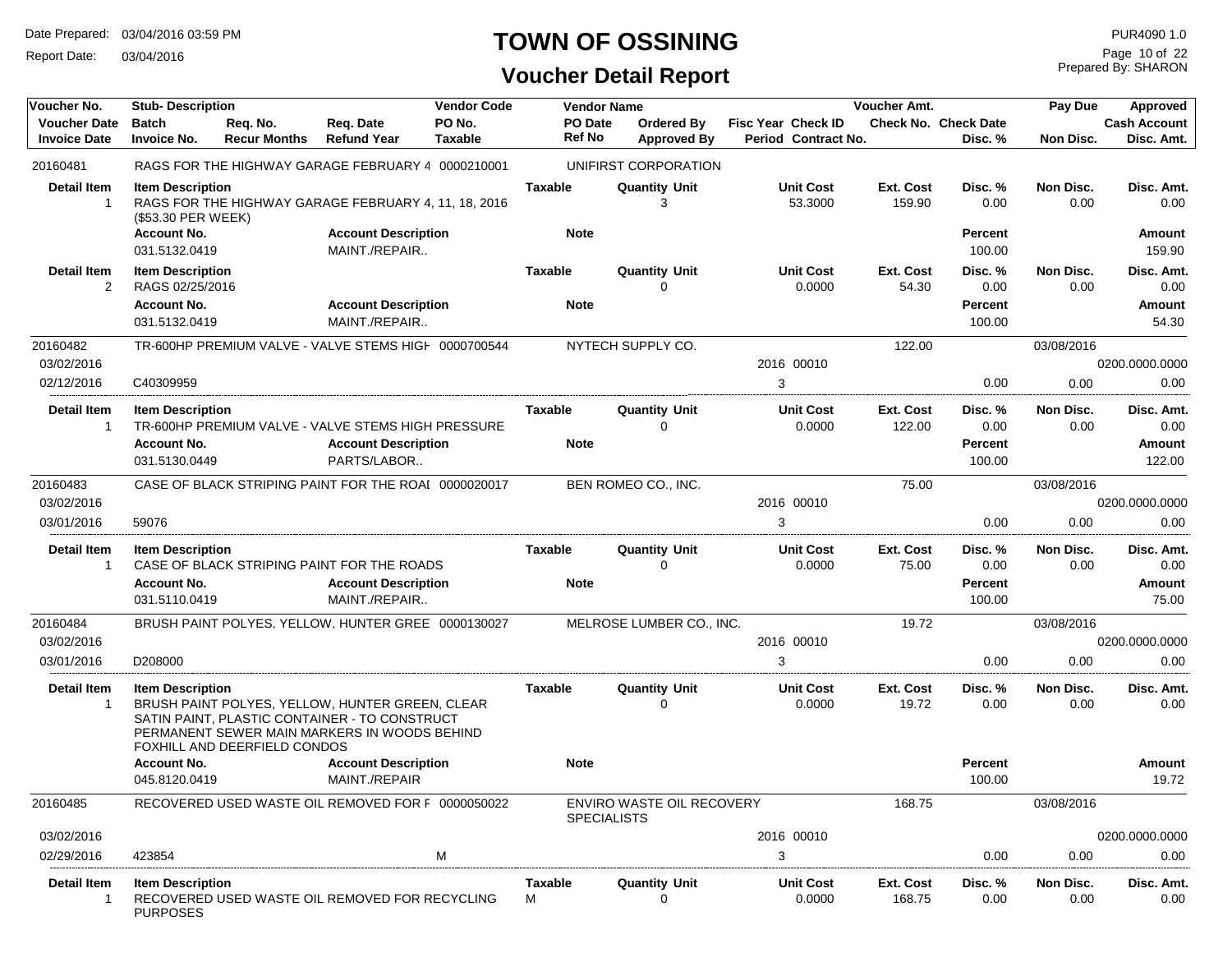Report Date: 03/04/2016

### **TOWN OF OSSINING**

Prepared By: SHARON Page 11 of 22

| Voucher No.                                | <b>Stub-Description</b>                                |                                   |                                                      | <b>Vendor Code</b>       |                          | <b>Vendor Name</b>                                     |                                                  | Voucher Amt.                 |                                        | Pay Due           | Approved                          |
|--------------------------------------------|--------------------------------------------------------|-----------------------------------|------------------------------------------------------|--------------------------|--------------------------|--------------------------------------------------------|--------------------------------------------------|------------------------------|----------------------------------------|-------------------|-----------------------------------|
| <b>Voucher Date</b><br><b>Invoice Date</b> | <b>Batch</b><br><b>Invoice No.</b>                     | Reg. No.<br><b>Recur Months</b>   | Reg. Date<br><b>Refund Year</b>                      | PO No.<br><b>Taxable</b> | PO Date<br><b>Ref No</b> | <b>Ordered By</b><br><b>Approved By</b>                | <b>Fisc Year Check ID</b><br>Period Contract No. |                              | <b>Check No. Check Date</b><br>Disc. % | Non Disc.         | <b>Cash Account</b><br>Disc. Amt. |
| 20160485                                   |                                                        |                                   | RECOVERED USED WASTE OIL REMOVED FOR F 0000050022    |                          |                          | <b>ENVIRO WASTE OIL RECOVERY</b><br><b>SPECIALISTS</b> |                                                  |                              |                                        |                   |                                   |
|                                            | <b>Account No.</b>                                     |                                   | <b>Account Description</b>                           |                          | <b>Note</b>              |                                                        |                                                  |                              | <b>Percent</b>                         |                   | Amount                            |
|                                            | 065.8160.0456                                          |                                   | RECYCLING & ENVIRONMENTAL<br>WASTE DISPOSAL          |                          |                          |                                                        |                                                  |                              | 100.00                                 |                   | 168.75                            |
| 20160486                                   |                                                        |                                   | HYDRAULIC FITTINGS, AND MINIATURE LAMPS - 0000130045 |                          |                          | MT. KISCO TRUCK & AUTO PA                              |                                                  | 2,703.33                     |                                        | 03/08/2016        |                                   |
| 03/02/2016                                 |                                                        |                                   |                                                      |                          |                          |                                                        | 2016 00010                                       |                              |                                        |                   | 0200.0000.0000                    |
|                                            |                                                        |                                   |                                                      |                          |                          |                                                        | 3                                                |                              | 0.00                                   | 0.00              | 0.00                              |
| <b>Multi Inv Num</b>                       |                                                        | <b>Multi Inv Date</b>             |                                                      | Multi Inv Amt.           |                          | <b>Multi Inv Stub Desc</b>                             |                                                  |                              |                                        |                   |                                   |
| 323743                                     |                                                        | 02/11/2016                        |                                                      | 602.06                   |                          | HYD. FITTINGS, MIN. LAMPS                              |                                                  |                              |                                        |                   |                                   |
| 324155                                     |                                                        | 02/12/2016                        |                                                      | (426.00)                 |                          | <b>HYD. FITTINGS CREDIT</b>                            |                                                  |                              |                                        |                   |                                   |
| 324063                                     |                                                        | 02/12/2016                        |                                                      | 756.44                   |                          | <b>HYD. FITTINGS</b>                                   |                                                  |                              |                                        |                   |                                   |
| 324117                                     |                                                        | 02/12/2016                        |                                                      | 119.80                   |                          | OIL STAB, STOP SLIP TRAP                               |                                                  |                              |                                        |                   |                                   |
| 325456                                     |                                                        | 02/18/2016                        |                                                      | 132.97                   |                          | JACK, SWITCH, TOP AND SIDE                             |                                                  |                              |                                        |                   |                                   |
| 325580                                     |                                                        | 02/19/2016                        |                                                      | 56.58                    |                          | LUBE SPIN-ON                                           |                                                  |                              |                                        |                   |                                   |
| 325650                                     |                                                        | 02/19/2016                        |                                                      | 335.00                   |                          | <b>ALTERNATOR</b>                                      |                                                  |                              |                                        |                   |                                   |
| 326051                                     |                                                        | 02/22/2016                        |                                                      | 13.91                    |                          | OIL DRAIN PLUG                                         |                                                  |                              |                                        |                   |                                   |
| 326300                                     |                                                        | 02/23/2016                        |                                                      | 828.35                   |                          | EMERG. LIGHT, AIR FILTER, BEACON                       |                                                  |                              |                                        |                   |                                   |
| 326637                                     |                                                        | 02/24/2016                        |                                                      | 35.94                    | <b>BULBS</b>             |                                                        |                                                  |                              |                                        |                   |                                   |
| 327106                                     |                                                        | 02/26/2016                        |                                                      | 139.14                   |                          | UNIV. JOINT                                            |                                                  |                              |                                        |                   |                                   |
| 327837                                     |                                                        | 03/01/2016                        |                                                      | 109.14                   |                          | OXYGEN SENSORS                                         |                                                  |                              |                                        |                   |                                   |
| <b>Detail Item</b><br>$\mathbf{1}$         | <b>Item Description</b><br><b>SUPPLIES</b>             |                                   | HYDRAULIC FITTINGS, AND MINIATURE LAMPS - SHOP       |                          | <b>Taxable</b>           | <b>Quantity Unit</b><br>$\mathbf 0$                    | <b>Unit Cost</b><br>0.0000                       | Ext. Cost<br>602.06          | Disc. %<br>0.00                        | Non Disc.<br>0.00 | Disc. Amt.<br>0.00                |
|                                            | <b>Account No.</b><br>031.5130.0449                    |                                   | <b>Account Description</b><br>PARTS/LABOR            |                          | <b>Note</b>              |                                                        |                                                  |                              | <b>Percent</b><br>100.00               |                   | <b>Amount</b><br>602.06           |
| <b>Detail Item</b><br>2                    | <b>Item Description</b><br><b>CREDIT HYD. FITTINGS</b> |                                   |                                                      |                          | <b>Taxable</b>           | <b>Quantity Unit</b><br>$\Omega$                       | <b>Unit Cost</b><br>0.0000                       | <b>Ext. Cost</b><br>(426.00) | Disc. %<br>0.00                        | Non Disc.<br>0.00 | Disc. Amt.<br>0.00                |
|                                            | <b>Account No.</b><br>031.5130.0449                    |                                   | <b>Account Description</b><br>PARTS/LABOR            |                          | <b>Note</b>              |                                                        |                                                  |                              | <b>Percent</b><br>100.00               |                   | Amount<br>(426.00)                |
| <b>Detail Item</b><br>3                    | <b>Item Description</b><br>HYD. FITTINGS - STOCK       |                                   |                                                      |                          | <b>Taxable</b>           | <b>Quantity Unit</b><br>$\Omega$                       | <b>Unit Cost</b><br>0.0000                       | <b>Ext. Cost</b><br>756.44   | Disc. %<br>0.00                        | Non Disc.<br>0.00 | Disc. Amt.<br>0.00                |
|                                            | <b>Account No.</b><br>031.5130.0449                    |                                   | <b>Account Description</b><br>PARTS/LABOR            |                          | <b>Note</b>              |                                                        |                                                  |                              | <b>Percent</b><br>100.00               |                   | Amount<br>756.44                  |
| <b>Detail Item</b><br>4                    | <b>Item Description</b>                                | OIL STAB STOP SLIP TRAP - SHOP    |                                                      |                          | <b>Taxable</b>           | <b>Quantity Unit</b><br>0                              | <b>Unit Cost</b><br>0.0000                       | Ext. Cost<br>119.80          | Disc. %<br>0.00                        | Non Disc.<br>0.00 | Disc. Amt.<br>0.00                |
|                                            | <b>Account No.</b><br>031.5130.0449                    |                                   | <b>Account Description</b><br>PARTS/LABOR            |                          | <b>Note</b>              |                                                        |                                                  |                              | Percent<br>100.00                      |                   | <b>Amount</b><br>119.80           |
| <b>Detail Item</b><br>5                    | <b>Item Description</b>                                | TRUCK 56 - JACK SWITCH AND SWIVEL |                                                      |                          | <b>Taxable</b>           | <b>Quantity Unit</b><br>0                              | <b>Unit Cost</b><br>0.0000                       | <b>Ext. Cost</b><br>132.97   | Disc. %<br>0.00                        | Non Disc.<br>0.00 | Disc. Amt.<br>0.00                |
|                                            | <b>Account No.</b><br>031.5130.0449                    |                                   | <b>Account Description</b><br>PARTS/LABOR            |                          | <b>Note</b>              |                                                        |                                                  |                              | <b>Percent</b><br>100.00               |                   | <b>Amount</b><br>132.97           |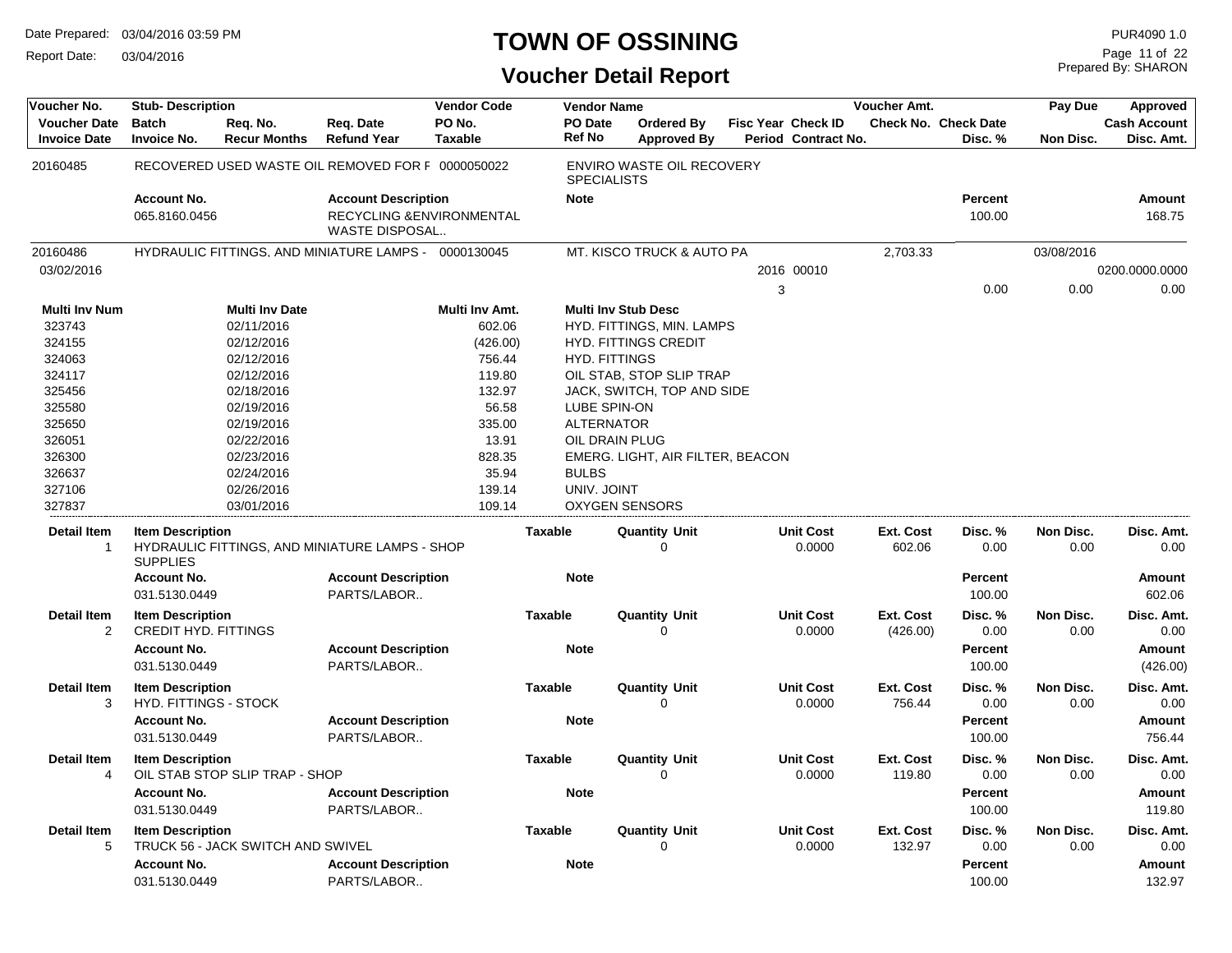Report Date: 03/04/2016

#### **TOWN OF OSSINING**

#### **Voucher Detail Report**

Prepared By: SHARON Page 12 of 22

| Voucher No.                                | <b>Stub-Description</b>                                                                  |                                     |                                                                                              | <b>Vendor Code</b>       |                               | <b>Vendor Name</b>                               |                                                  | <b>Voucher Amt.</b> |                                             | Pay Due            | Approved                               |
|--------------------------------------------|------------------------------------------------------------------------------------------|-------------------------------------|----------------------------------------------------------------------------------------------|--------------------------|-------------------------------|--------------------------------------------------|--------------------------------------------------|---------------------|---------------------------------------------|--------------------|----------------------------------------|
| <b>Voucher Date</b><br><b>Invoice Date</b> | <b>Batch</b><br><b>Invoice No.</b>                                                       | Req. No.<br><b>Recur Months</b>     | Req. Date<br><b>Refund Year</b>                                                              | PO No.<br><b>Taxable</b> | PO Date<br><b>Ref No</b>      | <b>Ordered By</b><br><b>Approved By</b>          | <b>Fisc Year Check ID</b><br>Period Contract No. |                     | Check No. Check Date<br>Disc. %             | Non Disc.          | <b>Cash Account</b><br>Disc. Amt.      |
| 20160486                                   |                                                                                          |                                     | HYDRAULIC FITTINGS, AND MINIATURE LAMPS -                                                    | 0000130045               |                               | MT. KISCO TRUCK & AUTO PA                        |                                                  |                     |                                             |                    |                                        |
| <b>Detail Item</b><br>6                    | <b>Item Description</b><br><b>Account No.</b><br>031.5130.0449                           | LUBE SPIN-ON - TRUCK 83             | <b>Account Description</b><br>PARTS/LABOR                                                    |                          | <b>Taxable</b><br><b>Note</b> | <b>Quantity Unit</b><br>0                        | <b>Unit Cost</b><br>0.0000                       | Ext. Cost<br>56.58  | Disc.%<br>0.00<br>Percent<br>100.00         | Non Disc.<br>0.00  | Disc. Amt.<br>0.00<br>Amount<br>56.58  |
| <b>Detail Item</b><br>$\overline{7}$       | <b>Item Description</b><br><b>ALTERNATOR - 83</b><br><b>Account No.</b><br>031.5130.0449 |                                     | <b>Account Description</b><br>PARTS/LABOR                                                    |                          | <b>Taxable</b><br><b>Note</b> | <b>Quantity Unit</b><br>0                        | <b>Unit Cost</b><br>0.0000                       | Ext. Cost<br>335.00 | Disc. %<br>0.00<br><b>Percent</b><br>100.00 | Non Disc.<br>0.00  | Disc. Amt.<br>0.00<br>Amount<br>335.00 |
| <b>Detail Item</b><br>8                    | <b>Item Description</b><br>OIL DRAIN PLUG - 83<br><b>Account No.</b>                     |                                     | <b>Account Description</b>                                                                   |                          | <b>Taxable</b><br><b>Note</b> | <b>Quantity Unit</b><br>$\Omega$                 | <b>Unit Cost</b><br>0.0000                       | Ext. Cost<br>13.91  | Disc.%<br>0.00<br><b>Percent</b>            | Non Disc.<br>0.00  | Disc. Amt.<br>0.00<br>Amount           |
| <b>Detail Item</b><br>9                    | 031.5130.0449<br><b>Item Description</b><br><b>Account No.</b>                           |                                     | PARTS/LABOR<br>83 AND STOCK - EMERG. LIGHT, AIR FILTER, BEACON<br><b>Account Description</b> |                          | <b>Taxable</b><br><b>Note</b> | <b>Quantity Unit</b><br>$\Omega$                 | <b>Unit Cost</b><br>0.0000                       | Ext. Cost<br>828.35 | 100.00<br>Disc. %<br>0.00<br>Percent        | Non Disc.<br>0.00  | 13.91<br>Disc. Amt.<br>0.00<br>Amount  |
|                                            | 031.5130.0449                                                                            |                                     | PARTS/LABOR                                                                                  |                          |                               |                                                  |                                                  |                     | 100.00                                      |                    | 828.35                                 |
| <b>Detail Item</b><br>10                   | <b>Item Description</b><br>BULBS - 83                                                    |                                     |                                                                                              |                          | <b>Taxable</b>                | <b>Quantity Unit</b><br>$\Omega$                 | <b>Unit Cost</b><br>0.0000                       | Ext. Cost<br>35.94  | Disc. %<br>0.00                             | Non Disc.<br>0.00  | Disc. Amt.<br>0.00                     |
|                                            | <b>Account No.</b>                                                                       |                                     | <b>Account Description</b><br>PARTS/LABOR                                                    |                          | <b>Note</b>                   |                                                  |                                                  |                     | <b>Percent</b><br>100.00                    |                    | Amount<br>35.94                        |
| <b>Detail Item</b><br>11                   | 031.5130.0449<br><b>Item Description</b><br>UNIV. JOINT - 66                             |                                     |                                                                                              | <b>Taxable</b>           | <b>Quantity Unit</b><br>0     | <b>Unit Cost</b><br>0.0000                       | <b>Ext. Cost</b><br>139.14                       | Disc. %<br>0.00     | Non Disc.<br>0.00                           | Disc. Amt.<br>0.00 |                                        |
|                                            | <b>Account No.</b><br>031.5130.0449                                                      |                                     | <b>Account Description</b><br>PARTS/LABOR                                                    |                          | <b>Note</b>                   |                                                  |                                                  |                     | <b>Percent</b><br>100.00                    |                    | Amount<br>139.14                       |
| <b>Detail Item</b><br>12                   | <b>Item Description</b><br>OXYGEN SENSORS - 61                                           |                                     |                                                                                              |                          | <b>Taxable</b>                | <b>Quantity Unit</b><br>$\Omega$                 | <b>Unit Cost</b><br>0.0000                       | Ext. Cost<br>109.14 | Disc. %<br>0.00                             | Non Disc.<br>0.00  | Disc. Amt.<br>0.00                     |
|                                            | <b>Account No.</b><br>031.5130.0449                                                      |                                     | <b>Account Description</b><br>PARTS/LABOR                                                    |                          | <b>Note</b>                   |                                                  |                                                  |                     | <b>Percent</b><br>100.00                    |                    | Amount<br>109.14                       |
| 20160487                                   |                                                                                          |                                     | TOWN CHARGE FOR THE MONTH OF MARCH 201 0000190041                                            |                          |                               | <b>SPCA OF WESTCHESTER</b>                       |                                                  | 970.98              |                                             | 03/08/2016         |                                        |
| 03/02/2016<br>03/01/2016                   |                                                                                          |                                     |                                                                                              |                          |                               |                                                  | 2016 00010                                       |                     |                                             | 0.00               | 0200.0000.0000                         |
|                                            | $3 - 2016$                                                                               |                                     |                                                                                              |                          |                               |                                                  | 3                                                |                     | 0.00                                        |                    | 0.00                                   |
| <b>Detail Item</b><br>-1                   | <b>Item Description</b><br><b>Account No.</b><br>020.3510.0445                           |                                     | TOWN CHARGE FOR THE MONTH OF MARCH 2016<br><b>Account Description</b><br>SPCA CONTRACT       |                          | <b>Taxable</b><br><b>Note</b> | <b>Quantity Unit</b><br>$\mathbf 0$              | <b>Unit Cost</b><br>0.0000                       | Ext. Cost<br>970.98 | Disc. %<br>0.00<br><b>Percent</b><br>100.00 | Non Disc.<br>0.00  | Disc. Amt.<br>0.00<br>Amount<br>970.98 |
| 20160488                                   | <b>DANCE CLASSES</b>                                                                     |                                     |                                                                                              | 0000110006               |                               | KELLY, CAMERON                                   |                                                  | 280.00              |                                             | 03/08/2016         |                                        |
| 03/02/2016                                 |                                                                                          |                                     |                                                                                              |                          |                               |                                                  | 2016 00010                                       |                     |                                             |                    | 0200.0000.0000                         |
|                                            |                                                                                          |                                     |                                                                                              | M                        |                               |                                                  | 3                                                |                     | 0.00                                        | 0.00               | 0.00                                   |
| <b>Multi Inv Num</b><br>02112016           |                                                                                          | <b>Multi Inv Date</b><br>02/11/2016 |                                                                                              | Multi Inv Amt.<br>70.00  |                               | <b>Multi Inv Stub Desc</b><br><b>DANCE CLASS</b> |                                                  |                     |                                             |                    |                                        |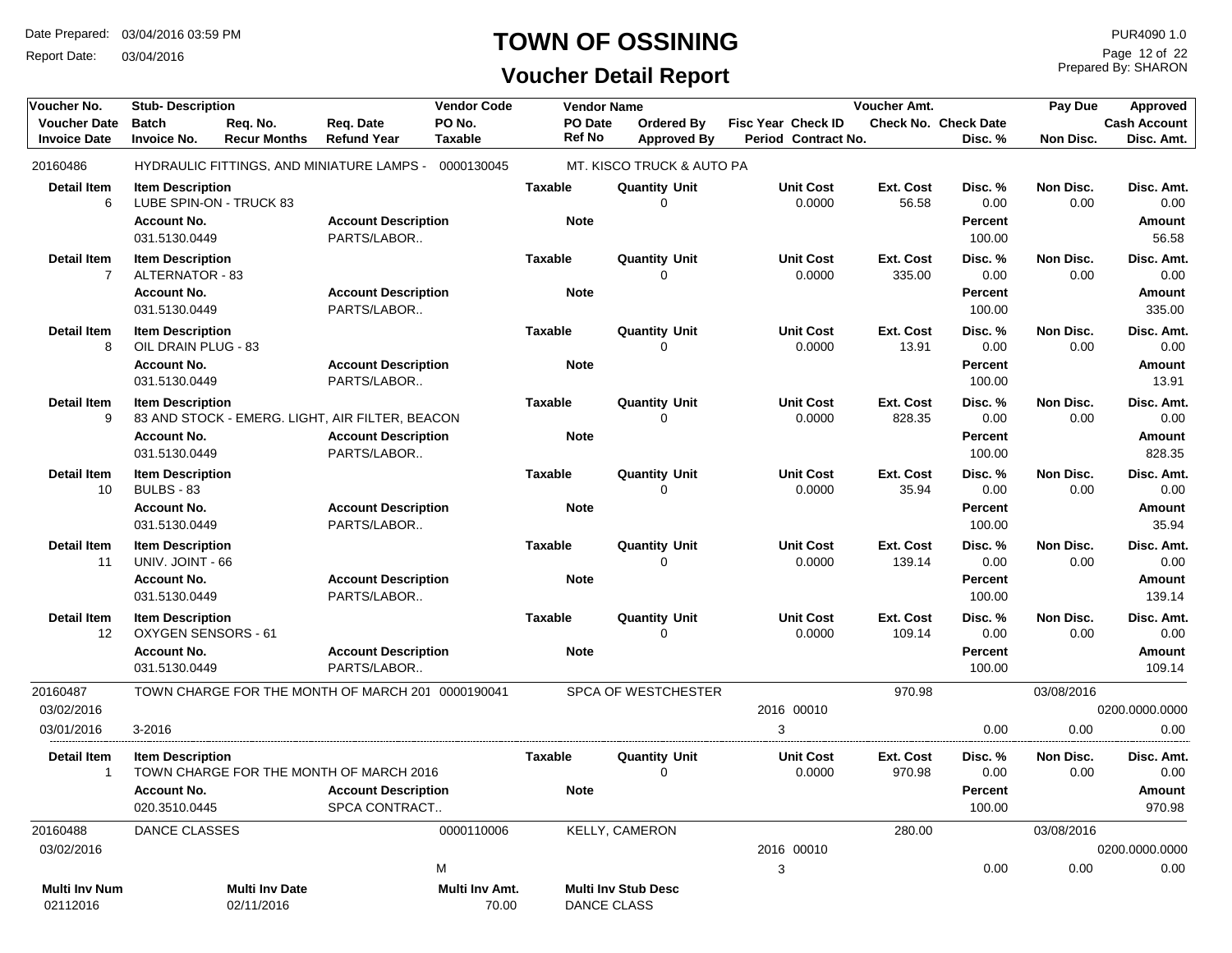Report Date: 03/04/2016

#### **TOWN OF OSSINING**

### **Voucher Detail Report**

Prepared By: SHARON Page 13 of 22

| Voucher No.                                              | <b>Vendor Code</b><br><b>Stub-Description</b><br><b>Vendor Name</b> |                                                   |                                                 |                                                |                     |                                                                                   |                                         | Voucher Amt. |                                           | Pay Due                    | Approved                        |                   |                                   |
|----------------------------------------------------------|---------------------------------------------------------------------|---------------------------------------------------|-------------------------------------------------|------------------------------------------------|---------------------|-----------------------------------------------------------------------------------|-----------------------------------------|--------------|-------------------------------------------|----------------------------|---------------------------------|-------------------|-----------------------------------|
| <b>Voucher Date</b><br><b>Invoice Date</b>               | <b>Batch</b><br>Req. No.<br><b>Invoice No.</b>                      | <b>Recur Months</b>                               | Req. Date<br><b>Refund Year</b>                 | PO No.<br><b>Taxable</b>                       |                     | <b>PO Date</b><br><b>Ref No</b>                                                   | <b>Ordered By</b><br><b>Approved By</b> |              | Fisc Year Check ID<br>Period Contract No. |                            | Check No. Check Date<br>Disc. % | <b>Non Disc.</b>  | <b>Cash Account</b><br>Disc. Amt. |
| 20160488<br><b>Multi Inv Num</b><br>02182016<br>02252016 | <b>DANCE CLASSES</b>                                                | <b>Multi Inv Date</b><br>02/18/2016<br>02/25/2016 |                                                 | 0000110006<br>Multi Inv Amt.<br>70.00<br>70.00 |                     | KELLY, CAMERON<br><b>Multi Inv Stub Desc</b><br><b>DANCE CLASS</b><br>DANCE CLASS |                                         |              |                                           |                            |                                 |                   |                                   |
| 02042016                                                 |                                                                     | 02/04/2016                                        |                                                 | 70.00                                          |                     | <b>DANCE CLASS</b>                                                                |                                         |              |                                           |                            |                                 |                   |                                   |
| <b>Detail Item</b><br>$\mathbf 1$                        | <b>Item Description</b><br><b>DANCE CLASSES</b>                     |                                                   |                                                 |                                                | <b>Taxable</b><br>М |                                                                                   | <b>Quantity Unit</b><br>1               |              | <b>Unit Cost</b><br>280.0000              | <b>Ext. Cost</b><br>280.00 | Disc. %<br>0.00                 | Non Disc.<br>0.00 | Disc. Amt.<br>0.00                |
|                                                          | <b>Account No.</b><br>010.6772.0437                                 |                                                   | <b>Account Description</b><br>PROFESSIONAL FEES |                                                |                     | <b>Note</b>                                                                       |                                         |              |                                           |                            | <b>Percent</b><br>100.00        |                   | Amount<br>280.00                  |
| 20160489                                                 | <b>BREAD FOR WIN PROGRAM</b>                                        |                                                   |                                                 | 0000070168                                     |                     |                                                                                   | GM DIRECT DISTRIBUTOR CORP.             |              |                                           | 106.08                     |                                 | 03/08/2016        |                                   |
| 03/02/2016                                               |                                                                     |                                                   |                                                 |                                                |                     |                                                                                   |                                         |              | 2016 00010                                |                            |                                 |                   | 0200.0000.0000                    |
|                                                          |                                                                     |                                                   |                                                 |                                                |                     |                                                                                   |                                         | 3            |                                           |                            | 0.00                            | 0.00              | 0.00                              |
| <b>Multi Inv Num</b>                                     |                                                                     | <b>Multi Inv Date</b>                             |                                                 | Multi Inv Amt.                                 |                     | <b>Multi Inv Stub Desc</b>                                                        |                                         |              |                                           |                            |                                 |                   |                                   |
| 03161222530                                              |                                                                     | 02/18/2016                                        |                                                 | 53.04                                          |                     |                                                                                   | <b>BREAD FOR WIN PROGRAM</b>            |              |                                           |                            |                                 |                   |                                   |
| 03161222583                                              |                                                                     | 02/25/2016                                        |                                                 | 53.04                                          |                     |                                                                                   | <b>BREAD FOR WIN PROGRAM</b>            |              |                                           |                            |                                 |                   |                                   |
| Detail Item<br>$\mathbf 1$                               | <b>Item Description</b><br><b>BREAD FOR WIN PROGRAM</b>             |                                                   |                                                 |                                                | <b>Taxable</b>      |                                                                                   | <b>Quantity Unit</b><br>-1              |              | <b>Unit Cost</b><br>106.0800              | Ext. Cost<br>106.08        | Disc. %<br>0.00                 | Non Disc.<br>0.00 | Disc. Amt.<br>0.00                |
|                                                          | <b>Account No.</b><br>010.6773.0423                                 |                                                   | <b>Account Description</b><br>FOOD SUPPLIES     |                                                |                     | <b>Note</b>                                                                       |                                         |              |                                           |                            | <b>Percent</b><br>100.00        |                   | Amount<br>106.08                  |
| 20160490                                                 | SUPPLIES AND FOOD FOR WIN PROGRAM                                   |                                                   |                                                 | 0000700455                                     |                     | C-TOWN                                                                            |                                         |              |                                           | 443.47                     |                                 | 03/08/2016        |                                   |
| 03/02/2016                                               |                                                                     |                                                   |                                                 |                                                |                     |                                                                                   |                                         |              | 2016 00010                                |                            |                                 |                   | 0200.0000.0000                    |
|                                                          |                                                                     |                                                   |                                                 |                                                |                     |                                                                                   |                                         | 3            |                                           |                            | 0.00                            | 0.00              | 0.00                              |
| <b>Multi Inv Num</b>                                     |                                                                     | <b>Multi Inv Date</b>                             |                                                 | Multi Inv Amt.                                 |                     | <b>Multi Inv Stub Desc</b>                                                        |                                         |              |                                           |                            |                                 |                   |                                   |
| 021720161                                                |                                                                     | 02/17/2016                                        |                                                 | 46.48                                          |                     |                                                                                   | <b>FOOD WIN PROGRAM</b>                 |              |                                           |                            |                                 |                   |                                   |
| 02182016                                                 |                                                                     | 02/18/2016                                        |                                                 | 40.97                                          |                     |                                                                                   | <b>FOOD WIN PROGRAM</b>                 |              |                                           |                            |                                 |                   |                                   |
| 02222016                                                 |                                                                     | 02/22/2016                                        |                                                 | 67.94                                          |                     |                                                                                   | <b>FOOD WIN PROGRAM</b>                 |              |                                           |                            |                                 |                   |                                   |
| 02232016                                                 |                                                                     | 02/23/2016                                        |                                                 | 52.18                                          |                     |                                                                                   | <b>FOOD WIN PROGRAM</b>                 |              |                                           |                            |                                 |                   |                                   |
| 02242016                                                 |                                                                     | 02/24/2016                                        |                                                 | 60.49                                          |                     |                                                                                   | <b>FOOD WIN PROGRAM</b>                 |              |                                           |                            |                                 |                   |                                   |
| 02172016                                                 |                                                                     | 02/17/2016                                        |                                                 | 25.00                                          |                     |                                                                                   | SUPPLIES WIN PROGRAM                    |              |                                           |                            |                                 |                   |                                   |
| 022420161                                                |                                                                     | 02/24/2016                                        |                                                 | 5.00                                           |                     |                                                                                   | <b>FOOD WIN PROGRAM</b>                 |              |                                           |                            |                                 |                   |                                   |
| 02252016                                                 |                                                                     | 02/25/2016                                        |                                                 | 40.20                                          |                     |                                                                                   | <b>FOOD WIN PROGRAM</b>                 |              |                                           |                            |                                 |                   |                                   |
| 02292016                                                 |                                                                     | 02/29/2016                                        |                                                 | 105.21                                         |                     |                                                                                   | <b>FOOD WIN PROGRAM</b>                 |              |                                           |                            |                                 |                   |                                   |
| <b>Detail Item</b><br>$\mathbf 1$                        | <b>Item Description</b><br>SUPPLIES AND FOOD FOR WIN PROGRAM        |                                                   |                                                 |                                                | <b>Taxable</b>      |                                                                                   | <b>Quantity Unit</b>                    |              | <b>Unit Cost</b><br>443.4700              | <b>Ext. Cost</b><br>443.47 | Disc. %<br>0.00                 | Non Disc.<br>0.00 | Disc. Amt.<br>0.00                |
|                                                          | <b>Account No.</b>                                                  |                                                   | <b>Account Description</b>                      |                                                |                     | <b>Note</b>                                                                       |                                         |              |                                           |                            | <b>Percent</b>                  |                   | <b>Amount</b>                     |
|                                                          | 010.6773.0401<br>010.6773.0423                                      |                                                   | SUPPLIES<br>FOOD SUPPLIES                       |                                                |                     |                                                                                   |                                         |              |                                           |                            |                                 |                   | 25.00<br>418.47                   |
| 20160491                                                 | FEB. MEALS - CI 872 @ \$4/MEAL. CII 615 @ \$4/MEA 0000700133        |                                                   |                                                 |                                                |                     |                                                                                   | HUBBARD'S CUPBOARD, LLC                 |              |                                           | 6,201.50                   |                                 | 03/08/2016        |                                   |
| 03/02/2016                                               |                                                                     |                                                   |                                                 |                                                |                     |                                                                                   |                                         |              | 2016 00010                                |                            |                                 |                   | 0200.0000.0000                    |
| 02/27/2016                                               | 4242                                                                |                                                   |                                                 | M                                              |                     |                                                                                   |                                         | 3            |                                           |                            | 0.00                            | 0.00              | 0.00                              |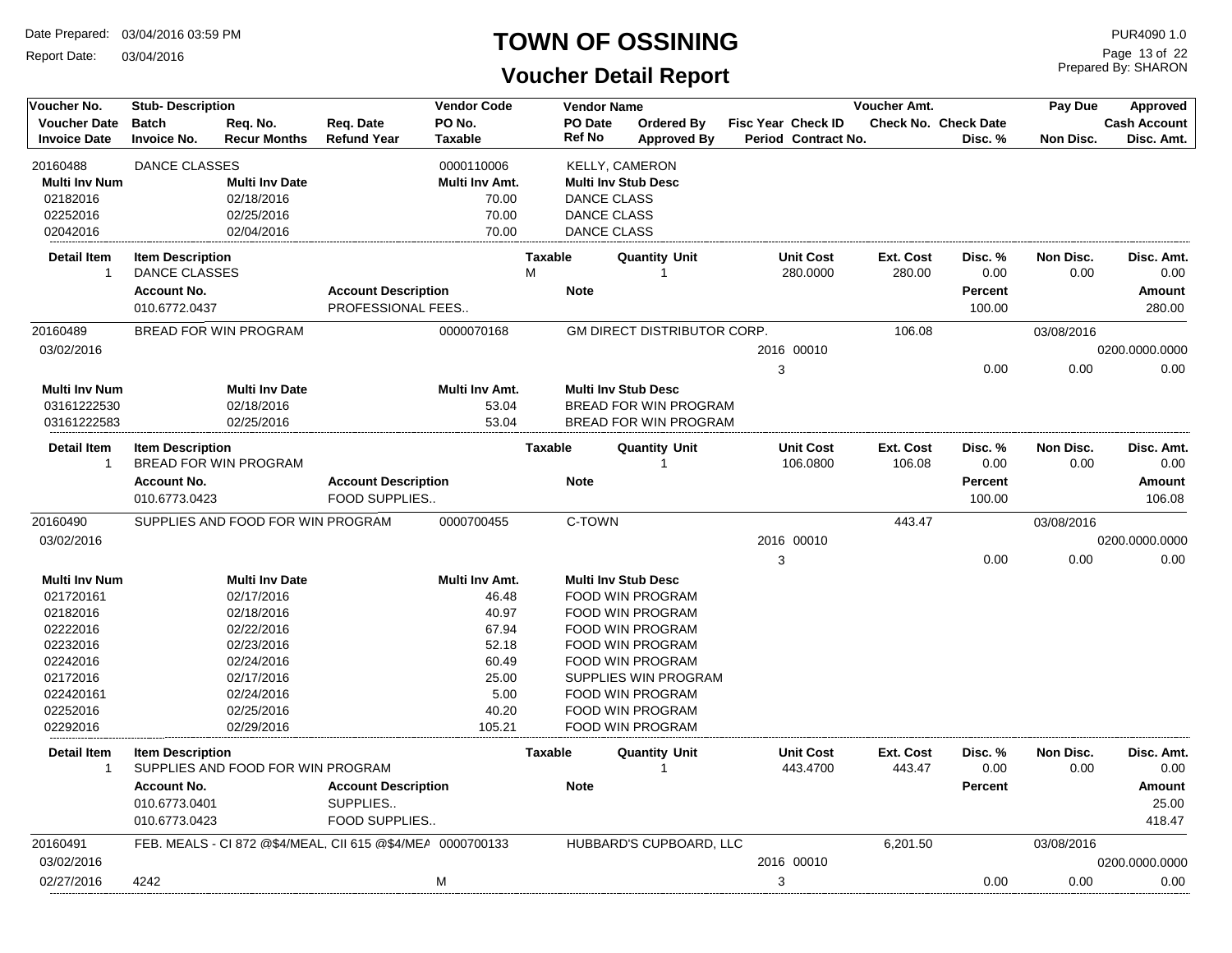Report Date: 03/04/2016

### **TOWN OF OSSINING**

### **Voucher Detail Report**

Prepared By: SHARON Page 14 of 22

| Voucher No.                                | <b>Stub-Description</b>                                                                |                                        |                                                                                                                    | <b>Vendor Code</b>       |                | <b>Vendor Name</b>       |                                  |                                                  | Voucher Amt.          |                                        | Pay Due           | Approved                                                  |
|--------------------------------------------|----------------------------------------------------------------------------------------|----------------------------------------|--------------------------------------------------------------------------------------------------------------------|--------------------------|----------------|--------------------------|----------------------------------|--------------------------------------------------|-----------------------|----------------------------------------|-------------------|-----------------------------------------------------------|
| <b>Voucher Date</b><br><b>Invoice Date</b> | <b>Batch</b><br><b>Invoice No.</b>                                                     | Req. No.<br><b>Recur Months</b>        | Req. Date<br><b>Refund Year</b>                                                                                    | PO No.<br><b>Taxable</b> |                | PO Date<br><b>Ref No</b> | Ordered By<br><b>Approved By</b> | <b>Fisc Year Check ID</b><br>Period Contract No. |                       | <b>Check No. Check Date</b><br>Disc. % | Non Disc.         | <b>Cash Account</b><br>Disc. Amt.                         |
| 20160491                                   |                                                                                        |                                        | FEB. MEALS - CI 872 @\$4/MEAL, CII 615 @\$4/MEA   0000700133                                                       |                          |                |                          | HUBBARD'S CUPBOARD, LLC          |                                                  |                       |                                        |                   |                                                           |
| <b>Detail Item</b><br>$\mathbf{1}$         | <b>Item Description</b><br><b>SUPPLIES</b>                                             |                                        | FEB. MEALS - CI 872 @\$4/MEAL, CII 615 @\$4/MEAL, EXTRA                                                            |                          | Taxable<br>М   |                          | <b>Quantity Unit</b>             | <b>Unit Cost</b><br>6,201.5000                   | Ext. Cost<br>6,201.50 | Disc. %<br>0.00                        | Non Disc.<br>0.00 | Disc. Amt.<br>0.00                                        |
|                                            | <b>Account No.</b><br>010.6770.0418<br>010.6771.0418<br>010.6773.0401                  |                                        | <b>Account Description</b><br>CONTRACTUAL/FOOD<br>CONTRACTUAL/FOOD<br>SUPPLIES                                     |                          |                | <b>Note</b>              |                                  |                                                  |                       | <b>Percent</b>                         |                   | <b>Amount</b><br>3,488.00<br>2,460.00<br>253.50           |
| 20160492<br>03/03/2016                     |                                                                                        | DELTA DENTAL MARCH 2016                |                                                                                                                    | 0000040040               |                | <b>DELTA DENTAL</b>      |                                  | 2016 00010                                       | 5,512.20              |                                        | 03/08/2016        | 0200.0000.0000                                            |
| 03/01/2016                                 | BE001532398                                                                            |                                        |                                                                                                                    |                          |                |                          |                                  | 3                                                |                       | 0.00                                   | 0.00              | 0.00                                                      |
| <b>Detail Item</b><br>-1                   | <b>Item Description</b>                                                                | DELTA DENTAL MARCH 2016                |                                                                                                                    |                          | <b>Taxable</b> |                          | <b>Quantity Unit</b>             | <b>Unit Cost</b><br>5,512.2000                   | Ext. Cost<br>5,512.20 | Disc. %<br>0.00                        | Non Disc.<br>0.00 | Disc. Amt.<br>0.00                                        |
|                                            | <b>Account No.</b><br>010.9010.0814<br>020.9010.0814<br>031.9010.0814<br>032.9010.0814 |                                        | <b>Account Description</b><br>LIFE/DENTAL/VISION<br>LIFE/DENTAL/VISION<br>LIFE/DENTAL/VISION<br>LIFE/DENTAL/VISION |                          |                | <b>Note</b>              |                                  |                                                  |                       | <b>Percent</b>                         |                   | <b>Amount</b><br>3,538.98<br>297.72<br>1,391.52<br>283.98 |
| 20160493                                   | 2016 ANNUAL ESTIMATED ASSESSMENT                                                       |                                        |                                                                                                                    | 0000700337               |                | <b>ALLIANCE</b>          | NYS MUNICIPAL WORKERS' COMP      |                                                  | 7,984.97              |                                        | 03/08/2016        |                                                           |
| 03/03/2016                                 |                                                                                        |                                        |                                                                                                                    |                          |                |                          |                                  | 2016 00010                                       |                       |                                        |                   | 0200.0000.0000                                            |
| 03/01/2016                                 | 03012016                                                                               |                                        |                                                                                                                    |                          |                |                          |                                  | 3                                                |                       | 0.00                                   | 0.00              | 0.00                                                      |
| <b>Detail Item</b><br>-1                   | <b>Item Description</b>                                                                | 2016 ANNUAL ESTIMATED ASSESSMENT       |                                                                                                                    |                          | <b>Taxable</b> |                          | <b>Quantity Unit</b><br>1        | <b>Unit Cost</b><br>7,984.9700                   | Ext. Cost<br>7,984.97 | Disc. %<br>0.00                        | Non Disc.<br>0.00 | Disc. Amt.<br>0.00                                        |
|                                            | <b>Account No.</b>                                                                     |                                        | <b>Account Description</b>                                                                                         |                          |                | <b>Note</b>              |                                  |                                                  |                       | <b>Percent</b>                         |                   | Amount                                                    |
|                                            | 010.9010.0813                                                                          |                                        | <b>WORKER'S COMP</b>                                                                                               |                          |                |                          |                                  |                                                  |                       | 10.00                                  |                   | 798.50                                                    |
|                                            | 020.9010.0813                                                                          |                                        | <b>WORKER'S COMP</b>                                                                                               |                          |                |                          |                                  |                                                  |                       | 5.00                                   |                   | 399.25                                                    |
|                                            | 031.9010.0813                                                                          |                                        | <b>WORKER'S COMP</b>                                                                                               |                          |                |                          |                                  |                                                  |                       | 75.00                                  |                   | 5,988.73                                                  |
|                                            | 032.9010.0813                                                                          |                                        | WORKER'S COMP.                                                                                                     |                          |                |                          |                                  |                                                  |                       | 5.00                                   |                   | 399.25                                                    |
|                                            | 045.9010.0813                                                                          |                                        | WORKER'S COMP.                                                                                                     |                          |                |                          |                                  |                                                  |                       |                                        |                   | 399.24                                                    |
| 20160494                                   |                                                                                        | <b>CSEA VISION BENEFIT, MARCH 2016</b> |                                                                                                                    | 0000700025               |                | <b>CSEA</b>              |                                  |                                                  | 220.35                |                                        | 03/08/2016        |                                                           |
| 03/03/2016                                 |                                                                                        |                                        |                                                                                                                    |                          |                |                          |                                  | 2016 00010                                       |                       |                                        |                   | 0200.0000.0000                                            |
| 03/01/2016                                 | 03012016                                                                               |                                        |                                                                                                                    |                          |                |                          |                                  | 3                                                |                       | 0.00                                   | 0.00              | 0.00                                                      |
| Detail Item                                | <b>Item Description</b>                                                                | CSEA VISION BENEFIT, MARCH 2016        |                                                                                                                    |                          | Taxable        |                          | <b>Quantity Unit</b>             | <b>Unit Cost</b><br>220.3500                     | Ext. Cost<br>220.35   | Disc. %<br>0.00                        | Non Disc.<br>0.00 | Disc. Amt.<br>0.00                                        |
|                                            | <b>Account No.</b><br>010.9010.0814<br>020.9010.0814<br>032.9010.0814                  |                                        | <b>Account Description</b><br>LIFE/DENTAL/VISION<br>LIFE/DENTAL/VISION<br>LIFE/DENTAL/VISION                       |                          |                | <b>Note</b>              |                                  |                                                  |                       | Percent                                |                   | Amount<br>131.28<br>59.38<br>29.69                        |
| 20160495                                   |                                                                                        | MONTHLY RETAINER FOR FEBRUARY          |                                                                                                                    | 0000701465               |                |                          | SILVERBERG ZALANTIS, LLP         |                                                  | 4,500.00              |                                        | 03/08/2016        |                                                           |
| 03/03/2016                                 |                                                                                        |                                        |                                                                                                                    |                          |                |                          |                                  | 2016 00010                                       |                       |                                        |                   | 0200.0000.0000                                            |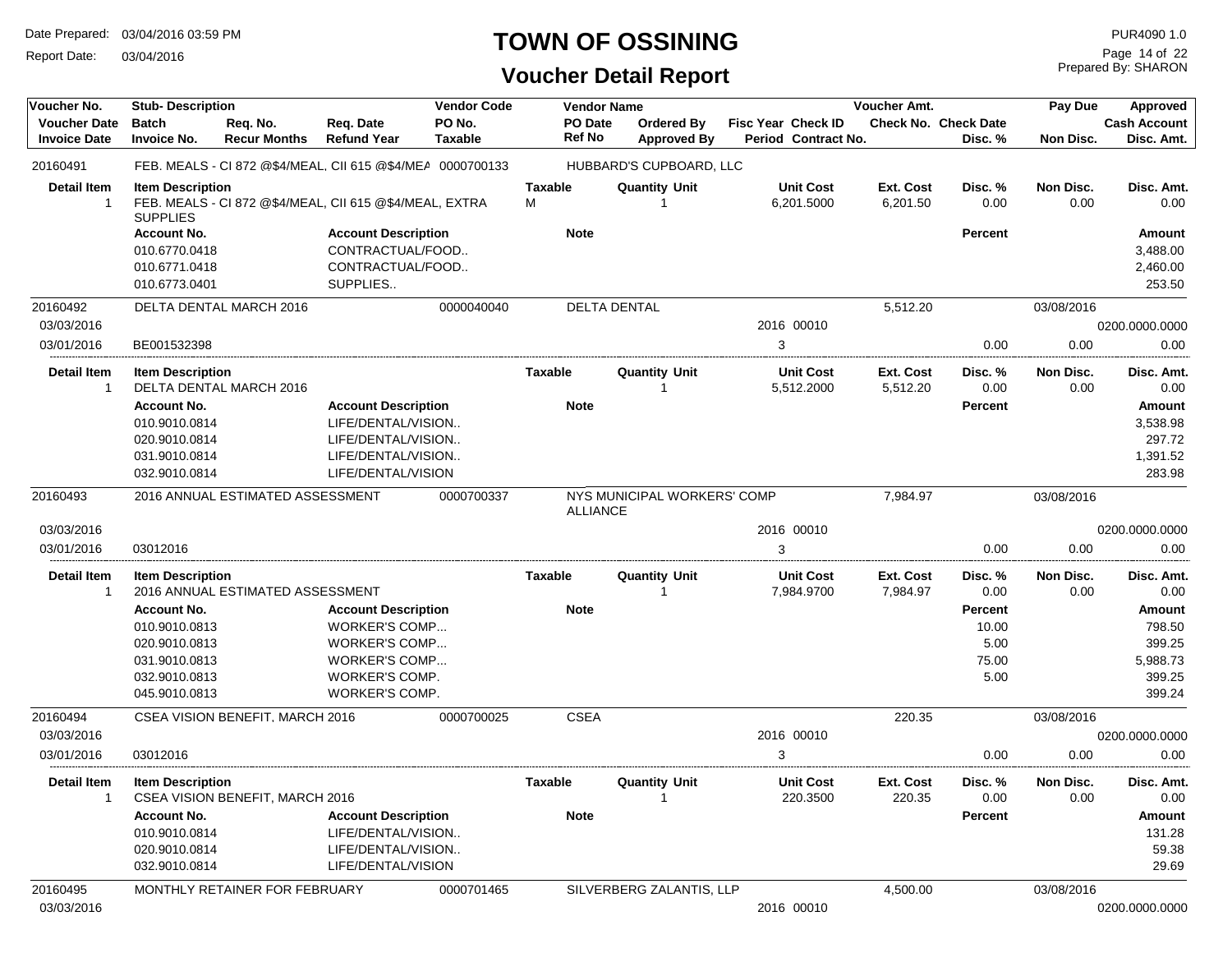Report Date: 03/04/2016

### **TOWN OF OSSINING**

Prepared By: SHARON Page 15 of 22

| Voucher No.                                | <b>Stub-Description</b>             |                                         |                                                          | <b>Vendor Code</b>       |                     | <b>Vendor Name</b>                   |                                                  | Voucher Amt.          |                                        | Pay Due           | Approved                          |
|--------------------------------------------|-------------------------------------|-----------------------------------------|----------------------------------------------------------|--------------------------|---------------------|--------------------------------------|--------------------------------------------------|-----------------------|----------------------------------------|-------------------|-----------------------------------|
| <b>Voucher Date</b><br><b>Invoice Date</b> | <b>Batch</b><br><b>Invoice No.</b>  | Reg. No.<br><b>Recur Months</b>         | Reg. Date<br><b>Refund Year</b>                          | PO No.<br><b>Taxable</b> | PO Date<br>Ref No   | Ordered By<br><b>Approved By</b>     | <b>Fisc Year Check ID</b><br>Period Contract No. |                       | <b>Check No. Check Date</b><br>Disc. % | Non Disc.         | <b>Cash Account</b><br>Disc. Amt. |
| 20160495<br>03/02/2016                     | 03022016                            | MONTHLY RETAINER FOR FEBRUARY           |                                                          | 0000701465<br>A          |                     | SILVERBERG ZALANTIS, LLP             |                                                  |                       | 0.00                                   | 0.00              | 0.00                              |
|                                            |                                     |                                         |                                                          |                          |                     |                                      | 3                                                |                       |                                        |                   |                                   |
| <b>Detail Item</b><br>$\overline{1}$       | <b>Item Description</b>             | MONTHLY RETAINER FOR FEBRUARY           |                                                          |                          | Taxable<br>A        | <b>Quantity Unit</b>                 | <b>Unit Cost</b><br>4,500.0000                   | Ext. Cost<br>4,500.00 | Disc. %<br>0.00                        | Non Disc.<br>0.00 | Disc. Amt.<br>0.00                |
|                                            | <b>Account No.</b>                  |                                         | <b>Account Description</b>                               |                          | <b>Note</b>         |                                      |                                                  |                       | Percent                                |                   | Amount                            |
|                                            | 010.1420.0426                       |                                         | SPECIAL COUNSEL                                          |                          |                     |                                      |                                                  |                       | 65.00                                  |                   | 2,925.00                          |
|                                            | 020.1420.0426                       |                                         | SPECIAL COUNSEL                                          |                          |                     |                                      |                                                  |                       | 35.00                                  |                   | 1,575.00                          |
| 20160496                                   |                                     |                                         | OLD CROTON AQUEDUCT STATE HISTORIC PARI 0000190052       |                          |                     | STATE PARKS-TACONIC REGIO            |                                                  | 1.00                  |                                        | 03/08/2016        |                                   |
| 03/03/2016<br>02/25/2016                   | 02252016                            |                                         |                                                          |                          |                     |                                      | 2016 00010<br>3                                  |                       | 0.00                                   | 0.00              | 0200.0000.0000<br>0.00            |
|                                            |                                     |                                         |                                                          |                          |                     |                                      |                                                  |                       |                                        |                   |                                   |
| <b>Detail Item</b><br>$\overline{1}$       | <b>Item Description</b>             | REVOKABLE PERMITS #10.002 FOR 2016      | OLD CROTON AQUEDUCT STATE HISTORIC PARK                  |                          | Taxable             | <b>Quantity Unit</b><br>1            | <b>Unit Cost</b><br>1.0000                       | Ext. Cost<br>1.00     | Disc. %<br>0.00                        | Non Disc.<br>0.00 | Disc. Amt.<br>0.00                |
|                                            | <b>Account No.</b>                  |                                         | <b>Account Description</b>                               |                          | <b>Note</b>         |                                      |                                                  |                       | Percent                                |                   | Amount                            |
|                                            | 010.1620.0428                       |                                         | DUES                                                     |                          |                     |                                      |                                                  |                       | 100.00                                 |                   | 1.00                              |
| 20160497                                   |                                     | INTERPRETER SERVICES, 4HRS @ \$20/HR    |                                                          | 0000700742               |                     | ZHININ, JESSICA                      |                                                  | 80.00                 |                                        | 03/08/2016        |                                   |
| 03/03/2016                                 |                                     |                                         |                                                          |                          |                     |                                      | 2016 00010                                       |                       |                                        |                   | 0200.0000.0000                    |
| 02/25/2106                                 | 02252016                            |                                         |                                                          | м                        |                     |                                      | 3                                                |                       | 0.00                                   | 0.00              | 0.00                              |
| <b>Detail Item</b><br>$\overline{1}$       | <b>Item Description</b>             | INTERPRETER SERVICES, 4HRS @ \$20/HR    |                                                          |                          | <b>Taxable</b><br>M | <b>Quantity Unit</b><br>-1           | <b>Unit Cost</b><br>80.0000                      | Ext. Cost<br>80.00    | Disc. %<br>0.00                        | Non Disc.<br>0.00 | Disc. Amt.<br>0.00                |
|                                            | <b>Account No.</b><br>010.1110.0454 |                                         | <b>Account Description</b><br><b>COURT SECURITY</b>      |                          | <b>Note</b>         |                                      |                                                  |                       | Percent<br>100.00                      |                   | Amount<br>80.00                   |
| 20160498                                   |                                     | PAPER, LEGAL PAPER, FOLDERS             |                                                          | 0000190004               |                     | STAPLES, INC. AND SUBSIDIARIES       |                                                  | 135.03                |                                        | 03/08/2016        |                                   |
| 03/03/2016                                 |                                     |                                         |                                                          |                          |                     |                                      | 2016 00010                                       |                       |                                        |                   | 0200.0000.0000                    |
| 02/05/2016                                 | 3292293857                          |                                         |                                                          |                          |                     |                                      | 3                                                |                       | 0.00                                   | 0.00              | 0.00                              |
| <b>Detail Item</b><br>$\overline{1}$       | <b>Item Description</b>             | PAPER, LEGAL PAPER, FOLDERS             |                                                          |                          | Taxable             | <b>Quantity Unit</b>                 | <b>Unit Cost</b><br>135.0300                     | Ext. Cost<br>135.03   | Disc. %<br>0.00                        | Non Disc.<br>0.00 | Disc. Amt.<br>0.00                |
|                                            | <b>Account No.</b><br>010.1110.0401 |                                         | <b>Account Description</b><br>SUPPLIES                   |                          | <b>Note</b>         |                                      |                                                  |                       | Percent<br>100.00                      |                   | Amount<br>135.03                  |
| 20160499                                   |                                     | INTERPRETER SERVICES, 4.75HRS @ \$20/HR |                                                          | 0000700742               |                     | ZHININ, JESSICA                      |                                                  | 95.00                 |                                        | 03/08/2016        |                                   |
| 03/03/2016                                 |                                     |                                         |                                                          |                          |                     |                                      | 2016 00010                                       |                       |                                        |                   | 0200.0000.0000                    |
| 02/18/2016                                 | 02182016                            |                                         |                                                          | M                        |                     |                                      | 3                                                |                       | 0.00                                   | 0.00              | 0.00                              |
| <b>Detail Item</b><br>$\overline{1}$       | <b>Item Description</b>             | INTERPRETER SERVICES, 4.75HRS @ \$20/HR |                                                          |                          | Taxable<br>M        | <b>Quantity Unit</b><br>$\mathbf{1}$ | <b>Unit Cost</b><br>95.0000                      | Ext. Cost<br>95.00    | Disc. %<br>0.00                        | Non Disc.<br>0.00 | Disc. Amt.<br>0.00                |
|                                            | <b>Account No.</b>                  |                                         | <b>Account Description</b>                               |                          | <b>Note</b>         |                                      |                                                  |                       | <b>Percent</b>                         |                   | Amount                            |
|                                            | 010.1110.0454                       |                                         | <b>COURT SECURITY</b>                                    |                          |                     |                                      |                                                  |                       | 100.00                                 |                   | 95.00                             |
| 20160502                                   |                                     |                                         | ACCT 07882-020319-02-2. BILLING PERIOD 2/16-3 0000031654 |                          |                     | <b>CABLEVISION</b>                   |                                                  | 29.95                 |                                        | 03/08/2016        |                                   |
| 03/03/2016                                 |                                     |                                         |                                                          |                          |                     |                                      | 2016 00010                                       |                       |                                        |                   | 0200.0000.0000                    |
| 03/01/2016                                 | 03012016                            |                                         |                                                          |                          |                     |                                      | 3                                                |                       | 0.00                                   | 0.00              | 0.00                              |
|                                            |                                     |                                         |                                                          |                          |                     |                                      |                                                  |                       |                                        |                   |                                   |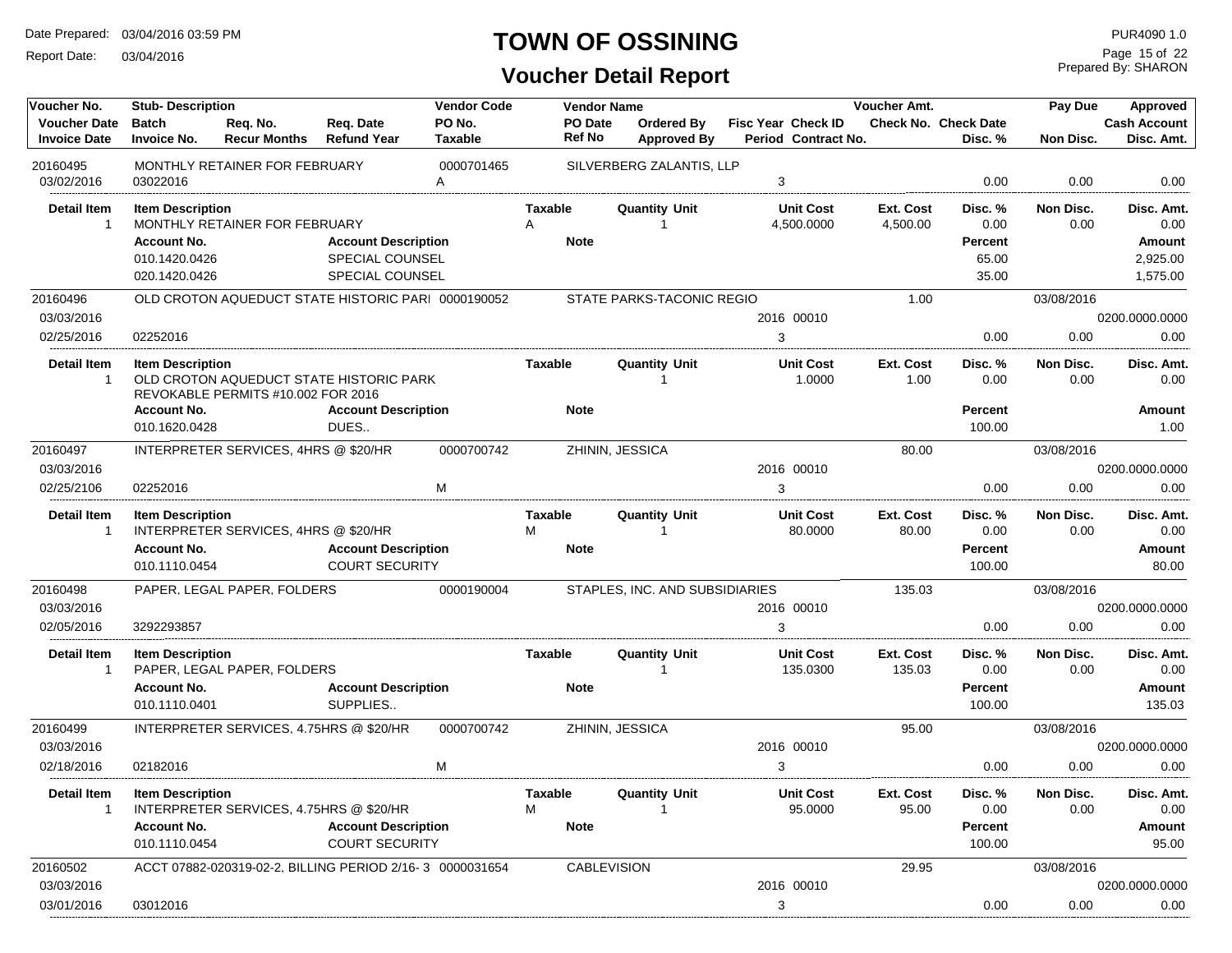Report Date: 03/04/2016

### **TOWN OF OSSINING**

### **Voucher Detail Report**

Prepared By: SHARON Page 16 of 22

| Voucher No.                                | <b>Stub-Description</b>            |                                 |                                                          | <b>Vendor Code</b> |                | <b>Vendor Name</b>       |                                  |                                                  | Voucher Amt.        |                                        | Pay Due           | Approved                          |
|--------------------------------------------|------------------------------------|---------------------------------|----------------------------------------------------------|--------------------|----------------|--------------------------|----------------------------------|--------------------------------------------------|---------------------|----------------------------------------|-------------------|-----------------------------------|
| <b>Voucher Date</b><br><b>Invoice Date</b> | <b>Batch</b><br><b>Invoice No.</b> | Req. No.<br><b>Recur Months</b> | Req. Date<br><b>Refund Year</b>                          | PO No.<br>Taxable  |                | PO Date<br><b>Ref No</b> | Ordered By<br><b>Approved By</b> | <b>Fisc Year Check ID</b><br>Period Contract No. |                     | <b>Check No. Check Date</b><br>Disc. % | Non Disc.         | <b>Cash Account</b><br>Disc. Amt. |
| 20160502                                   |                                    |                                 | ACCT 07882-020319-02-2, BILLING PERIOD 2/16-3 0000031654 |                    |                | <b>CABLEVISION</b>       |                                  |                                                  |                     |                                        |                   |                                   |
| <b>Detail Item</b>                         | <b>Item Description</b>            |                                 |                                                          |                    | <b>Taxable</b> |                          | <b>Quantity Unit</b>             | <b>Unit Cost</b>                                 | Ext. Cost           | Disc. %                                | Non Disc.         | Disc. Amt.                        |
| $\mathbf 1$                                |                                    |                                 | ACCT 07882-020319-02-2, BILLING PERIOD 2/16-3/15         |                    |                |                          |                                  | 29.9500                                          | 29.95               | 0.00                                   | 0.00              | 0.00                              |
|                                            | <b>Account No.</b>                 |                                 | <b>Account Description</b>                               |                    |                | <b>Note</b>              |                                  |                                                  |                     | <b>Percent</b>                         |                   | Amount                            |
|                                            | 010.1110.0424                      |                                 | CONSULTANT/COMPUTER                                      |                    |                |                          |                                  |                                                  |                     | 100.00                                 |                   | 29.95                             |
| 20160503                                   |                                    | VERIZON WIRELESS 1/24-2/23      |                                                          | 0000220156         |                | <b>VERIZON</b>           |                                  |                                                  | 518.99              |                                        | 03/08/2016        |                                   |
| 03/03/2016                                 |                                    |                                 |                                                          |                    |                |                          |                                  | 2016 00010                                       |                     |                                        |                   | 0200.0000.0000                    |
| 02/23/2016                                 | 9761074299                         |                                 |                                                          |                    |                |                          |                                  | 3                                                |                     | 0.00                                   | 0.00              | 0.00                              |
| <b>Detail Item</b><br>-1                   | <b>Item Description</b>            | VERIZON WIRELESS 1/24-2/23      |                                                          |                    | Taxable        |                          | <b>Quantity Unit</b>             | <b>Unit Cost</b><br>518.9900                     | Ext. Cost<br>518.99 | Disc. %<br>0.00                        | Non Disc.<br>0.00 | Disc. Amt.<br>0.00                |
|                                            | <b>Account No.</b>                 |                                 | <b>Account Description</b>                               |                    |                | <b>Note</b>              |                                  |                                                  |                     | <b>Percent</b>                         |                   | Amount                            |
|                                            | 031.5110.0406                      |                                 | <b>TELEPHONE</b>                                         |                    |                |                          |                                  |                                                  |                     |                                        |                   | 202.95                            |
|                                            | 010.7110.0406                      |                                 | TELEPHONE                                                |                    |                |                          |                                  |                                                  |                     |                                        |                   | 223.79                            |
|                                            | 010.6772.0406                      |                                 | TELEPHONE                                                |                    |                |                          |                                  |                                                  |                     |                                        |                   | 92.25                             |
| 20160504                                   | A-Z LEGAL FILE                     |                                 |                                                          | 0000190004         |                |                          | STAPLES, INC. AND SUBSIDIARIES   |                                                  | 9.05                |                                        | 03/08/2016        |                                   |
| 03/03/2016                                 |                                    |                                 |                                                          |                    |                |                          |                                  | 2016 00010                                       |                     |                                        |                   | 0200.0000.0000                    |
| 02/03/2016                                 | 3292142922                         |                                 |                                                          |                    |                |                          |                                  | 3                                                |                     | 0.00                                   | 0.00              | 0.00                              |
| Detail Item                                | <b>Item Description</b>            |                                 |                                                          |                    | Taxable        |                          | <b>Quantity Unit</b>             | <b>Unit Cost</b>                                 | Ext. Cost           | Disc. %                                | Non Disc.         | Disc. Amt.                        |
| $\mathbf{1}$                               | A-Z LEGAL FILE                     |                                 |                                                          |                    |                |                          |                                  | 9.0500                                           | 9.05                | 0.00                                   | 0.00              | 0.00                              |
|                                            | <b>Account No.</b>                 |                                 | <b>Account Description</b>                               |                    |                | <b>Note</b>              |                                  |                                                  |                     | <b>Percent</b>                         |                   | Amount                            |
|                                            | 010.1220.0401                      |                                 | SUPPLIES                                                 |                    |                |                          |                                  |                                                  |                     | 100.00                                 |                   | 9.05                              |
| 20160505                                   |                                    |                                 | INTERPRETER SERVICES, 3.5HRS @ \$20/HR (SM 0000700742    |                    |                | ZHININ, JESSICA          |                                  |                                                  | 70.00               |                                        | 03/08/2016        |                                   |
| 03/03/2016                                 |                                    |                                 |                                                          |                    |                |                          |                                  | 2016 00010                                       |                     |                                        |                   | 0200.0000.0000                    |
| 02/22/2016                                 | 02222016                           |                                 |                                                          | M                  |                |                          |                                  | 3                                                |                     | 0.00                                   | 0.00              | 0.00                              |
| <b>Detail Item</b>                         | <b>Item Description</b>            |                                 |                                                          |                    | Taxable        |                          | <b>Quantity Unit</b>             | <b>Unit Cost</b>                                 | Ext. Cost           | Disc. %                                | Non Disc.         | Disc. Amt.                        |
| $\mathbf 1$                                | PARKING)                           |                                 | INTERPRETER SERVICES, 3.5HRS @ \$20/HR (SMALL CLAIMS/    |                    | М              |                          |                                  | 70.0000                                          | 70.00               | 0.00                                   | 0.00              | 0.00                              |
|                                            | <b>Account No.</b>                 |                                 | <b>Account Description</b>                               |                    |                | <b>Note</b>              |                                  |                                                  |                     | <b>Percent</b>                         |                   | Amount                            |
|                                            | 010.1110.0455                      |                                 | <b>TRANSLATOR</b>                                        |                    |                |                          |                                  |                                                  |                     | 50.00                                  |                   | 35.00                             |
|                                            | 010.1130.0455                      |                                 | <b>TRANSLATOR</b>                                        |                    |                |                          |                                  |                                                  |                     | 50.00                                  |                   | 35.00                             |
| 20160506                                   |                                    |                                 | VETERAN GRAVE MARKERS AND FLAGS (50% T. 0000020750       |                    |                | <b>Z FLAG STORE</b>      |                                  |                                                  | 2,658.00            |                                        | 03/08/2016        |                                   |
| 03/03/2016                                 |                                    |                                 |                                                          |                    |                |                          |                                  | 2016 00010                                       |                     |                                        |                   | 0200.0000.0000                    |
| 01/27/2016                                 | 0116000-29                         |                                 |                                                          | M                  |                |                          |                                  | 3                                                |                     | 0.00                                   | 0.00              | 0.00                              |
| <b>Detail Item</b>                         | <b>Item Description</b>            |                                 |                                                          |                    | <b>Taxable</b> |                          | <b>Quantity Unit</b>             | <b>Unit Cost</b>                                 | Ext. Cost           | Disc. %                                | Non Disc.         | Disc. Amt.                        |
| -1                                         |                                    |                                 | VETERAN GRAVE MARKERS AND FLAGS (50% T, 50% V)           |                    | м              |                          |                                  | 2,658.0000                                       | 2,658.00            | 0.00                                   | 0.00              | 0.00                              |
|                                            | <b>Account No.</b>                 |                                 | <b>Account Description</b>                               |                    |                | <b>Note</b>              |                                  |                                                  |                     | <b>Percent</b>                         |                   | Amount                            |
|                                            | 010.6510.0438                      |                                 | SUPPLIES AND SERVICES                                    |                    |                |                          |                                  |                                                  |                     | 100.00                                 |                   | 2,658.00                          |
| 20160507                                   |                                    |                                 | PER ITEM #4 OF HISTORIC HUDSON RIVER TOWI 0000080090     |                    |                |                          | HISTORIC RIVER TOWNS OF W        |                                                  | 2,500.00            |                                        | 03/08/2016        |                                   |
| 03/03/2016                                 |                                    |                                 |                                                          |                    |                |                          |                                  | 2016 00010                                       |                     |                                        |                   | 0200.0000.0000                    |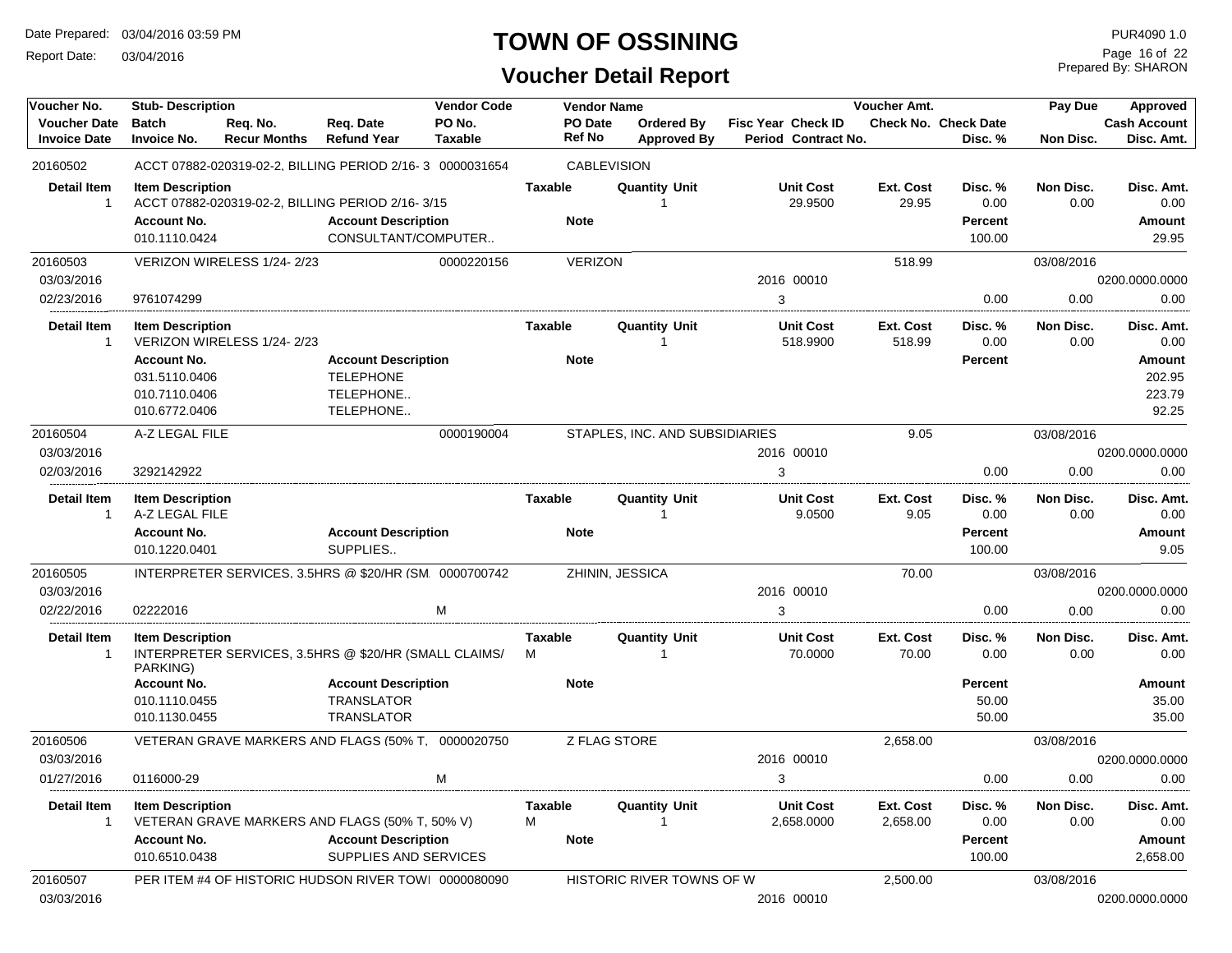Report Date: 03/04/2016

### **TOWN OF OSSINING**

Prepared By: SHARON Page 17 of 22

| Voucher No.                                | <b>Stub-Description</b>                      |                                 |                                                                                                                                                  | <b>Vendor Code</b>       | <b>Vendor Name</b> |                                         |                                                  | Voucher Amt.            |                                        | Pay Due           | Approved                          |
|--------------------------------------------|----------------------------------------------|---------------------------------|--------------------------------------------------------------------------------------------------------------------------------------------------|--------------------------|--------------------|-----------------------------------------|--------------------------------------------------|-------------------------|----------------------------------------|-------------------|-----------------------------------|
| <b>Voucher Date</b><br><b>Invoice Date</b> | <b>Batch</b><br><b>Invoice No.</b>           | Req. No.<br><b>Recur Months</b> | Req. Date<br><b>Refund Year</b>                                                                                                                  | PO No.<br><b>Taxable</b> | PO Date<br>Ref No  | <b>Ordered By</b><br><b>Approved By</b> | <b>Fisc Year Check ID</b><br>Period Contract No. |                         | <b>Check No. Check Date</b><br>Disc. % | Non Disc.         | <b>Cash Account</b><br>Disc. Amt. |
| 20160507                                   |                                              |                                 | PER ITEM #4 OF HISTORIC HUDSON RIVER TOWI 0000080090                                                                                             |                          |                    | HISTORIC RIVER TOWNS OF W               |                                                  |                         |                                        |                   |                                   |
| 02/17/2016                                 | 02172016                                     |                                 |                                                                                                                                                  |                          |                    |                                         | 3                                                |                         | 0.00                                   | 0.00              | 0.00                              |
| <b>Detail Item</b><br>1                    | <b>Item Description</b><br><b>ASSESSMENT</b> |                                 | PER ITEM #4 OF HISTORIC HUDSON RIVER TOWNS FOR<br>JUNE 1, 2016- MAY 31, 2017 PLUS WEBSIRE RE-DESIGN                                              |                          | Taxable            | Quantity Unit                           | <b>Unit Cost</b><br>2,500.0000                   | Ext. Cost<br>2,500.00   | Disc. %<br>0.00                        | Non Disc.<br>0.00 | Disc. Amt.<br>0.00                |
|                                            | <b>Account No.</b><br>010.1620.0428          |                                 | <b>Account Description</b><br>DUES                                                                                                               |                          | <b>Note</b>        |                                         |                                                  |                         | <b>Percent</b><br>100.00               |                   | Amount<br>2,500.00                |
| 20160508                                   |                                              |                                 | FOR CONSULTING SERVICES TO THE TOWN OF 0000060020                                                                                                |                          |                    | FREDERICK P. CLARK ASSOCIATES           |                                                  | 1,168.50                |                                        | 03/08/2016        |                                   |
| 03/03/2016                                 |                                              |                                 |                                                                                                                                                  |                          |                    |                                         | 2016 00010                                       |                         |                                        |                   | 0200.0000.0000                    |
| 02/16/2016                                 | 3681                                         |                                 |                                                                                                                                                  | M                        |                    |                                         | 3                                                |                         | 0.00                                   | 0.00              | 0.00                              |
| Detail Item<br>$\mathbf{1}$                | <b>Item Description</b>                      |                                 | FOR CONSULTING SERVICES TO THE TOWN OF OSSINING<br>TOWN BOARD FOR THE MONTH OF JANAURY 2016 RE:<br>COMPREHENSIVE PLAN UPDATE AND CODE AMENDMENTS |                          | Taxable<br>М       | <b>Quantity Unit</b><br>-1              | <b>Unit Cost</b><br>1,168.5000                   | Ext. Cost<br>1,168.50   | Disc. %<br>0.00                        | Non Disc.<br>0.00 | Disc. Amt.<br>0.00                |
|                                            | <b>Account No.</b><br>020.1989.0413          |                                 | <b>Account Description</b><br>CONSULTANT/CONTRACTUAL<br><b>EXPENSES</b>                                                                          |                          | <b>Note</b>        |                                         |                                                  |                         | <b>Percent</b><br>100.00               |                   | Amount<br>1,168.50                |
| 20160509                                   |                                              | MARCH 2016 IMA SERVICES         |                                                                                                                                                  | 0000150028               |                    | VILLAGE OF OSSINING                     |                                                  | 128,146.62              |                                        | 03/08/2016        |                                   |
| 03/03/2016<br>03/01/2016                   |                                              |                                 |                                                                                                                                                  |                          |                    |                                         | 2016 00010<br>3                                  |                         |                                        |                   | 0200.0000.0000                    |
|                                            | 2016200013850                                |                                 |                                                                                                                                                  |                          |                    |                                         |                                                  |                         | 0.00                                   | 0.00              | 0.00                              |
| <b>Detail Item</b><br>$\mathbf{1}$         | <b>Item Description</b>                      | MARCH 2016 IMA SERVICES         |                                                                                                                                                  |                          | Taxable            | <b>Quantity Unit</b><br>-1              | <b>Unit Cost</b><br>128,146.6200                 | Ext. Cost<br>128,146.62 | Disc. %<br>0.00                        | Non Disc.<br>0.00 | Disc. Amt.<br>0.00                |
|                                            | <b>Account No.</b>                           |                                 | <b>Account Description</b>                                                                                                                       |                          | <b>Note</b>        |                                         |                                                  |                         | <b>Percent</b>                         |                   | Amount                            |
|                                            | 010.1680.0475                                |                                 | VILLAGE OSS.CONTRACTUAL                                                                                                                          |                          |                    |                                         |                                                  |                         |                                        |                   | 12,240.51                         |
|                                            | 020.1680.0475                                |                                 | VILLAGE OSS.CONTRACTUAL                                                                                                                          |                          |                    |                                         |                                                  |                         |                                        |                   | 7,161.41                          |
|                                            | 031.1680.0475                                |                                 | VILLAGE OSS.CONTRACTUAL                                                                                                                          |                          |                    |                                         |                                                  |                         |                                        |                   | 6,887.46                          |
|                                            | 032.1680.0475                                |                                 | VILLAGE OSS.CONTRACTUAL                                                                                                                          |                          |                    |                                         |                                                  |                         |                                        |                   | 584.69                            |
|                                            | 050.1680.0475                                |                                 | VILLAGE OSS.CONTRACTUAL                                                                                                                          |                          |                    |                                         |                                                  |                         |                                        |                   | 79.97                             |
|                                            | 051.1680.0475                                |                                 | VILLAGE OSS.CONTRACTUAL                                                                                                                          |                          |                    |                                         |                                                  |                         |                                        |                   | 88.40                             |
|                                            | 045.1680.0475                                |                                 | <b>VILLAGE OSS.CONTRACTUAL</b>                                                                                                                   |                          |                    |                                         |                                                  |                         |                                        |                   | 1,038.63                          |
|                                            | 063.1680.0475                                |                                 | <b>VILLAGE OSS.CONTRACTUAL</b>                                                                                                                   |                          |                    |                                         |                                                  |                         |                                        |                   | 204.91                            |
|                                            | 064.1680.0475                                |                                 | VILLAGE OSS.CONTRACTUAL                                                                                                                          |                          |                    |                                         |                                                  |                         |                                        |                   | 1,564.09                          |
|                                            | 065.1680.0475                                |                                 | VILLAGE OSS.CONTRACTUAL                                                                                                                          |                          |                    |                                         |                                                  |                         |                                        |                   | 1,309.50                          |
|                                            | 066.1680.0475                                |                                 | VILLAGE OSS.CONTRACTUAL                                                                                                                          |                          |                    |                                         |                                                  |                         |                                        |                   | 1,454.21                          |
|                                            | 020.3620.0438                                |                                 | RENT                                                                                                                                             |                          |                    |                                         |                                                  |                         |                                        |                   | 1,318.60                          |
|                                            | 010.1440.0413                                |                                 | CONSULTANT                                                                                                                                       |                          |                    |                                         |                                                  |                         |                                        |                   | 355.79                            |
|                                            | 020.1440.0413                                |                                 | CONSULTANT                                                                                                                                       |                          |                    |                                         |                                                  |                         |                                        |                   | 6,048.46                          |
|                                            | 032.8810.0413                                |                                 | CONSULTANT                                                                                                                                       |                          |                    |                                         |                                                  |                         |                                        |                   | 355.79                            |
|                                            | 045.1440.0413                                |                                 | CONSULTANT                                                                                                                                       |                          |                    |                                         |                                                  |                         |                                        |                   | 355.79                            |
|                                            | 010.1620.0430                                |                                 | VILLAGE IMA-BUILDING RENTAL                                                                                                                      |                          |                    |                                         |                                                  |                         |                                        |                   | 313.71                            |
|                                            | 020.7310.0475                                |                                 | VILLAGE OSS.CONTRACTUAL                                                                                                                          |                          |                    |                                         |                                                  |                         |                                        |                   | 28,563.14                         |
|                                            | 010.1420.0475                                |                                 | VILLAGE OSS.CONTRACTUAL                                                                                                                          |                          |                    |                                         |                                                  |                         |                                        |                   | 944.54                            |
|                                            |                                              |                                 |                                                                                                                                                  |                          |                    |                                         |                                                  |                         |                                        |                   |                                   |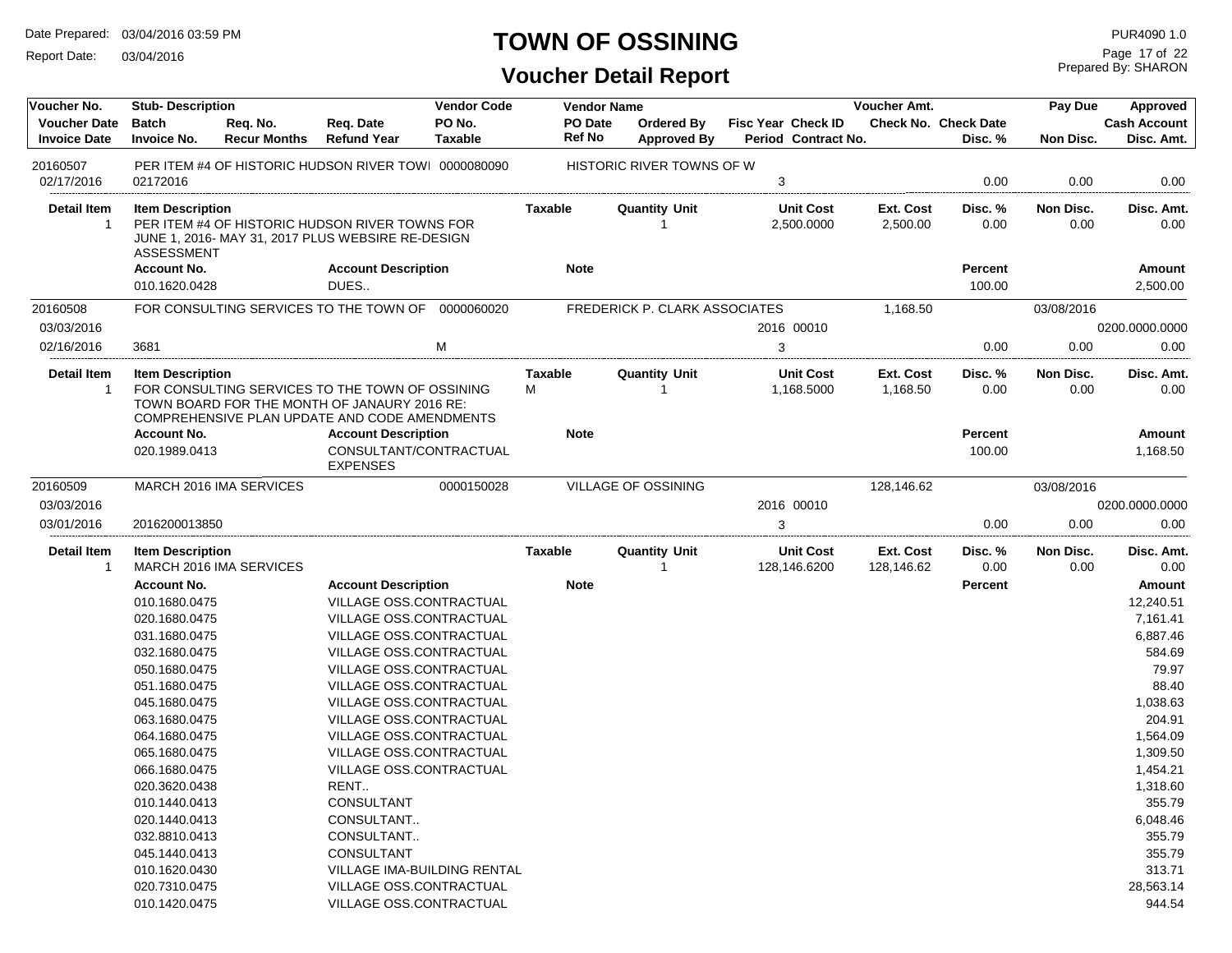Report Date: 03/04/2016

### **TOWN OF OSSINING**

Prepared By: SHARON Page 18 of 22

| Voucher No.                                | <b>Stub-Description</b>                                               |                                                                                                              | <b>Vendor Code</b>       | <b>Vendor Name</b>       |                                                          |                                           | Voucher Amt.          |                                        | Pay Due           | Approved                                     |
|--------------------------------------------|-----------------------------------------------------------------------|--------------------------------------------------------------------------------------------------------------|--------------------------|--------------------------|----------------------------------------------------------|-------------------------------------------|-----------------------|----------------------------------------|-------------------|----------------------------------------------|
| <b>Voucher Date</b><br><b>Invoice Date</b> | <b>Batch</b><br>Req. No.<br><b>Invoice No.</b><br><b>Recur Months</b> | Req. Date<br><b>Refund Year</b>                                                                              | PO No.<br><b>Taxable</b> | PO Date<br><b>Ref No</b> | <b>Ordered By</b><br><b>Approved By</b>                  | Fisc Year Check ID<br>Period Contract No. |                       | <b>Check No. Check Date</b><br>Disc. % | Non Disc.         | <b>Cash Account</b><br>Disc. Amt.            |
| 20160509                                   | MARCH 2016 IMA SERVICES                                               |                                                                                                              | 0000150028               |                          | VILLAGE OF OSSINING                                      |                                           |                       |                                        |                   |                                              |
|                                            | <b>Account No.</b><br>010.1620.0430<br>010.6770.0438<br>064.3410.0475 | <b>Account Description</b><br>VILLAGE IMA-BUILDING RENTAL<br><b>MISCELLANEOUS</b><br>VILLAGE OSS.CONTRACTUAL |                          | <b>Note</b>              |                                                          |                                           |                       | <b>Percent</b>                         |                   | Amount<br>13,226.78<br>2,909.12<br>41,141.12 |
| 20160511                                   | SUPPLIES FOR PARKS DEPT. AND SHINE HOUSE 0000080076                   |                                                                                                              |                          |                          | HOME DEPOT CREDIT SERVICE                                |                                           | 4,405.32              |                                        | 03/08/2016        |                                              |
| 03/04/2016                                 |                                                                       |                                                                                                              |                          |                          |                                                          | 2016 00010                                |                       |                                        |                   | 0200.0000.0000                               |
|                                            |                                                                       |                                                                                                              |                          |                          |                                                          | 3                                         |                       | 0.00                                   | 0.00              | 0.00                                         |
| <b>Multi Inv Num</b>                       | <b>Multi Inv Date</b>                                                 |                                                                                                              | Multi Inv Amt.           |                          | <b>Multi Inv Stub Desc</b>                               |                                           |                       |                                        |                   |                                              |
| 5010444                                    | 01/14/2016                                                            |                                                                                                              | 981.60                   |                          | VINYL TILE, GARAGE DOOR OPENER, AND MOLDING - RYDER SHOP |                                           |                       |                                        |                   |                                              |
| 1012672                                    | 01/28/2016                                                            |                                                                                                              | 29.91                    |                          | PLCB113PK X 3 - RYDER SHOP                               |                                           |                       |                                        |                   |                                              |
| 1110059                                    | 01/28/2016                                                            |                                                                                                              | (63.88)                  |                          | RETURN OF 4W CLR A 15 X 4 - RYDER SHOP                   |                                           |                       |                                        |                   |                                              |
| 1210075                                    | 01/28/2016                                                            |                                                                                                              | 1,136.94                 |                          | SUPPLIES FOR BREAK ROOM/LOCKER/OFFICE - RYDER SHOP       |                                           |                       |                                        |                   |                                              |
| 7013157                                    | 02/01/2016                                                            |                                                                                                              | 317.26                   |                          | DRYWALL/SPACKLE AND SPACKLE TOOLS FOR SHINE HOUSE        |                                           |                       |                                        |                   |                                              |
| 7020909                                    | 02/01/2016                                                            |                                                                                                              | 871.91                   | <b>EQUIPMENT</b>         |                                                          |                                           |                       |                                        |                   |                                              |
| 7190397                                    | 02/01/2016                                                            |                                                                                                              | 75.00                    |                          | DRYWALL LIFT RENTAL FOR SHINE HOUSE                      |                                           |                       |                                        |                   |                                              |
| 7292969                                    | 02/01/2016                                                            |                                                                                                              | 1,056.58                 |                          | SHEETROCK AND BLADES FOR SAW SAW - SHINE HOUSE           |                                           |                       |                                        |                   |                                              |
| Detail Item<br>1                           | <b>Item Description</b><br>SUPPLIES FOR PARKS DEPT. AND SHINE HOUSE   |                                                                                                              |                          | <b>Taxable</b>           | <b>Quantity Unit</b>                                     | <b>Unit Cost</b><br>4,405.3200            | Ext. Cost<br>4,405.32 | Disc. %<br>0.00                        | Non Disc.<br>0.00 | Disc. Amt.<br>0.00                           |
|                                            | <b>Account No.</b>                                                    | <b>Account Description</b>                                                                                   |                          | <b>Note</b>              |                                                          |                                           |                       | <b>Percent</b>                         |                   | Amount                                       |
|                                            | 010.7110.0201                                                         | EQUIPMENT                                                                                                    |                          |                          |                                                          |                                           |                       |                                        |                   | 871.91                                       |
|                                            | 010.7110.0419                                                         | MAINT./REPAIR                                                                                                |                          |                          |                                                          |                                           |                       |                                        |                   | 2,084.57                                     |
|                                            | 037.7110.2183                                                         | SHINEHOUSE RESTORATION                                                                                       |                          |                          |                                                          |                                           |                       |                                        |                   | 1,448.84                                     |
| 20160512                                   | SUPPLIES FOR DALE CEMETERY                                            |                                                                                                              | 0000150020               |                          | OSSINING HARDWARE COMPANY                                |                                           | 89.98                 |                                        | 03/08/2016        |                                              |
| 03/04/2016                                 |                                                                       |                                                                                                              |                          |                          |                                                          | 2016 00010                                |                       |                                        |                   | 0200.0000.0000                               |
|                                            |                                                                       |                                                                                                              | М                        |                          |                                                          | 3                                         |                       | 0.00                                   | 0.00              | 0.00                                         |
| <b>Multi Inv Num</b>                       | <b>Multi Inv Date</b>                                                 |                                                                                                              | Multi Inv Amt.           |                          | <b>Multi Inv Stub Desc</b>                               |                                           |                       |                                        |                   |                                              |
| B151704                                    | 02/08/2016                                                            |                                                                                                              | 47.12                    |                          | PAINT BRUSH, SPACKEL, AND 5 GAL DIESEL CAN               |                                           |                       |                                        |                   |                                              |
| B151779                                    | 02/10/2016                                                            |                                                                                                              | 2.77                     |                          | 2" 2 HOLE EMT STRIP, CORNER IRON                         |                                           |                       |                                        |                   |                                              |
| B151952                                    | 02/16/2016                                                            |                                                                                                              | 35.80                    | <b>RS50P X 4</b>         |                                                          |                                           |                       |                                        |                   |                                              |
| A139495                                    | 03/25/2016                                                            |                                                                                                              | 4.29                     |                          | <b>8LB OIL-DRI ABSORBENT</b>                             |                                           |                       |                                        |                   |                                              |
| Detail Item                                | <b>Item Description</b>                                               |                                                                                                              |                          | <b>Taxable</b>           | <b>Quantity Unit</b>                                     | <b>Unit Cost</b>                          | Ext. Cost             | Disc. %                                | Non Disc.         | Disc. Amt.                                   |
| 1                                          | SUPPLIES FOR DALE CEMETERY                                            |                                                                                                              |                          | М                        | -1                                                       | 89.9800                                   | 89.98                 | 0.00                                   | 0.00              | 0.00                                         |
|                                            | <b>Account No.</b>                                                    | <b>Account Description</b>                                                                                   |                          | <b>Note</b>              |                                                          |                                           |                       | <b>Percent</b>                         |                   | Amount                                       |
|                                            | 032.8810.0419                                                         | MAINT./REPAIR                                                                                                |                          |                          |                                                          |                                           |                       | 100.00                                 |                   | 89.98                                        |
| 20160513                                   | SUPPLIES FOR DALE CEMETERY, PARKS, AND S 0000130027                   |                                                                                                              |                          |                          | MELROSE LUMBER CO., INC.                                 |                                           | 985.19                |                                        | 03/08/2016        |                                              |
| 03/04/2016                                 |                                                                       |                                                                                                              |                          |                          |                                                          | 2016 00010                                |                       |                                        |                   | 0200.0000.0000                               |
|                                            |                                                                       |                                                                                                              |                          |                          |                                                          |                                           |                       |                                        |                   |                                              |
| Multi Inv Num                              | <b>Multi Inv Date</b>                                                 |                                                                                                              | Multi Inv Amt.           |                          | <b>Multi Inv Stub Desc</b>                               | 3                                         |                       | 0.00                                   | 0.00              | 0.00                                         |
| D206553                                    | 02/10/2016                                                            |                                                                                                              | 26.64                    |                          | PIPES, DRAIN, AND CEMENT - DALE CEMETERY                 |                                           |                       |                                        |                   |                                              |
| A161242                                    | 02/25/2016                                                            |                                                                                                              | 107.97                   |                          | PAINT FOR RYDER SHOP AND BATHROOM AT GERLACH - PARKS     |                                           |                       |                                        |                   |                                              |
| B24691                                     | 02/26/2016                                                            |                                                                                                              | 85.67                    |                          | COPPER FLASH AND SEALANT - PARKS                         |                                           |                       |                                        |                   |                                              |
|                                            |                                                                       |                                                                                                              |                          |                          |                                                          |                                           |                       |                                        |                   |                                              |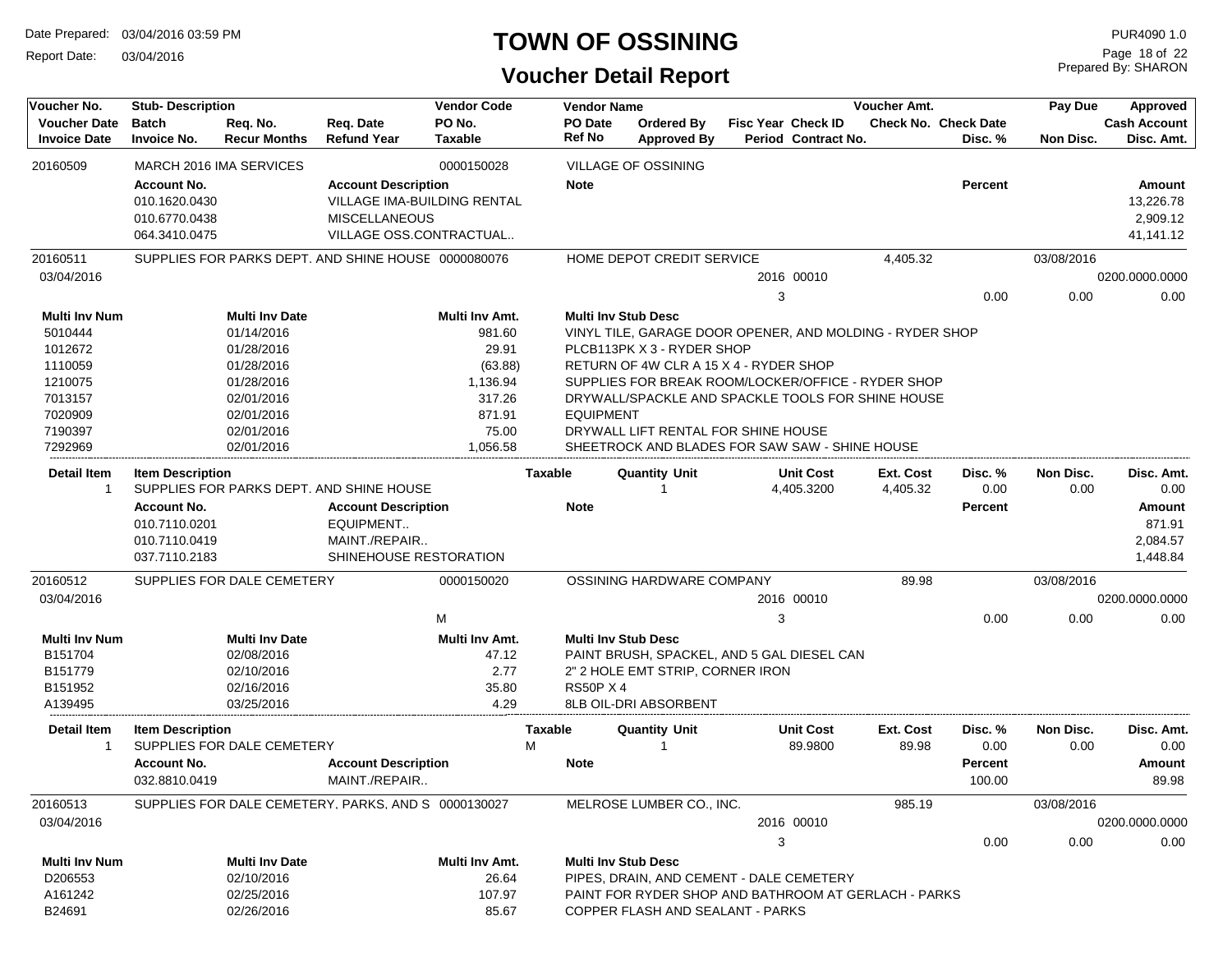Report Date: 03/04/2016

#### **TOWN OF OSSINING**

**Voucher Detail Report**

Prepared By: SHARON Page 19 of 22

| Voucher No.                                | <b>Stub-Description</b>                         | <b>Vendor Code</b>              |                                                         | <b>Vendor Name</b>       |                          |              |                                                                         | <b>Voucher Amt.</b> |                                                  | Pay Due             | Approved                        |                   |                                   |
|--------------------------------------------|-------------------------------------------------|---------------------------------|---------------------------------------------------------|--------------------------|--------------------------|--------------|-------------------------------------------------------------------------|---------------------|--------------------------------------------------|---------------------|---------------------------------|-------------------|-----------------------------------|
| <b>Voucher Date</b><br><b>Invoice Date</b> | <b>Batch</b><br><b>Invoice No.</b>              | Req. No.<br><b>Recur Months</b> | Req. Date<br><b>Refund Year</b>                         | PO No.<br><b>Taxable</b> | PO Date<br><b>Ref No</b> |              | <b>Ordered By</b><br><b>Approved By</b>                                 |                     | <b>Fisc Year Check ID</b><br>Period Contract No. |                     | Check No. Check Date<br>Disc. % | Non Disc.         | <b>Cash Account</b><br>Disc. Amt. |
| 20160513                                   |                                                 |                                 | SUPPLIES FOR DALE CEMETERY, PARKS, AND S 0000130027     |                          |                          |              | MELROSE LUMBER CO., INC.                                                |                     |                                                  |                     |                                 |                   |                                   |
| <b>Multi Inv Num</b>                       |                                                 | <b>Multi Inv Date</b>           |                                                         | Multi Inv Amt.           |                          |              | <b>Multi Inv Stub Desc</b>                                              |                     |                                                  |                     |                                 |                   |                                   |
| A161560                                    |                                                 | 03/01/2016                      |                                                         | 85.08                    |                          |              | COPPER FLASH AND COPPER ROOF NAILS - PARKS                              |                     |                                                  |                     |                                 |                   |                                   |
| A161540                                    |                                                 | 03/01/2016                      |                                                         | 74.46                    |                          |              | SEALANT, LUMBER, AND GORILLA TAPE - PARKS                               |                     |                                                  |                     |                                 |                   |                                   |
| D205708                                    |                                                 | 01/29/2016                      |                                                         | 32.68                    |                          |              | CAULK, GLUE SEAL, LUMBER AND DRY SCREWS - DALE CEMETERY                 |                     |                                                  |                     |                                 |                   |                                   |
| D207992                                    |                                                 | 03/01/2016                      |                                                         | 2.29                     |                          |              | ELBOW 90 DEG DWV VENT 2 - PARKS                                         |                     |                                                  |                     |                                 |                   |                                   |
| A161525                                    |                                                 | 03/01/2016                      |                                                         | 54.41                    |                          |              | SUPPLIES TO FILL NAIL HOLES AND REPAIR ROOF DRAIN - SHINE HOUSE         |                     |                                                  |                     |                                 |                   |                                   |
| A161547                                    |                                                 | 03/01/2016                      |                                                         | 68.27                    |                          |              | DRILL SUPPLIES TO DRILL THROUGH STUDS - SHINE HOUSE                     |                     |                                                  |                     |                                 |                   |                                   |
| A161574                                    |                                                 | 03/02/2016                      |                                                         | 8.12                     |                          | SHINE HOUSE  | STAPS TO STRAP PIPES IN BOILER ROOM, AND NAIL PLATES TO PROTECT PIPES - |                     |                                                  |                     |                                 |                   |                                   |
| B24841                                     |                                                 | 03/01/2016                      |                                                         | 279.19                   |                          |              | SHEETROCK, PROTECTOR PLATE, CAULK GUN FOR BOILER ROOM - SHINE HOUSE     |                     |                                                  |                     |                                 |                   |                                   |
| D208046                                    |                                                 | 03/01/2016                      |                                                         | 37.29                    |                          |              | TUBE CUTTER TO CUT PIPE - PARKS                                         |                     |                                                  |                     |                                 |                   |                                   |
| B24783                                     |                                                 | 02/29/2016                      |                                                         | 65.82                    |                          |              | LIGHT BULBS AND 2X4S FOR STUDS - SHINE HOUSE                            |                     |                                                  |                     |                                 |                   |                                   |
| B24796                                     |                                                 | 02/29/2016                      |                                                         | 9.96                     |                          |              | PIPE INSULATION TO PROTECT FUEL LINE IN BOILER ROOM - SHINE HOUSE       |                     |                                                  |                     |                                 |                   |                                   |
| B24469                                     |                                                 | 02/22/2016                      |                                                         | 47.34                    |                          |              | DRILL HEADS AND SCREWS FOR CEMENT BOARDS IN BATHROOMS - SHINE HOUSE     |                     |                                                  |                     |                                 |                   |                                   |
| <b>Detail Item</b><br>$\overline{1}$       | <b>Item Description</b>                         |                                 | SUPPLIES FOR DALE CEMETERY, PARKS, AND SHINE HOUSE      |                          | <b>Taxable</b>           |              | <b>Quantity Unit</b><br>-1                                              |                     | <b>Unit Cost</b><br>985.1900                     | Ext. Cost<br>985.19 | Disc. %<br>0.00                 | Non Disc.<br>0.00 | Disc. Amt.<br>0.00                |
|                                            | <b>Account No.</b>                              |                                 | <b>Account Description</b>                              |                          | <b>Note</b>              |              |                                                                         |                     |                                                  |                     | <b>Percent</b>                  |                   | <b>Amount</b>                     |
|                                            | 032.8810.0419                                   |                                 | MAINT./REPAIR                                           |                          |                          |              |                                                                         |                     |                                                  |                     |                                 |                   | 59.32                             |
|                                            | 010.7110.0419                                   |                                 | MAINT./REPAIR                                           |                          |                          |              |                                                                         |                     |                                                  |                     |                                 |                   | 390.47                            |
|                                            | 037.7110.2183                                   |                                 | SHINEHOUSE RESTORATION                                  |                          |                          |              |                                                                         |                     |                                                  |                     |                                 |                   | 535.40                            |
| 20160514                                   |                                                 |                                 | 7 - 6'-10' REFLECTIVE CONE BOND, 2 ROLLS CAU 0000020017 |                          |                          |              | BEN ROMEO CO., INC.                                                     |                     |                                                  | 304.50              |                                 | 03/08/2016        |                                   |
| 03/04/2016                                 |                                                 |                                 |                                                         |                          |                          |              |                                                                         |                     | 2016 00010                                       |                     |                                 |                   | 0200.0000.0000                    |
| 03/01/2016                                 | 59081                                           |                                 |                                                         |                          |                          |              |                                                                         | 3                   |                                                  |                     | 0.00                            | 0.00              | 0.00                              |
| <b>Detail Item</b><br>-1                   | <b>Item Description</b><br><b>DALE CEMETERY</b> |                                 | 7 - 6'-10' REFLECTIVE CONE BOND, 2 ROLLS CAUTION TAPE - |                          | <b>Taxable</b>           |              | <b>Quantity Unit</b><br>-1                                              |                     | <b>Unit Cost</b><br>304.5000                     | Ext. Cost<br>304.50 | Disc. %<br>0.00                 | Non Disc.<br>0.00 | Disc. Amt.<br>0.00                |
|                                            | <b>Account No.</b><br>032.8810.0419             |                                 | <b>Account Description</b><br>MAINT./REPAIR             |                          | <b>Note</b>              |              |                                                                         |                     |                                                  |                     | Percent<br>100.00               |                   | <b>Amount</b><br>304.50           |
| 20160515                                   |                                                 |                                 | DESIGN AND PRINTING OF PLOT CARDS FOR DA 0000700789     |                          |                          |              | <b>BRIARCLIFF BUSINESS SERVICES</b>                                     |                     |                                                  | 78.50               |                                 | 03/08/2016        |                                   |
| 03/04/2016                                 |                                                 |                                 |                                                         |                          |                          |              |                                                                         |                     | 2016 00010                                       |                     |                                 |                   | 0200.0000.0000                    |
| 02/22/2016                                 | 47770                                           |                                 |                                                         | M                        |                          |              |                                                                         | 3                   |                                                  |                     | 0.00                            | 0.00              | 0.00                              |
| <b>Detail Item</b><br>-1                   | <b>Item Description</b><br><b>CEMETERY</b>      |                                 | DESIGN AND PRINTING OF PLOT CARDS FOR DALE              |                          | <b>Taxable</b><br>м      |              | <b>Quantity Unit</b><br>-1                                              |                     | <b>Unit Cost</b><br>78.5000                      | Ext. Cost<br>78.50  | Disc. %<br>0.00                 | Non Disc.<br>0.00 | Disc. Amt.<br>0.00                |
|                                            | <b>Account No.</b><br>032.8810.0438             |                                 | <b>Account Description</b><br>SUPPLIES AND SERVICES     |                          | <b>Note</b>              |              |                                                                         |                     |                                                  |                     | Percent<br>100.00               |                   | Amount<br>78.50                   |
| 20160516                                   |                                                 |                                 | REFUND OVERPMT OF 2ND HALF SCHOOL TAXE 0000701469       |                          |                          | 409 CD, LLC. |                                                                         |                     |                                                  | 10,751.63           |                                 | 03/08/2016        |                                   |
| 03/04/2016                                 |                                                 |                                 |                                                         |                          |                          |              |                                                                         |                     | 2016 00010                                       |                     |                                 |                   | 0200.0000.0000                    |
| 02/19/2016                                 | 8940                                            |                                 |                                                         |                          |                          |              |                                                                         | 3                   |                                                  |                     | 0.00                            | 0.00              | 0.00                              |
|                                            |                                                 |                                 |                                                         |                          |                          |              |                                                                         |                     |                                                  |                     |                                 |                   |                                   |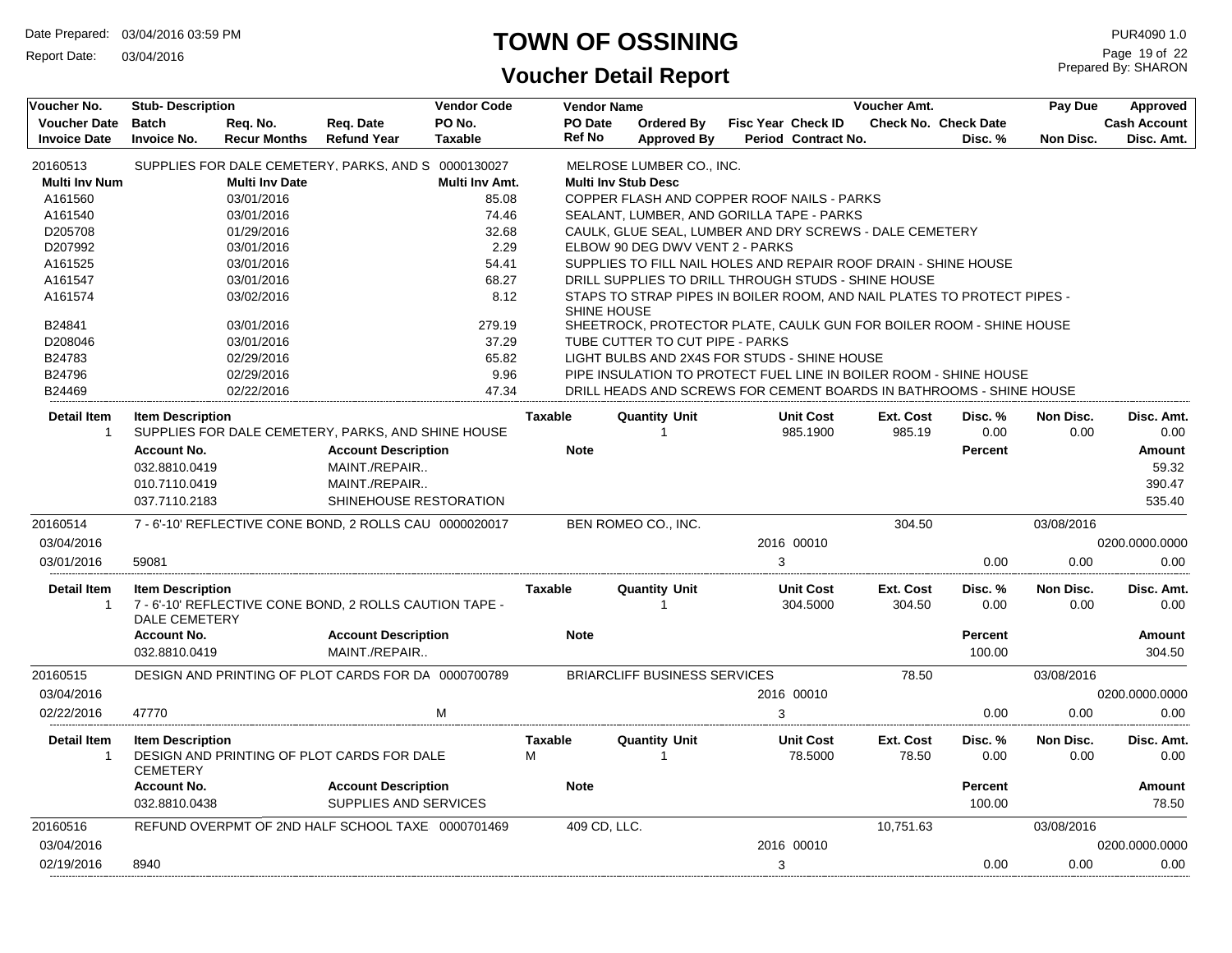Report Date: 03/04/2016

### **TOWN OF OSSINING**

### **Voucher Detail Report**

Prepared By: SHARON Page 20 of 22

| Voucher No.                                | <b>Stub-Description</b>                       |                                 |                                                                                            | <b>Vendor Code</b>       |                               | <b>Vendor Name</b>               |                                           | <b>Voucher Amt.</b>             |                                        | Pay Due           | Approved                          |
|--------------------------------------------|-----------------------------------------------|---------------------------------|--------------------------------------------------------------------------------------------|--------------------------|-------------------------------|----------------------------------|-------------------------------------------|---------------------------------|----------------------------------------|-------------------|-----------------------------------|
| <b>Voucher Date</b><br><b>Invoice Date</b> | <b>Batch</b><br><b>Invoice No.</b>            | Reg. No.<br><b>Recur Months</b> | Reg. Date<br><b>Refund Year</b>                                                            | PO No.<br><b>Taxable</b> | PO Date<br><b>Ref No</b>      | Ordered By<br><b>Approved By</b> | Fisc Year Check ID<br>Period Contract No. |                                 | <b>Check No. Check Date</b><br>Disc. % | Non Disc.         | <b>Cash Account</b><br>Disc. Amt. |
| 20160516                                   |                                               |                                 | REFUND OVERPMT OF 2ND HALF SCHOOL TAXE                                                     | 0000701469               |                               | 409 CD, LLC.                     |                                           |                                 |                                        |                   |                                   |
| <b>Detail Item</b>                         | <b>Item Description</b>                       |                                 | REFUND OVERPMT OF 2ND HALF SCHOOL TAXES TO<br>TAXPAYER - 409 CENTRAL DR.; 554201 98.9-1-22 |                          | <b>Taxable</b>                | <b>Quantity Unit</b><br>∩        | <b>Unit Cost</b><br>0.0000                | <b>Ext. Cost</b><br>10,751.63   | Disc. %<br>0.00                        | Non Disc.<br>0.00 | Disc. Amt.<br>0.00                |
|                                            | <b>Account No.</b><br>010.0010.0690           |                                 | <b>Account Description</b><br>OVERPAYMENTS                                                 |                          | <b>Note</b>                   |                                  |                                           |                                 | Percent<br>100.00                      |                   | Amount<br>10,751.63               |
| 20160517                                   |                                               |                                 | REFUND OVERPMT OF 2015/16 2ND HALF SCHO 0000701470                                         |                          |                               | 49 HUDSON STREET, LLC            |                                           | 1,908.41                        |                                        | 03/08/2016        |                                   |
| 03/04/2016                                 |                                               |                                 |                                                                                            |                          |                               |                                  | 2016 00010                                |                                 |                                        |                   | 0200.0000.0000                    |
| 02/19/2016                                 | 7213                                          |                                 |                                                                                            |                          |                               |                                  | 3                                         |                                 | 0.00                                   | 0.00              | 0.00                              |
| <b>Detail Item</b>                         | <b>Item Description</b>                       | 49 HUDSON ST. 554203 97.15-1-16 | REFUND OVERPMT OF 2015/16 2ND HALF SCHOOL TAXES -                                          |                          | <b>Taxable</b>                | <b>Quantity Unit</b>             | <b>Unit Cost</b><br>0.0000                | Ext. Cost<br>1,908.41           | Disc. %<br>0.00                        | Non Disc.<br>0.00 | Disc. Amt.<br>0.00                |
|                                            | <b>Account No.</b><br>010.0010.0690           |                                 | <b>Account Description</b><br>OVERPAYMENTS                                                 |                          | <b>Note</b>                   |                                  |                                           |                                 | Percent<br>100.00                      |                   | Amount<br>1,908.41                |
| 20160518                                   |                                               | HEAVY DUTY DATE STAMP           |                                                                                            | 0000190004               |                               | STAPLES, INC. AND SUBSIDIARIES   |                                           | 30.54                           |                                        | 03/08/2016        |                                   |
| 03/04/2016                                 |                                               |                                 |                                                                                            |                          |                               |                                  | 2016 00010                                |                                 |                                        |                   | 0200.0000.0000                    |
| 02/19/2016                                 | 3293464837                                    |                                 |                                                                                            |                          |                               |                                  |                                           |                                 | 0.00                                   | 0.00              | 0.00                              |
| <b>Detail Item</b>                         | <b>Item Description</b><br><b>Account No.</b> | <b>HEAVY DUTY DATE STAMP</b>    | <b>Account Description</b>                                                                 |                          | <b>Taxable</b><br><b>Note</b> | <b>Quantity Unit</b>             | <b>Unit Cost</b><br>0.0000                | Ext. Cost<br>30.54              | Disc. %<br>0.00<br>Percent             | Non Disc.<br>0.00 | Disc. Amt.<br>0.00<br>Amount      |
|                                            | 010.1110.0401                                 |                                 | SUPPLIES                                                                                   |                          |                               |                                  |                                           |                                 | 100.00                                 |                   | 30.54                             |
| <b>Total Vouchers reported:</b>            |                                               | 69                              |                                                                                            |                          |                               |                                  |                                           | <b>Total GL Detail Reported</b> |                                        |                   | 338,550.26                        |
|                                            |                                               |                                 |                                                                                            |                          |                               |                                  | <b>Total Amount All Vouchers</b>          |                                 |                                        | 338,550.26        |                                   |

| <b>Fund</b><br><b>Cash Item</b> |                   |           |         |                      | $\cdots$ $\cdots$ - Direct Pay - - - - - - - - - |      |              |
|---------------------------------|-------------------|-----------|---------|----------------------|--------------------------------------------------|------|--------------|
|                                 |                   | Regular   | Prepaid | <b>Wire Transfer</b> | Outstanding                                      | Paid | <b>Total</b> |
| 010 - TOWN GENERAL              |                   |           |         |                      |                                                  |      |              |
| 0200.0000.0000                  | <b>TOWN</b>       | 71.852.90 | 0.00    | 0.00                 | 0.00                                             | 0.00 | 71,852.90    |
|                                 | <b>Fund Total</b> | 71,852.90 | 0.00    | 0.00                 | 0.00                                             | 0.00 | 71,852.90    |
| 020 - TOWN OUTSIDE              |                   |           |         |                      |                                                  |      |              |
| 0200.0000.0000                  | <b>TOWN</b>       | 47.731.14 | 0.00    | 0.00                 | 0.00                                             | 0.00 | 47,731.14    |
|                                 | <b>Fund Total</b> | 47,731.14 | 0.00    | 0.00                 | 0.00                                             | 0.00 | 47,731.14    |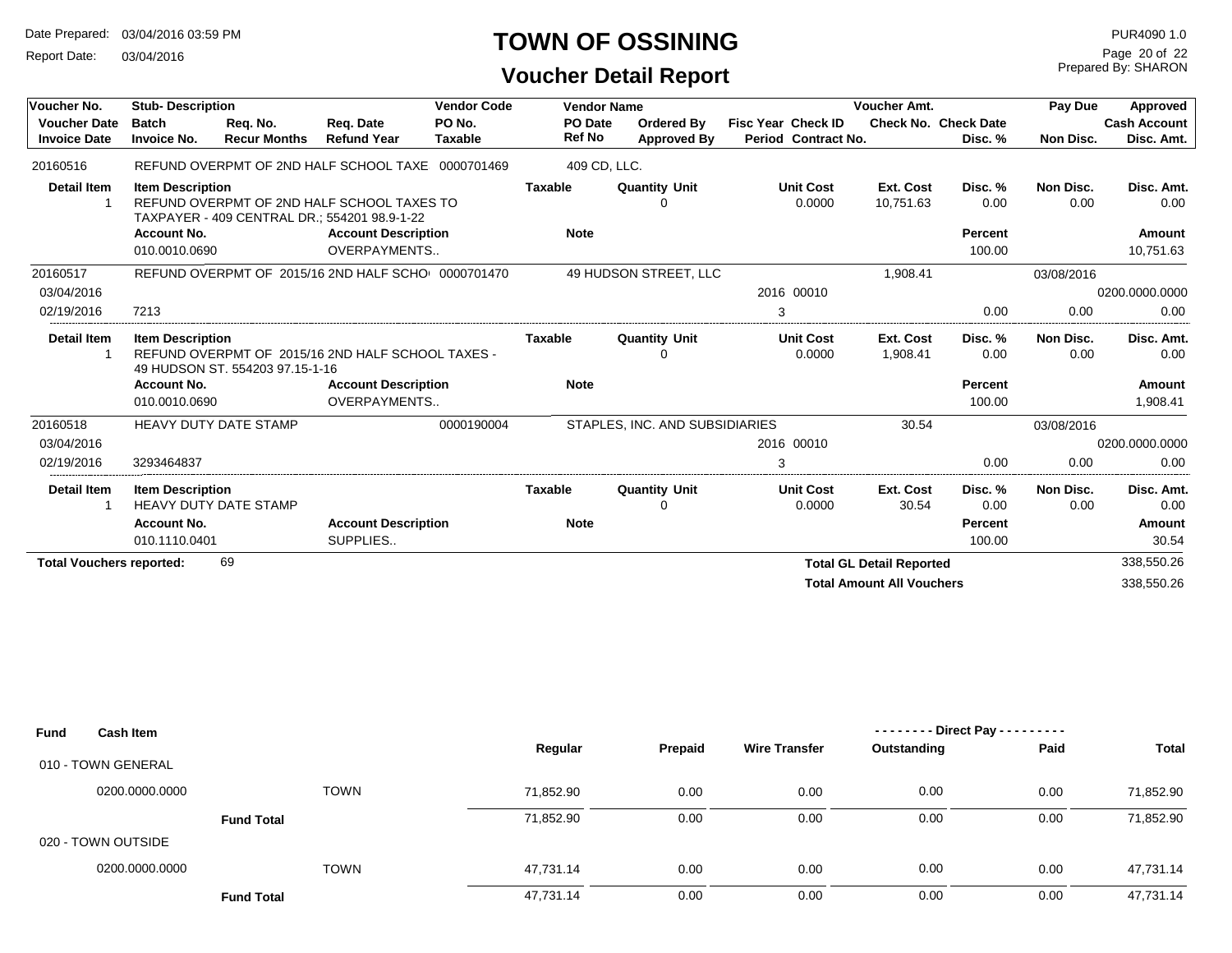Report Date: 03/04/2016

#### **TOWN OF OSSINING**

## **Voucher Detail Report**

Prepared By: SHARON Page 21 of 22

| Voucher No.<br><b>Stub-Description</b>     |  |                                    | <b>Vendor Code</b>              | <b>Vendor Name</b>              |                          |                          | Voucher Amt.                     |                                           | Pay Due                   | Approved |           |                                   |
|--------------------------------------------|--|------------------------------------|---------------------------------|---------------------------------|--------------------------|--------------------------|----------------------------------|-------------------------------------------|---------------------------|----------|-----------|-----------------------------------|
| <b>Voucher Date</b><br><b>Invoice Date</b> |  | <b>Batch</b><br><b>Invoice No.</b> | Req. No.<br><b>Recur Months</b> | Req. Date<br><b>Refund Year</b> | PO No.<br><b>Taxable</b> | PO Date<br><b>Ref No</b> | Ordered By<br><b>Approved By</b> | Fisc Year Check ID<br>Period Contract No. | Check No. Check Date      | Disc. %  | Non Disc. | <b>Cash Account</b><br>Disc. Amt. |
| Fund                                       |  | <b>Cash Item</b>                   |                                 |                                 |                          |                          |                                  |                                           | -------- Direct Pay - - - |          | .         |                                   |
| 031 - HIGHWAY                              |  |                                    |                                 |                                 |                          | Regular                  | Prepaid                          | <b>Wire Transfer</b>                      | Outstanding               |          | Paid      | <b>Total</b>                      |
|                                            |  | 0200.0000.0000                     |                                 | <b>TOWN</b>                     |                          | 38,743.75                | 0.00                             | 0.00                                      | 0.00                      |          | 0.00      | 38,743.75                         |
|                                            |  |                                    | <b>Fund Total</b>               |                                 |                          | 38,743.75                | 0.00                             | 0.00                                      | 0.00                      |          | 0.00      | 38,743.75                         |
|                                            |  | 032 - DALE CEMETERY TRUST FUND     |                                 |                                 |                          |                          |                                  |                                           |                           |          |           |                                   |
|                                            |  | 0200.0000.0000                     |                                 | <b>TOWN</b>                     |                          | 2,334.70                 | 0.00                             | 0.00                                      | 0.00                      |          | 0.00      | 2,334.70                          |
|                                            |  |                                    | <b>Fund Total</b>               |                                 |                          | 2,334.70                 | 0.00                             | 0.00                                      | 0.00                      |          | 0.00      | 2,334.70                          |
| 037 - CAPITAL FUND                         |  |                                    |                                 |                                 |                          |                          |                                  |                                           |                           |          |           |                                   |
|                                            |  | 0200.0000.0000                     |                                 | <b>TOWN</b>                     |                          | 2,482.31                 | 0.00                             | 0.00                                      | 0.00                      |          | 0.00      | 2,482.31                          |
|                                            |  |                                    | <b>Fund Total</b>               |                                 |                          | 2,482.31                 | 0.00                             | 0.00                                      | 0.00                      |          | 0.00      | 2,482.31                          |
|                                            |  | 045 - CONSOLIDATED SEWER DISTRICT  |                                 |                                 |                          |                          |                                  |                                           |                           |          |           |                                   |
|                                            |  | 0200.0000.0000                     |                                 | <b>TOWN</b>                     |                          | 4,384.88                 | 0.00                             | 0.00                                      | 0.00                      |          | 0.00      | 4,384.88                          |
|                                            |  |                                    | <b>Fund Total</b>               |                                 |                          | 4,384.88                 | 0.00                             | 0.00                                      | 0.00                      |          | 0.00      | 4,384.88                          |
|                                            |  | 050 - TOWN WIDE WATER              |                                 |                                 |                          |                          |                                  |                                           |                           |          |           |                                   |
|                                            |  | 0200.0000.0000                     |                                 | <b>TOWN</b>                     |                          | 79.97                    | 0.00                             | 0.00                                      | 0.00                      |          | 0.00      | 79.97                             |
|                                            |  |                                    | <b>Fund Total</b>               |                                 |                          | 79.97                    | 0.00                             | 0.00                                      | 0.00                      |          | 0.00      | 79.97                             |
|                                            |  | 051 - NORTH STATE ROAD SEWER       |                                 |                                 |                          |                          |                                  |                                           |                           |          |           |                                   |
|                                            |  | 0200.0000.0000                     |                                 | <b>TOWN</b>                     |                          | 88.40                    | 0.00                             | 0.00                                      | 0.00                      |          | 0.00      | 88.40                             |
|                                            |  |                                    | <b>Fund Total</b>               |                                 |                          | 88.40                    | 0.00                             | 0.00                                      | 0.00                      |          | 0.00      | 88.40                             |
| 063 - LIGHTING DIST.                       |  |                                    |                                 |                                 |                          |                          |                                  |                                           |                           |          |           |                                   |
|                                            |  | 0200.0000.0000                     |                                 | <b>TOWN</b>                     |                          | 204.91                   | 0.00                             | 0.00                                      | 0.00                      |          | 0.00      | 204.91                            |
|                                            |  |                                    | <b>Fund Total</b>               |                                 |                          | 204.91                   | 0.00                             | 0.00                                      | 0.00                      |          | 0.00      | 204.91                            |
|                                            |  | 064 - FIRE PROTECT.DIST.           |                                 |                                 |                          |                          |                                  |                                           |                           |          |           |                                   |
|                                            |  | 0200.0000.0000                     |                                 | <b>TOWN</b>                     |                          | 42,705.21                | 0.00                             | 0.00                                      | 0.00                      |          | 0.00      | 42,705.21                         |
|                                            |  |                                    | <b>Fund Total</b>               |                                 |                          | 42,705.21                | 0.00                             | 0.00                                      | 0.00                      |          | 0.00      | 42,705.21                         |
|                                            |  | 065 - REFUSE/RECYCLING             |                                 |                                 |                          |                          |                                  |                                           |                           |          |           |                                   |
|                                            |  | 0200.0000.0000                     |                                 | <b>TOWN</b>                     |                          | 6,323.20                 | 0.00                             | 0.00                                      | 0.00                      |          | 0.00      | 6,323.20                          |
|                                            |  |                                    | <b>Fund Total</b>               |                                 |                          | 6,323.20                 | 0.00                             | 0.00                                      | 0.00                      |          | 0.00      | 6,323.20                          |